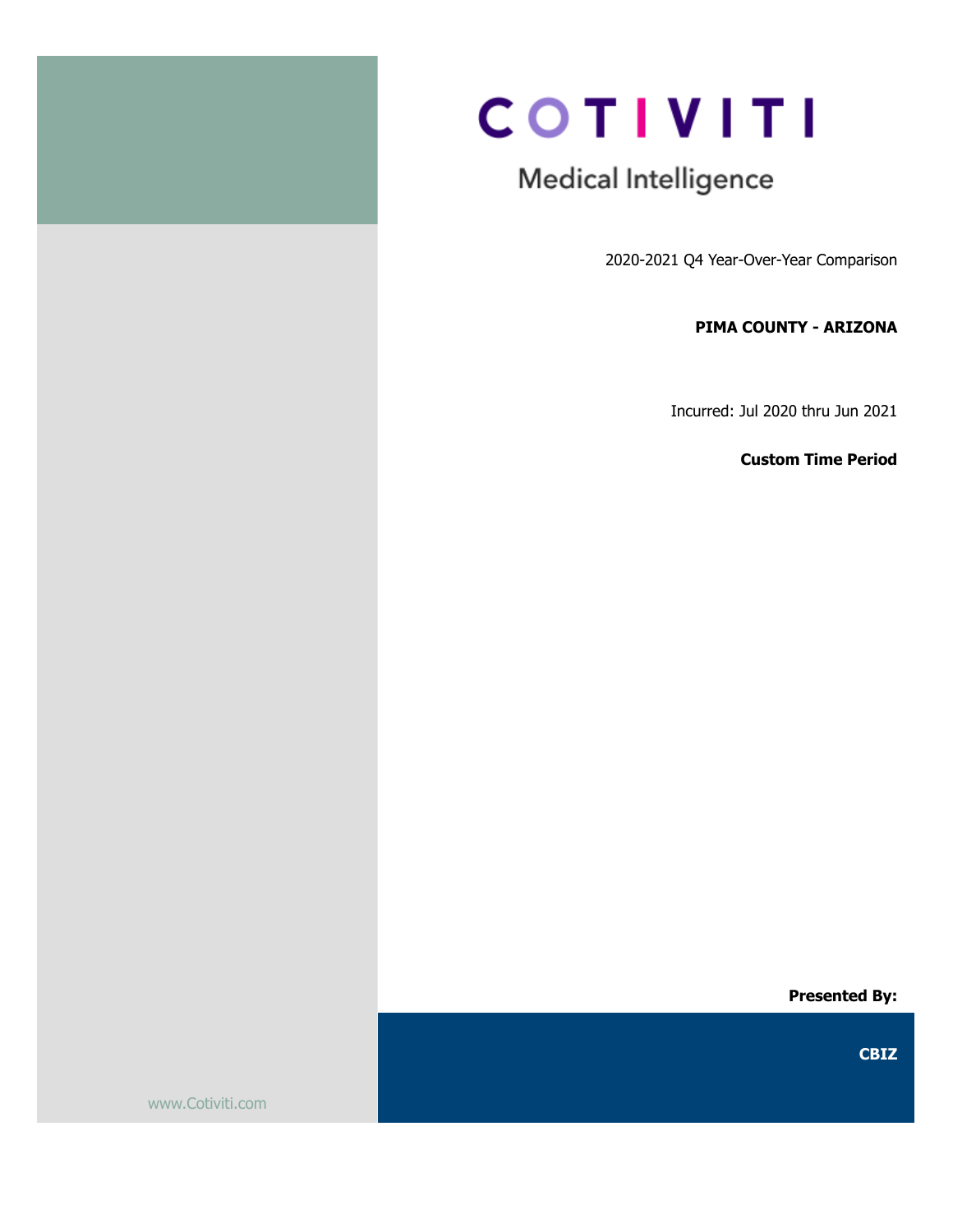# COTIVITI Medical Intelligence

|  |  | <b>Table of Contents</b> |  |
|--|--|--------------------------|--|
|  |  |                          |  |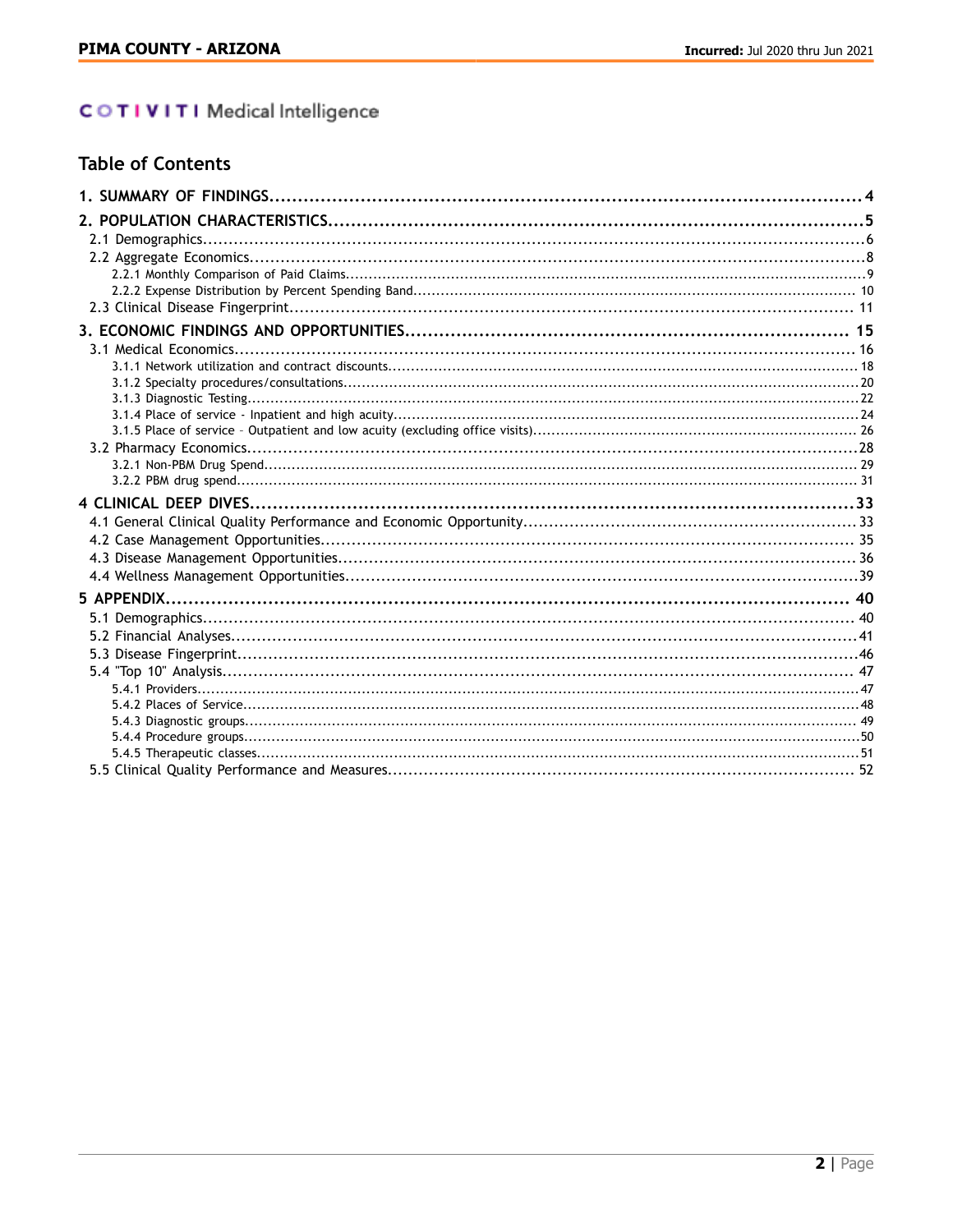# **Introduction**

All the metrics are calculated based on the claims incurred from July 2020 to June 2021.

All quality and risk metrics like QRM compliance, RI, CGI and Risk Scores are calculated based on the full cycle irrespective of the selected time period.

Period-over-period comparisons are performed on selected sections within this report. The two periods selected for analysis are:

- 1. Current Period (P2)
	- Incurred from July 2020 through June 2021
- 2. Previous Period (P1)
	- Incurred from July 2019 through June 2020

#### Please Note:

- 1. This report displays Plan Paid Amounts unless otherwise specified.
- 2. Many dollar values are rounded to the nearest dollar for increased readability. However, calculated values (such as total sums) are calculated precisely and then rounded afterwards. This produces more accurate results, but may occasionally cause calculated fields to appear inexact.
- 3. Some sections in the Appendix are dependent on previous sections. If the underlying previous sections are not requested, then the corresponding sections in the Appendix will not be populated.
- 4. The information contained in report has been produced from data provided to Cotiviti, which has not been independently verified by Cotiviti for accuracy or completeness. Additional information, including, but not limited to, any claims that have been incurred but not paid as of the date of this report, or claims that were subject to subsequent adjustment, should be considered before any action is taken on the basis of the contents of this report. This report does not constitute the provision of medical or legal advice by Cotiviti to any party.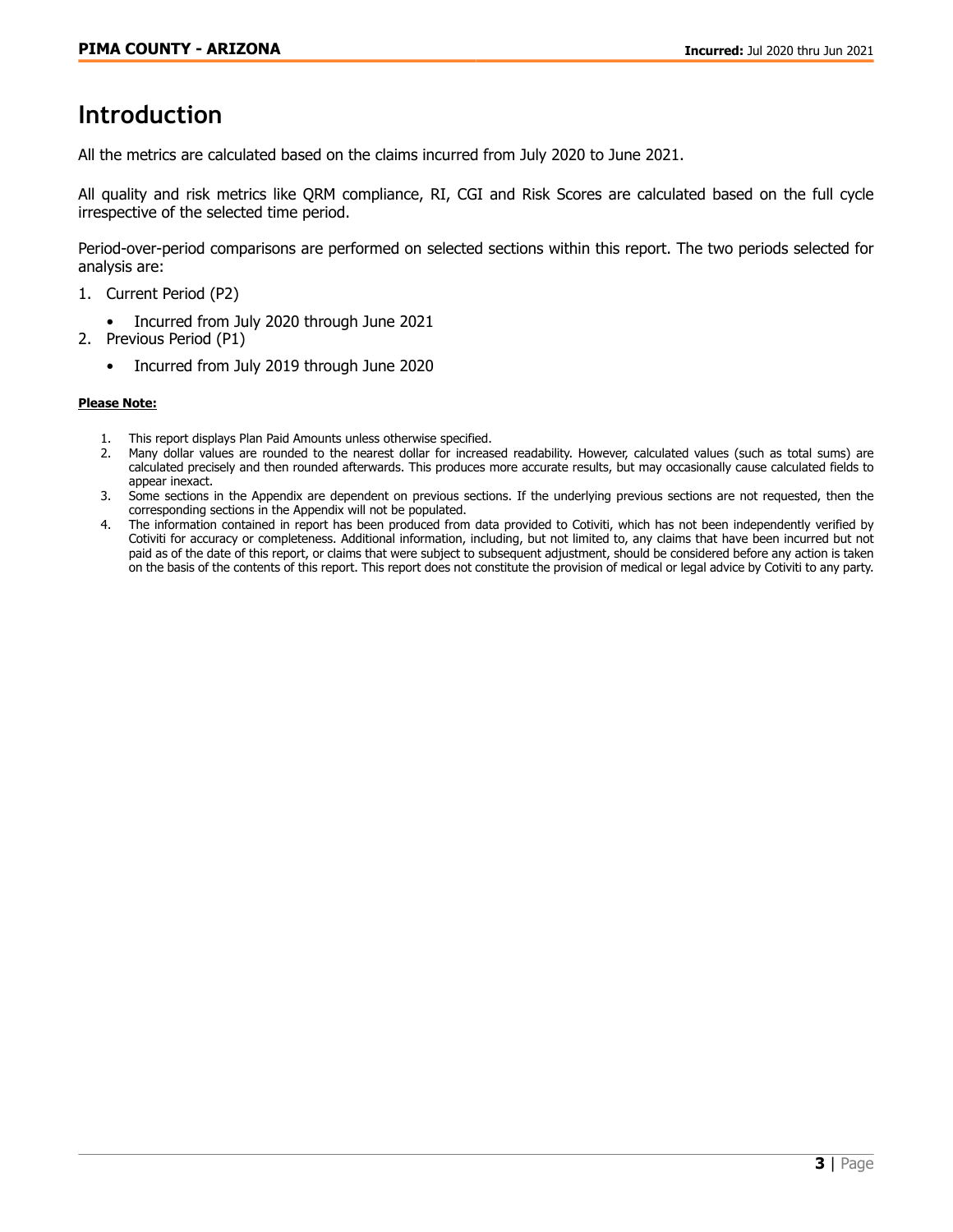# <span id="page-3-0"></span>**1. SUMMARY OF FINDINGS** <sup>1</sup>

This report provides an analysis of the healthcare information for PIMA COUNTY - ARIZONA. The information is based on eligibility, medical claims, and pharmacy claims data for employees and their families on incurred basis. The cost figures below reflect the time frame specified.

# Summary of Expenses Paid by Plan

#### Commercial Norms <sup>2</sup>

| Medical Claims<br><b>Pharmacy Claims</b><br><b>Total Claims</b> | \$28,392,913.32<br>\$13,655,596.11<br>\$42,048,509.43 |          |
|-----------------------------------------------------------------|-------------------------------------------------------|----------|
| <b>PEPM Medical Expenses</b>                                    | \$315.05                                              | \$721.70 |
| PEPM Pharmacy Expenses                                          | \$151.53                                              | \$212.17 |
| <b>Total PEPM Expenses</b>                                      | \$466.58                                              | \$933.87 |

1 Source: Medical Intelligence : Executive Summary Module

2 Norm in this report refers to the values from Cotiviti's Commercial Normative database.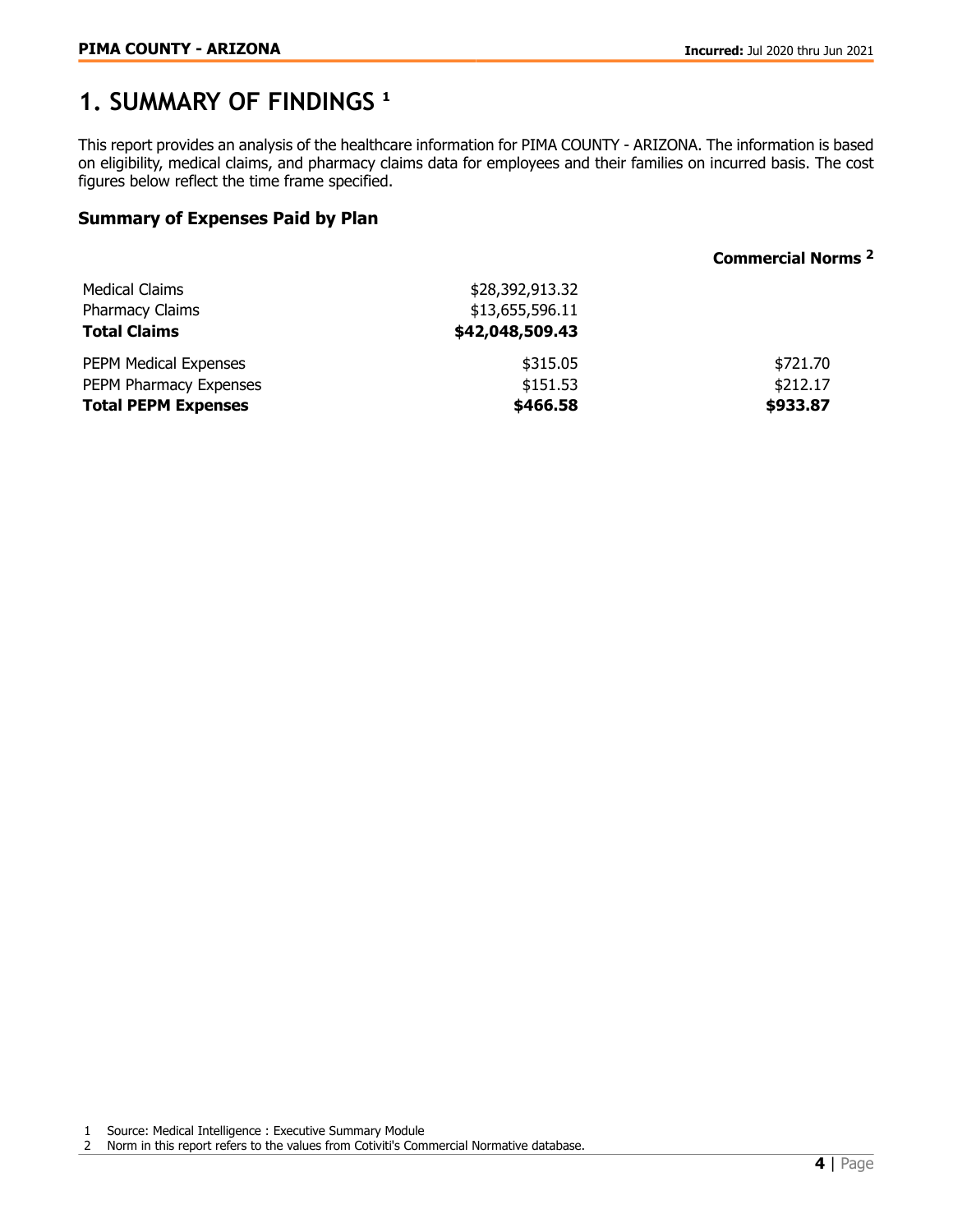# <span id="page-4-0"></span>**2. POPULATION CHARACTERISTICS**

This section explores the aggregate demographic, economic and clinical characteristics of the population.

Section 2.1 contains the population's demographic characteristics, including the change in total and current membership levels, and age and gender breakouts with associated economics.

Section 2.2 details the population's high-level economic characteristics. This includes an assessment of the drivers of cost growth, such as change in enrollment, change in costs, and medical versus pharmacy PEPM. Trends in total and PEPM costs over time - both medical and pharmacy - are calculated. Finally, cost distribution by spending band is explored. Deeper economic analyses into the drivers of pharmacy and medical expenses are detailed in Section 3: Economic Findings and Opportunities.

Section 2.3 analyzes the population's high-level clinical characteristics. The first breakout shows the relationship between age and disease burden as quantified by the Relative Risk Score (RRS) and the related Care Gap Index (CGI). These are analyzed both relative to each other and relative to the Cotiviti book of business benchmark. The second breakout shows the distribution of diseases across the population - identifying what is large or growing rapidly from a prevalence standpoint. Prevalence of the ten most chronic diseases is then compared to benchmarks.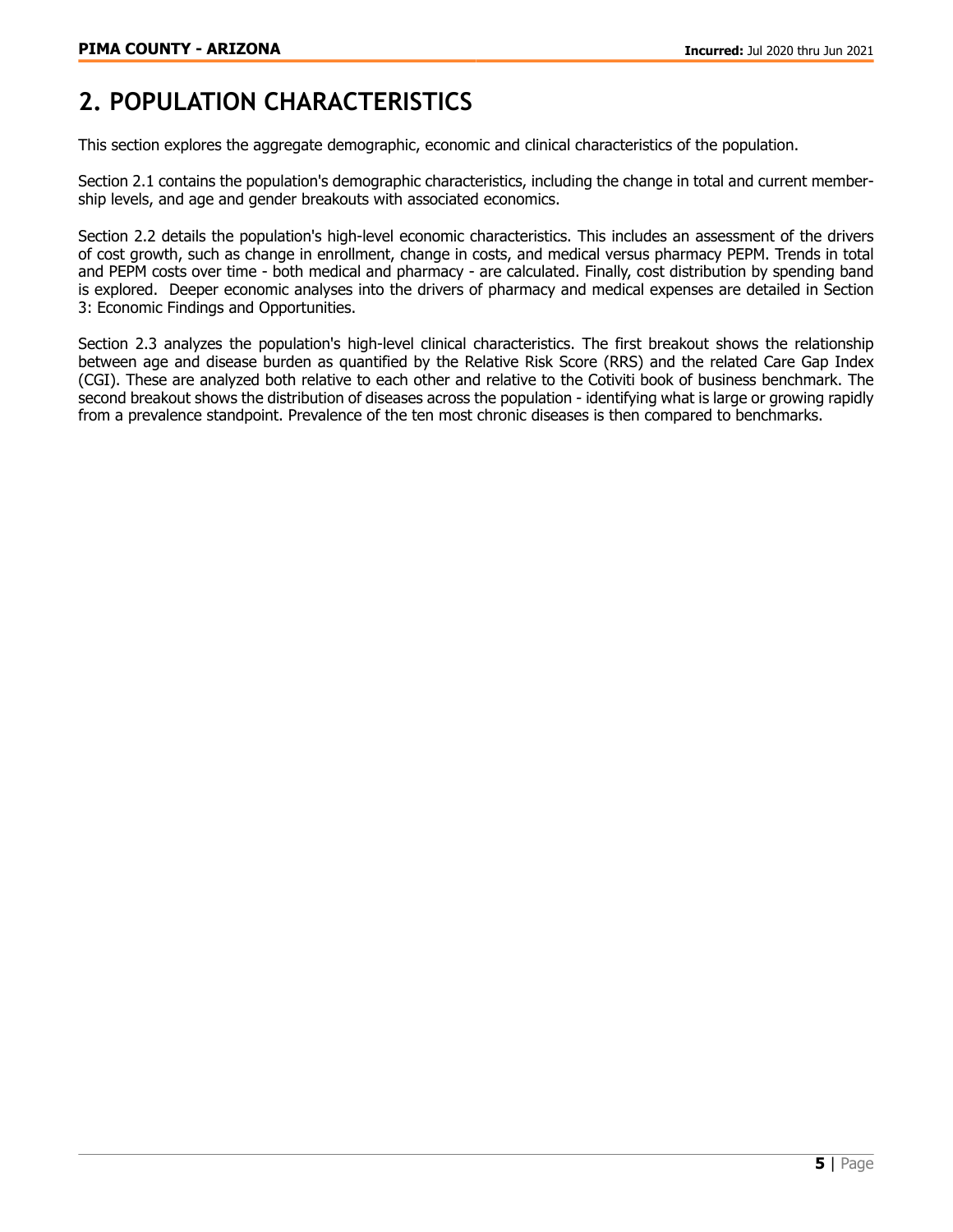# <span id="page-5-0"></span>**2.1 Demographics**

Figure 2.1.1 presents total membership change, by relationship status, from previous period to current period. The percentage changes are also provided so that period-over-period trends can be evaluated. Figure 2.1.2 presents the distribution of current members in that specific period. For both total and current members, average PMPM is provided, where dependents typically spend the least amount per month. Finally, Figure 2.1.3 and Table 2.1.1 show the total claims paid and membership profile by age group and gender; in absolute terms employees and spouses typically constitute proportionally more spend than dependents.





#### Figure 2.1.2 Current Members



3 Note: \*Totals included counts for the 'Unknown' category

- Refer to Appendix 5.1 for more information on member expenses by relationship status.
- Source: Medical Intelligence : Individuals Module. For Relationship, filter using Rel Flag (E = Employees, S=Spouses, D = Dependents). For Current Members, Current = 'Y'.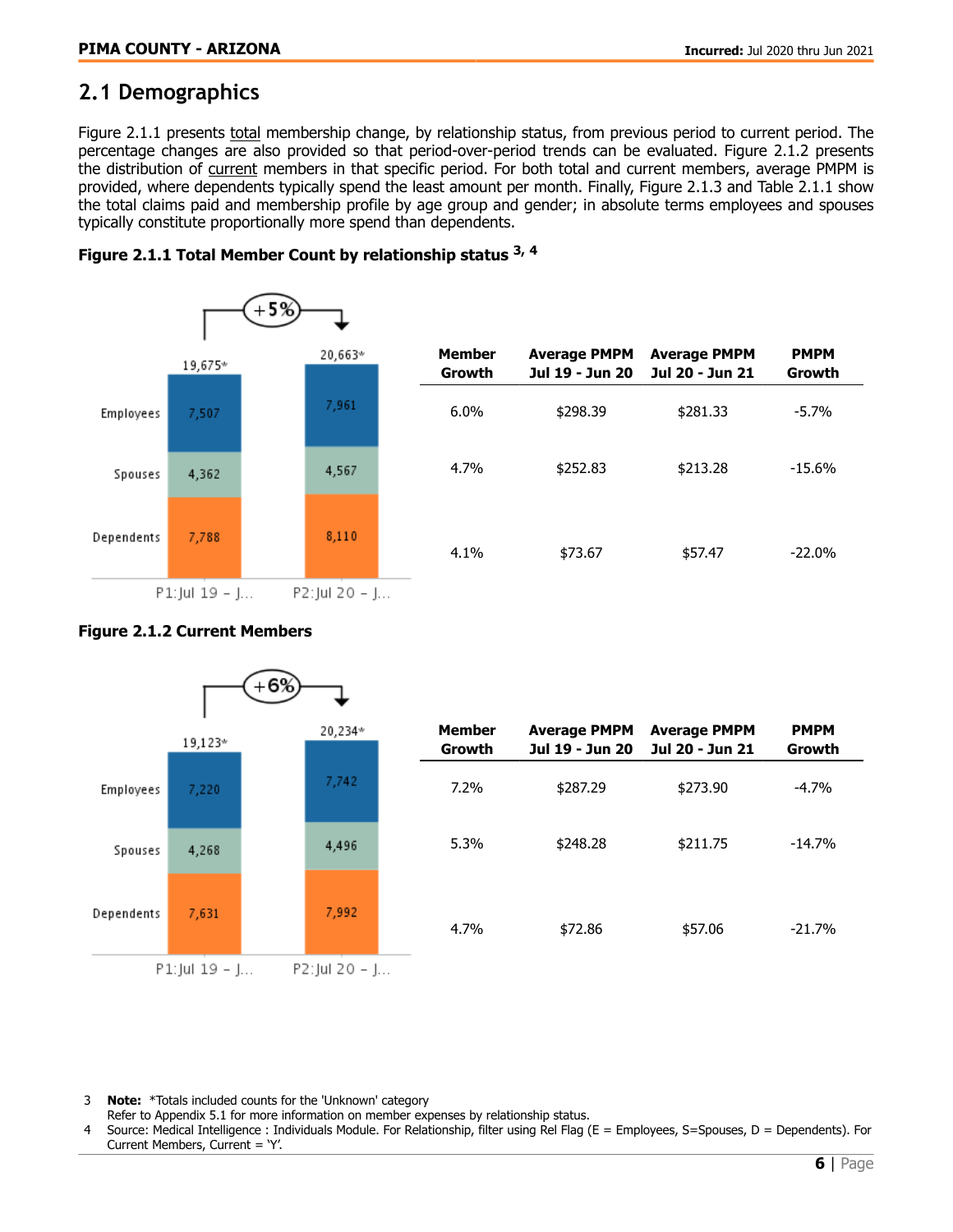



# Table 2.1.1 Membership Profile <sup>6</sup>

|                |              | <b>Female Member</b> | <b>Male Member</b> |                | <b>Unknown</b> |                | <b>Total Member</b> |                |
|----------------|--------------|----------------------|--------------------|----------------|----------------|----------------|---------------------|----------------|
|                | <b>Count</b> | <b>Percent</b>       | <b>Count</b>       | <b>Percent</b> | <b>Count</b>   | <b>Percent</b> | <b>Count</b>        | <b>Percent</b> |
| Employee       | 3,918        | 19.0%                | 4,041              | 19.6%          |                | $0.0\%$        | 7,961               | 38.5%          |
| Spouse         | 2,778        | 13.4%                | 1,789              | 8.7%           | 0              | 0.0%           | 4,567               | 22.1%          |
| Dependent      | 3,925        | 19.0%                | 4,185              | 20.3%          | 0              | 0.0%           | 8,110               | 39.2%          |
| <b>Unknown</b> | 17           | 0.1%                 |                    | $0.0\%$        | 0              | 0.0%           | 25                  | 0.1%           |
| <b>Total</b>   | 10,638       | 51.5%                | 10,023             | 48.5%          | $\mathbf{2}$   | 0%             | 20,663              | 100%           |

Source: Medical Intelligence : Demography Module / Age Group

<sup>6</sup> Source: Medical Intelligence : Individuals Module / filter on Gender and Rel. Flag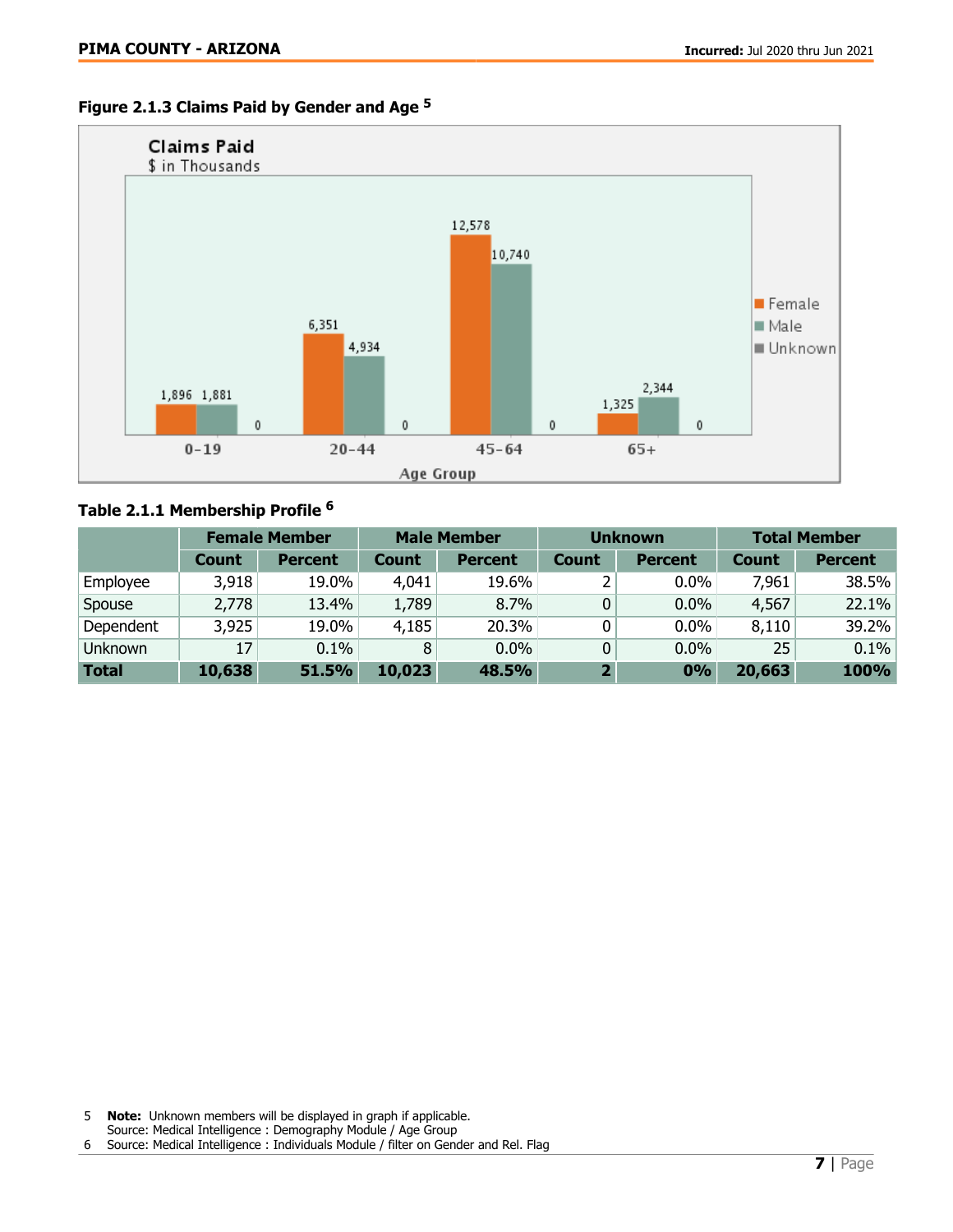# <span id="page-7-0"></span>**2.2 Aggregate Economics**

Figure 2.2.1 breaks out cost growth into discrete drivers, such as change in member volume, change in PEPM, and medical versus pharmacy PEPM. The change in Employee Months will closely approximate the change in current members. This analysis helps delineate whether absolute costs are growing because the population is growing, or because the cost per member is growing. Further cost breakouts are present in Section 3: Economic Findings and Opportunities. Employee Month is always Medical Employee Month in the "Change in Employee Month" graph of Figure 2.2.1.



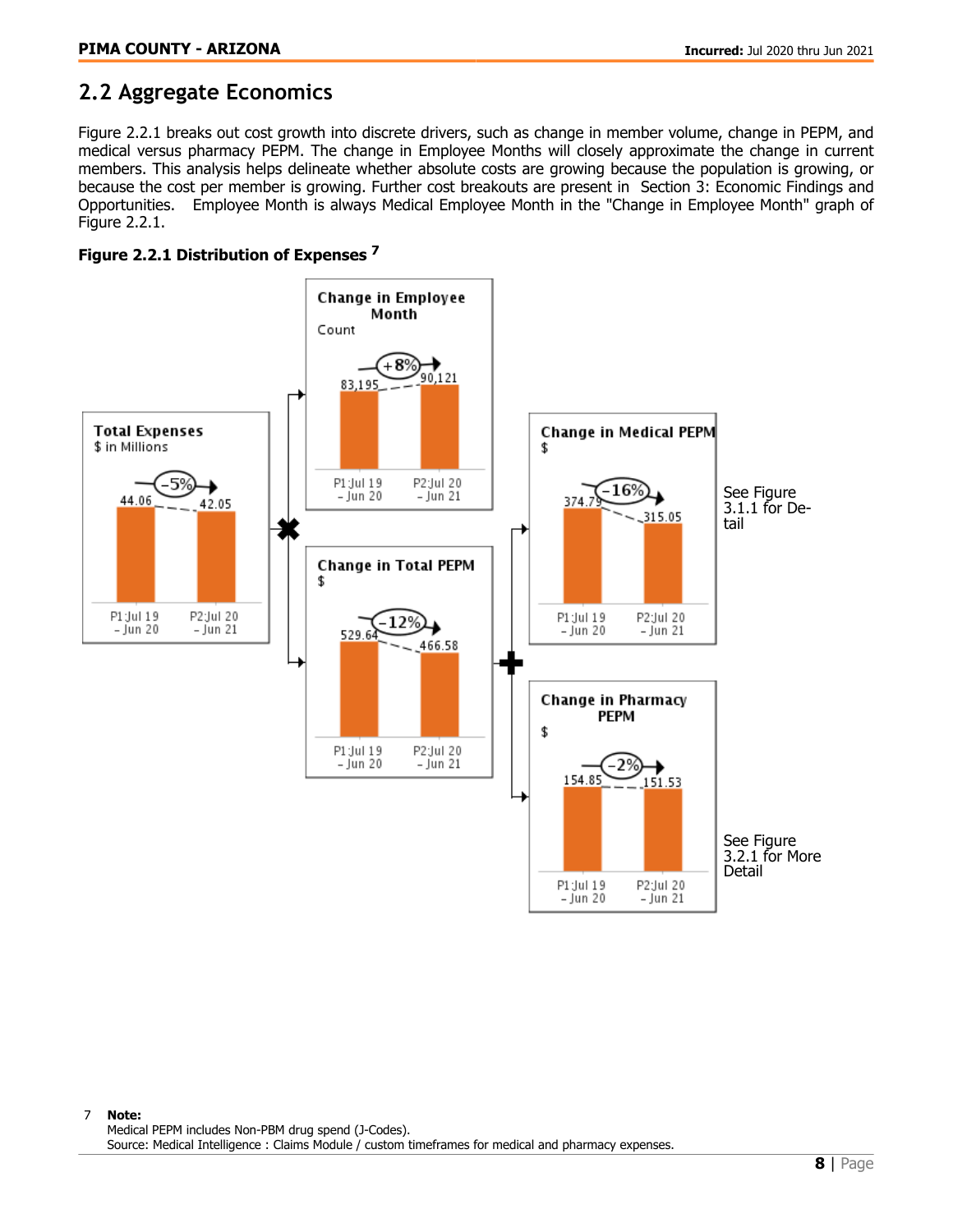# <span id="page-8-0"></span>**2.2.1 Monthly Comparison of Paid Claims**

Figures 2.2.2 and 2.2.3 track monthly claim paid amounts for claims incurred during the period July 2020 through June 2021. Seasonality in claims paid (in terms of date incurred) is expected, with the highest monthly claims generally occurring in the winter. Claim volumes may also rise just before or after installation of a new health plan. Claims are presented both as total and PEPM calculations.





Figure 2.2.3 Medical and Pharmacy Paid - PEPM



8 **Note:** Refer to Table 5.2.1 and 5.2.2 in Appendix 5.2 for supporting monthly detail. Source: Medical Intelligence : Claims Module / Medical or Pharmacy / Trend by Month.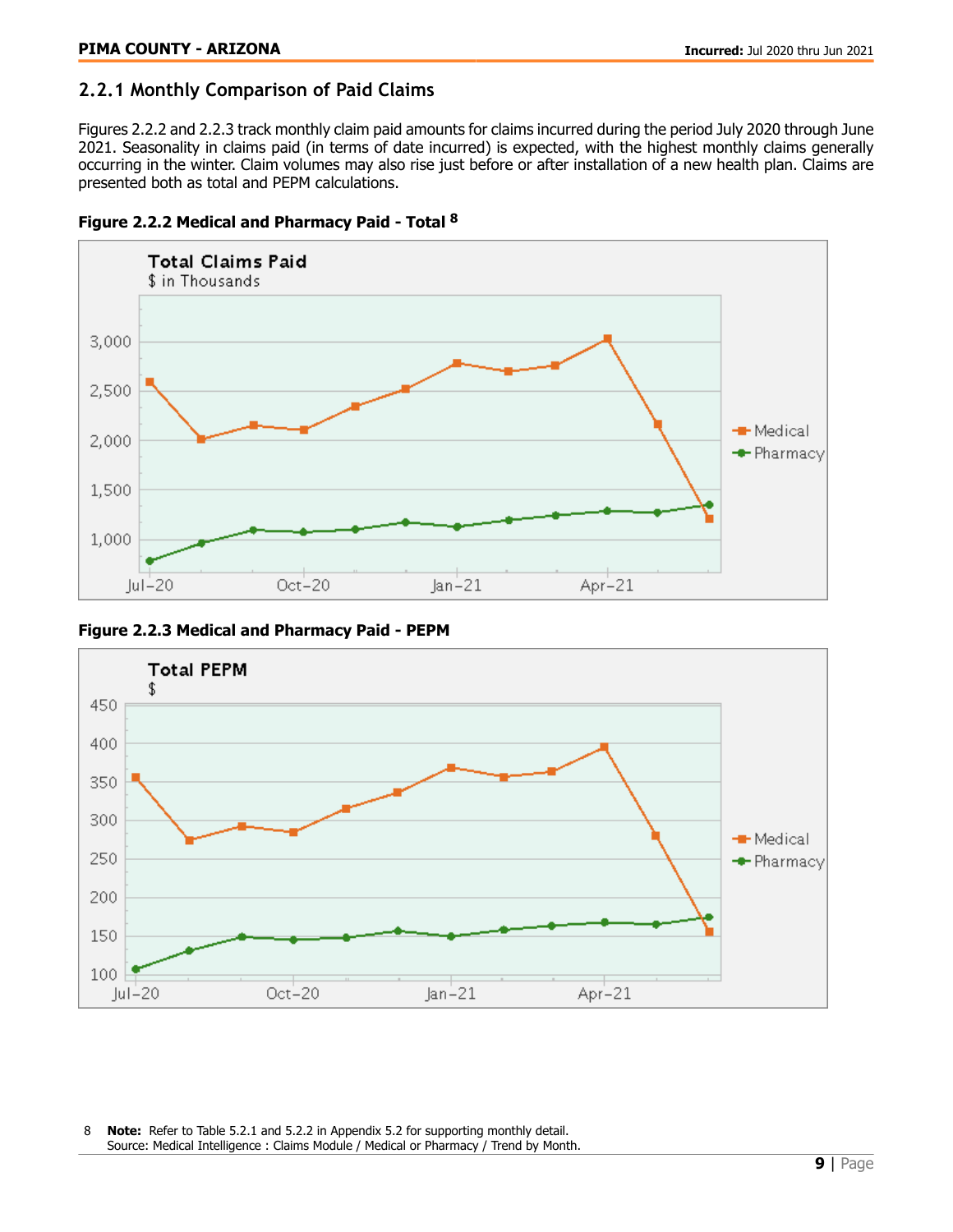# <span id="page-9-0"></span>**2.2.2 Expense Distribution by Percent Spending Band**

Figure 2.2.4 shows claim payments for five different population bands including both current and termed members. Members are ranked by total claims for purposes of creating the bands. For example, the band representing 1% of the population consists of the most expensive 1% of members; approximately one-third of the total claims expense is generally accounted for by this group. These members have extremely high claims expense and should be reviewed to verify their case management status. A significant number of members in the next two bands will be high risk members, often with multiple chronic conditions. The risk associated with these members, many of whom to date have not generated significant claims expense, can be further evaluated using the Medical Intelligence Expense Distribution module.

### Figure 2.2.4 Claims Expense Distribution <sup>9</sup>



#### Membership Distribution Band Percentage of Total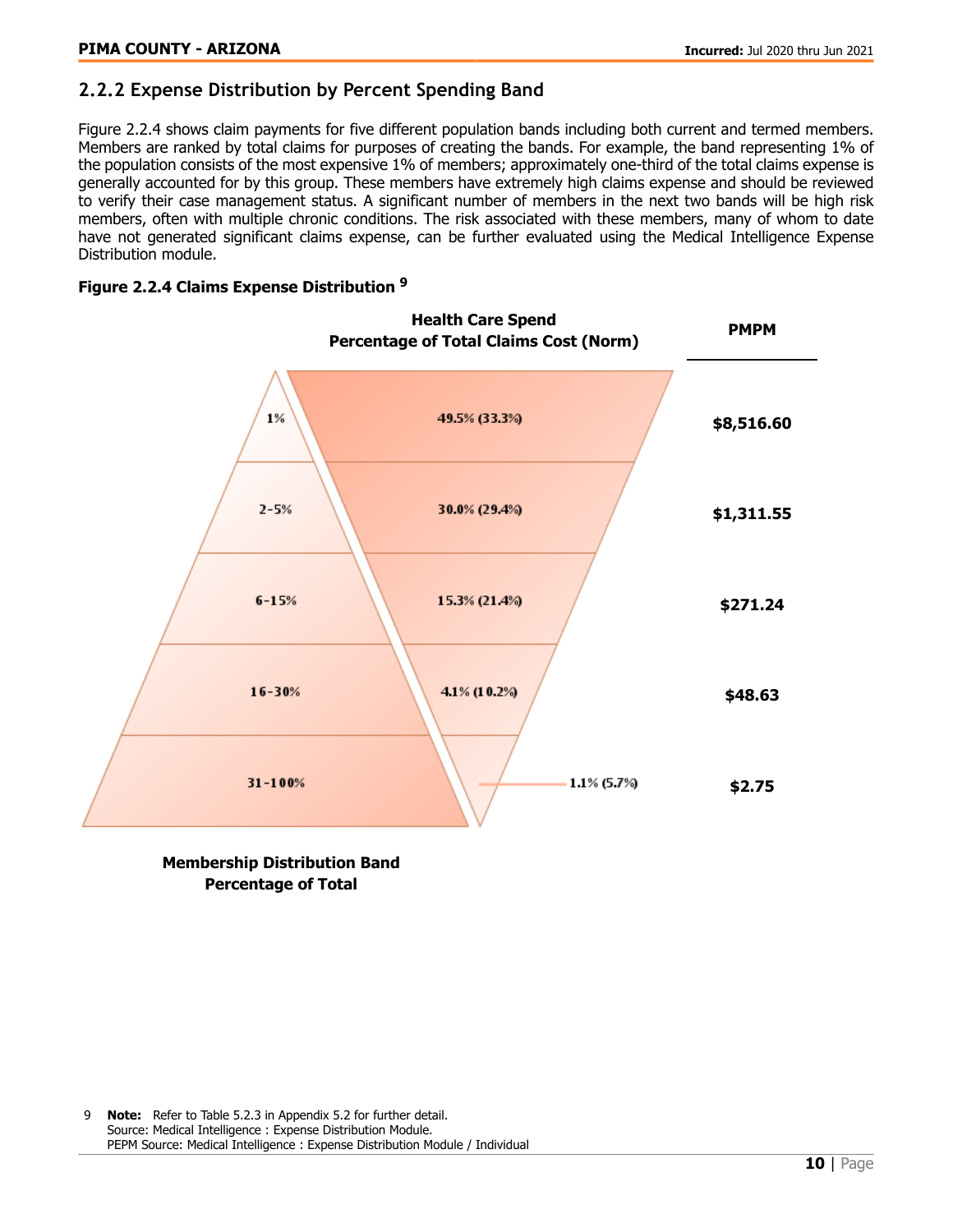# <span id="page-10-0"></span>**2.3 Clinical Disease Fingerprint**

The Relative Risk Score (RRS) quantifies the disease burden of an individual member, while the Care Gap Index (CGI) quantifies the gaps in appropriate medical care that a member is receiving. Depending on the diseases that a member has, the extent of care gaps present serves as one assessment of the quality of care they receive.

Figures 2.3.1 show the relationship between the RRS and the CGI. As age increases, RRS and CGI usually increase proportionally. Figure 2.3.2 shows the RRS and CGI relative to benchmark performance and discusses how to determine the extent to which your CGI is driven by high disease burden or poor quality care.



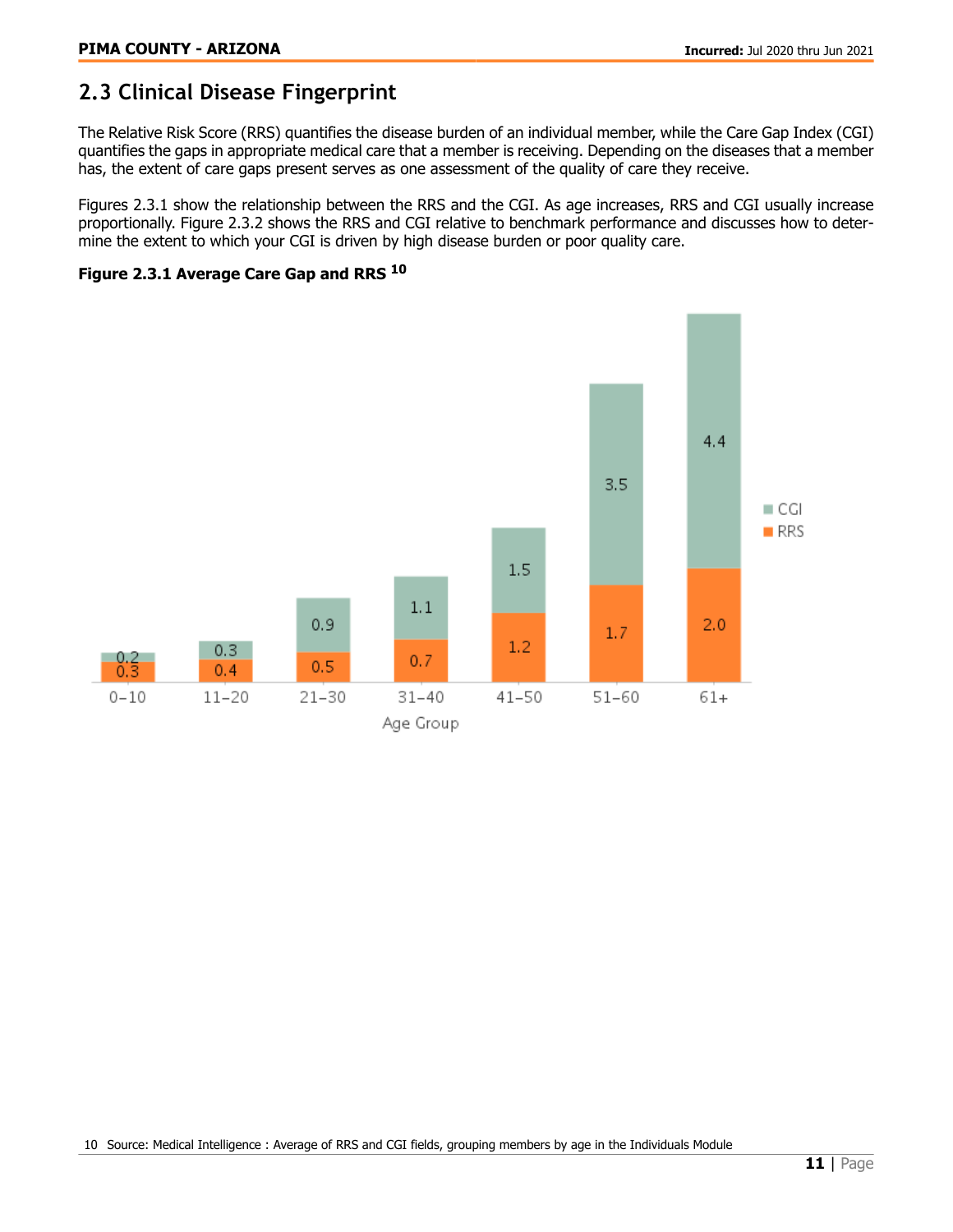Figure 2.3.2 shows the RRS and CGI relative to the Norm. Four scenarios are possible:

1. The population has a **higher RRS but a lower CGI** relative to the norm. This is a positive finding. The population has a higher disease burden, yet compliance with evidence-based medicine generates a CGI lower than the norm.

2. The population has a **higher RRS and a higher CGI** relative to the norm. This is a mixed finding. The population is sicker than the Norm. Because it is sicker, we expect gaps in care to be more prevalent as well. This population presents an opportunity to reduce care gaps and claims cost through disease management.

3. The population has a lower RRS and a lower CGI relative to the norm. This is a positive finding. The population is healthier than the Norm and also enjoys correspondingly fewer gaps in care.

4. The population has a **lower RRS but a higher CGI** relative to the norm. This is a negative finding. Although the illness burden is low for this population, there exist disproportionate gaps in compliance with evidence-based care guidelines - either through member non-compliance or poor provider quality.

#### Figure 2.3.2 Spread of disease burden and gaps in care by age groups. <sup>11</sup>





11 Norm in this report refers to the values from Cotiviti's Commercial Normative database.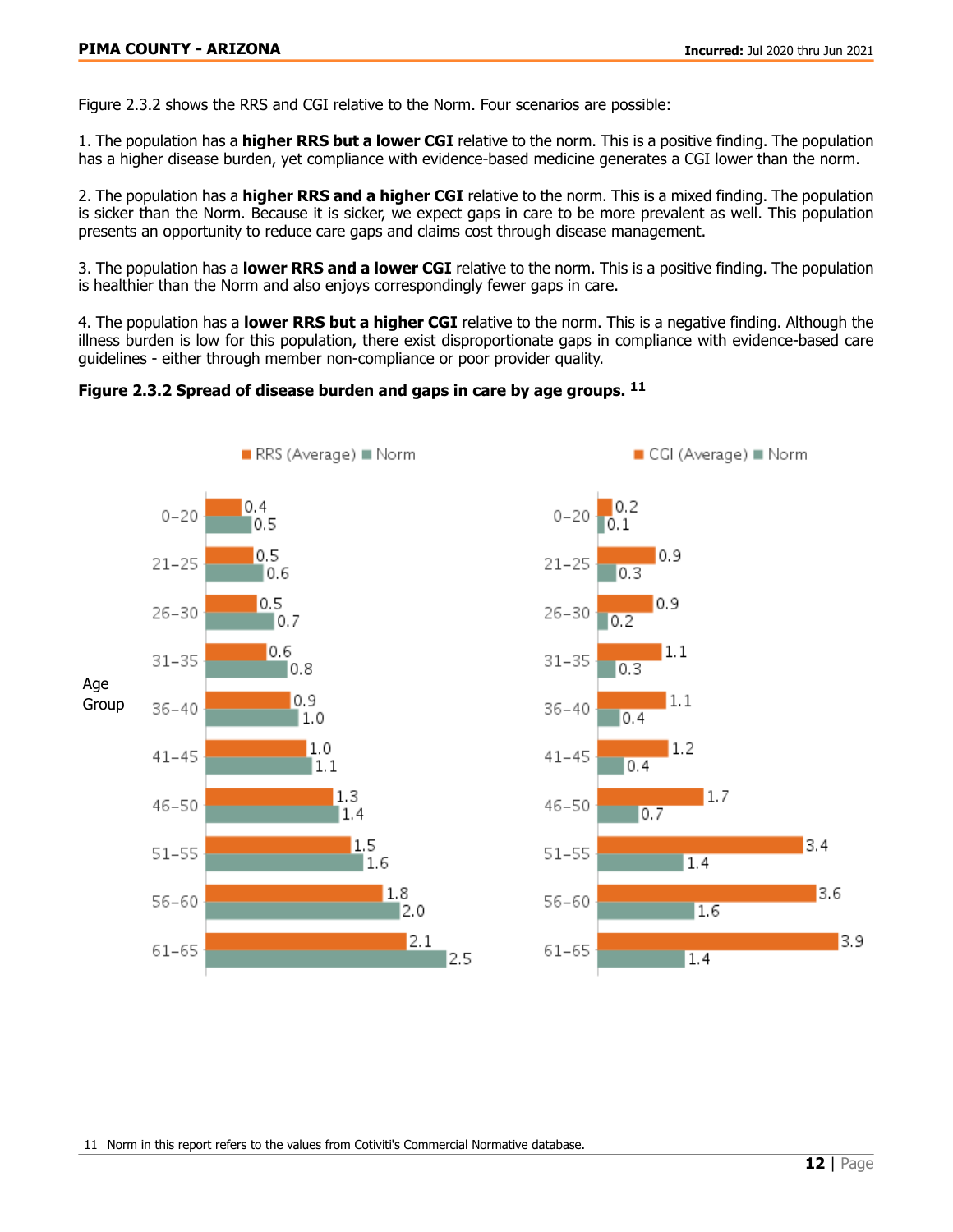Figure 2.3.3 presents the top ten chronic diseases using the Cotiviti Disease classification scheme - this is the population's "disease fingerprint". Reducing the cost associated with these diseases is typically achieved with Disease Management programs, which typically reduce absolute utilization, and shift utilization from high cost setting to low cost settings.





A Hyperlipidemia

12 Note: Figure 2.3.3 is based on members having a qualifying primary diagnosis (ICD9 diagnosis code). Source: Medical Intelligence : Disease Registry Module / sort by Actual Members per 1000 / Top 10 records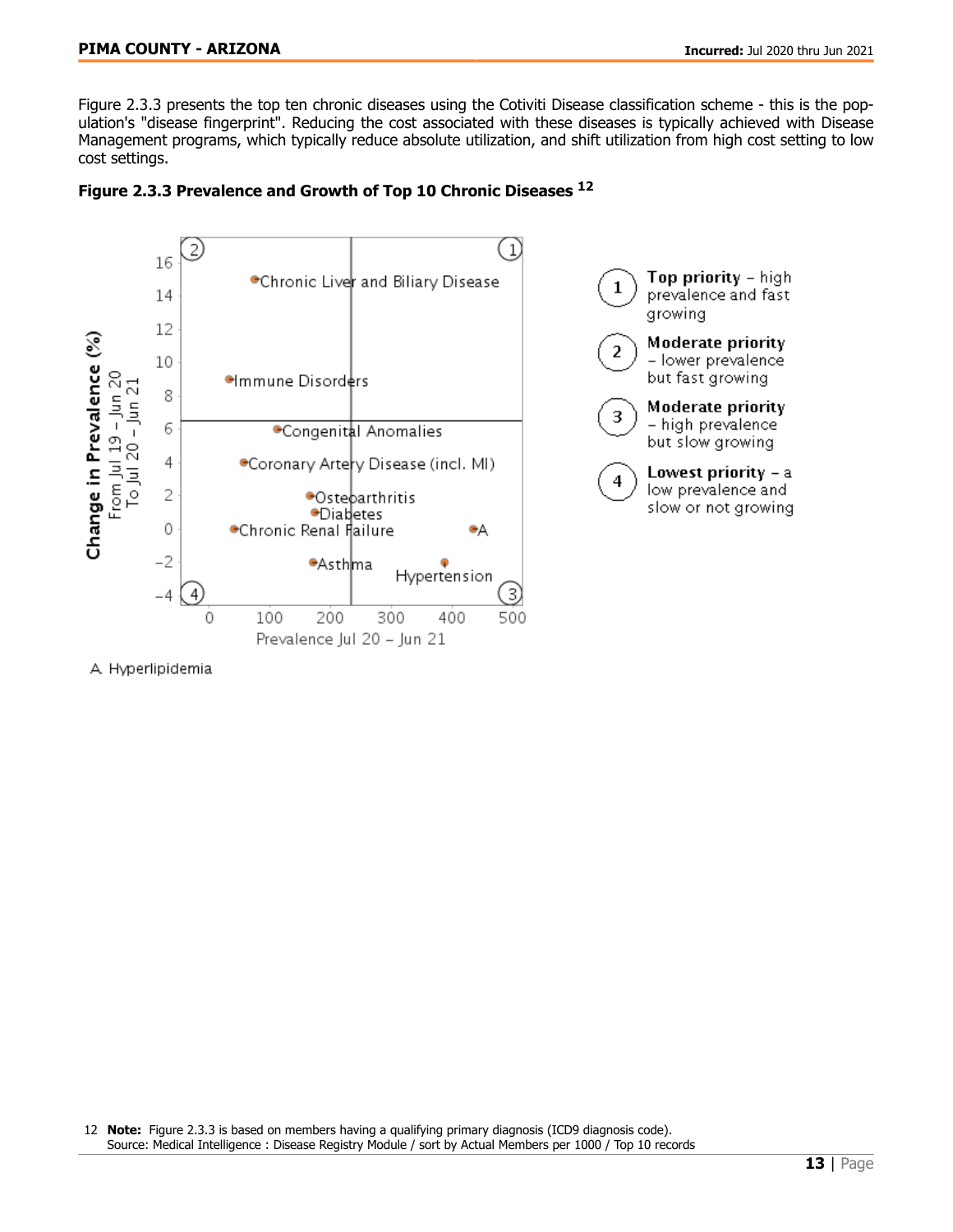#### **PIMA COUNTY - ARIZONA Incurred:** Jul 2020 thru Jun 2021

Figure 2.3.4 shows the prevalence of the population's top 10 chronic diseases relative to the Cotiviti Commercial Norm benchmark values. Diseases with a factor difference less than 1, labeled in green, have lower prevalence than the Norm, while diseases labeled in red have higher prevalence. A high prevalence relative to the norm means that the high cost in claims is in part driven by intrinsic population disease burden, which can be addressed by Disease and Wellness Management programs.



#### Figure 2.3.4 Prevalence View of top 10 Chronic Diseases. 13, <sup>14</sup>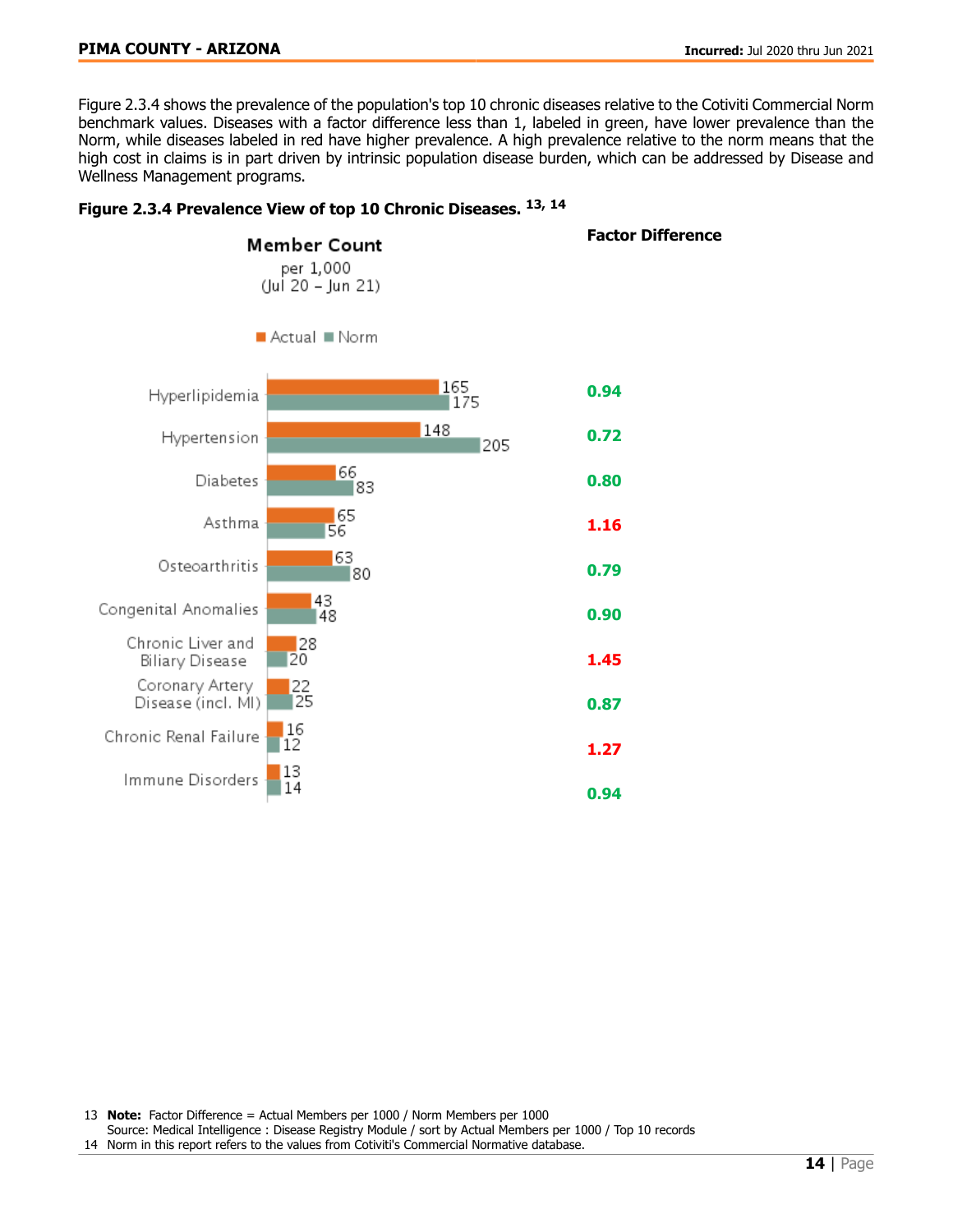# <span id="page-14-0"></span>**3. ECONOMIC FINDINGS AND OPPORTUNITIES**

Economic findings are broken out into Medical and Pharmaceutical subsections.

#### In section 3.1 - the Medical Economics subsection- this report examines:

- Factors that primarily impact unit pricing, including contract discount power and in versus out-of-network utilization rates. We also examine which geographic areas are associated with the most out-of-network spend.
- Factors that drive utilization, including specialty procedures and consultations, diagnostic testing, and the place of service. For these utilization-based drivers, we assess both changes in utilization and cost.

#### In section 3.2 - the Pharmaceutical section - this report examines:

- Drug classes that affect PBM drug spend, and whether the change in this spend is due to pricing growth or utilization growth. This section also details the highest cost drugs and opportunities for generic and branded switching.
- Overall Non-PBM drug spend: because this spend is a "medical" cost not a PBM cost the impact of these highcost drugs is often hidden.

#### Figure 3.1 Expense Drivers <sup>15</sup>

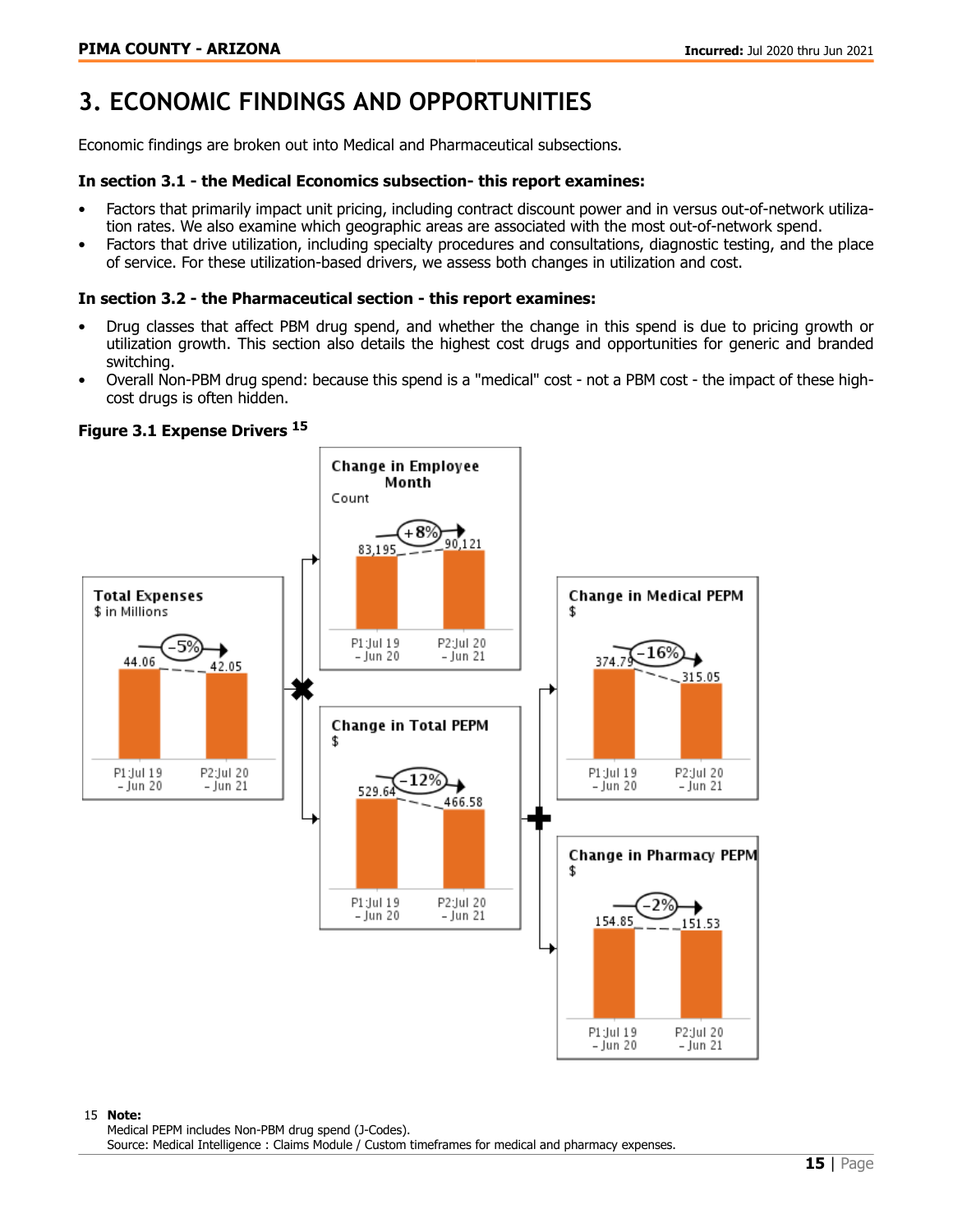# <span id="page-15-0"></span>**3.1 Medical Economics**

Section 3.1 assesses medical economics - where cost increases are occurring, what is driving them, and how they can be controlled. While the areas and opportunities assessed are not additive, they are complementary. For example, managing Coronary Artery Disease more effectively can be expected to reduce the number of cardiac catheterizations, reduce the overall number of cardiology consultations, and move cardiology consultations from the inpatient setting to the lower-cost office setting.

Figure 3.1.1 shows the change in Medical expenses from previous period to current period. This chart is related to chart 2.2.1 from our assessment of aggregate economics.



Figure 3.1.1 Medical Expense Growth over Time (Refer to Figure 3.1) <sup>16</sup>

16 Note: Events are a distinct count of Member ID and Date of Service for the reported population and reporting period. Source: Medical Intelligence : Claims Module / Custom timeframes for medical expenses.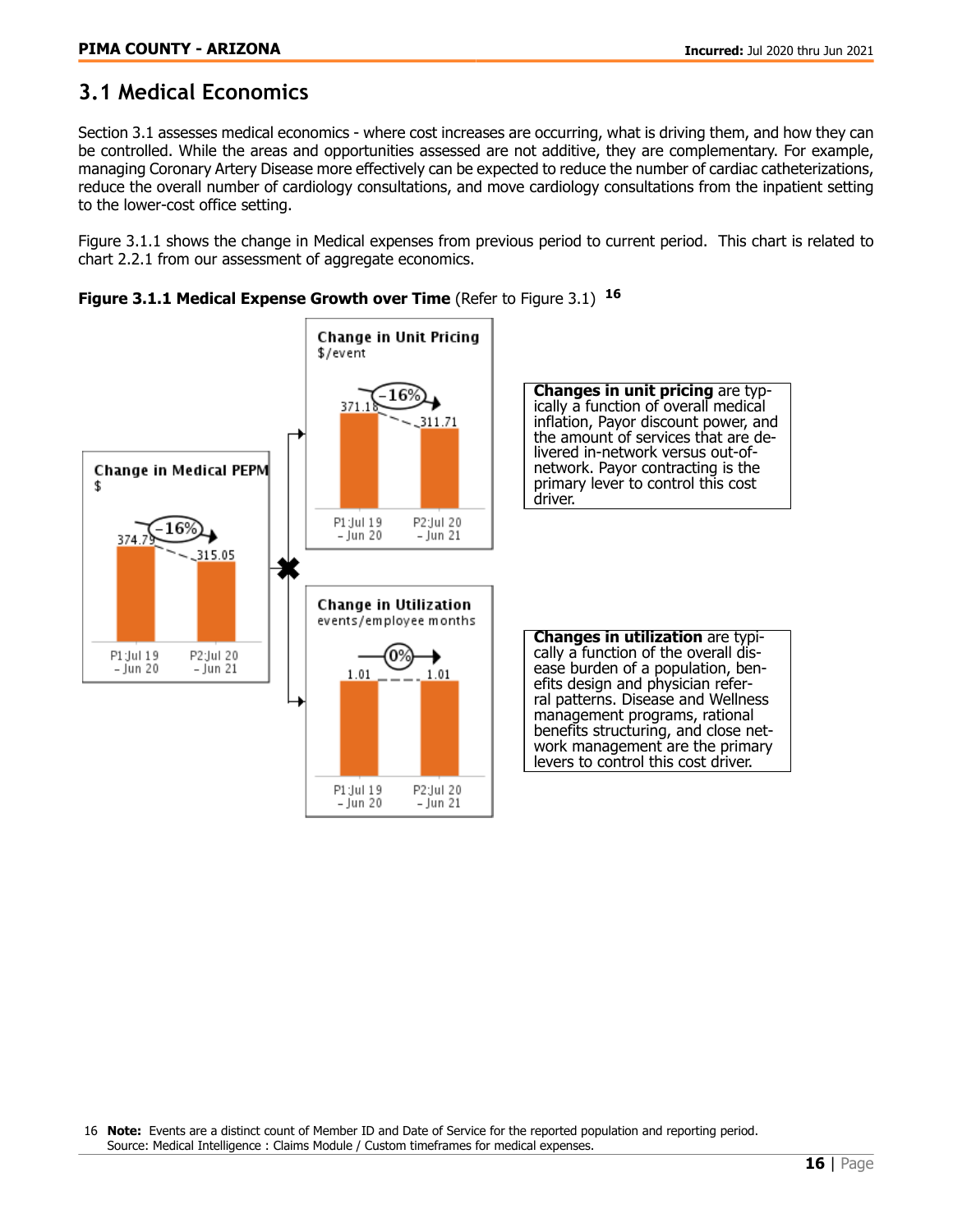Section 3.1 will analyze the five areas listed directly below.

|                                                   | What the<br>analysis assesses                                                                                         | <b>How excessive</b><br>costs are incurred                                                                                                               |
|---------------------------------------------------|-----------------------------------------------------------------------------------------------------------------------|----------------------------------------------------------------------------------------------------------------------------------------------------------|
| <b>Contract discount</b><br>power                 | • The percent discount that a<br>payor is able to achieve from<br>provider                                            | • Payors with weaker networks - and lower<br>network discount rates - will pay higher<br>per-unit costs                                                  |
| <b>Network utilization</b>                        | • The percentage and location<br>of out-of-network claims<br>occurrences                                              | • On a per-unit basis, out-of-network costs<br>are generally higher than in-network costs                                                                |
| <b>Specialty</b><br>procedures &<br>consultations | • Costs are prioritized by total<br>amount and growth rate<br>• Cost growth drivers are<br>disaggregated into change- | • High rates of utilization will drive excessive<br>costs; utilization is typically driven by<br>excessive specialty procedures or<br>diagnostic testing |
| <b>Diagnostic testing</b>                         | in-utilization and change-in-<br>price drivers                                                                        | • Excessive costs can also be driven by<br>inappropriate location of care; for<br>example, if a disease is treated in the ER<br>instead of clinic        |
| <b>Place of service</b>                           |                                                                                                                       |                                                                                                                                                          |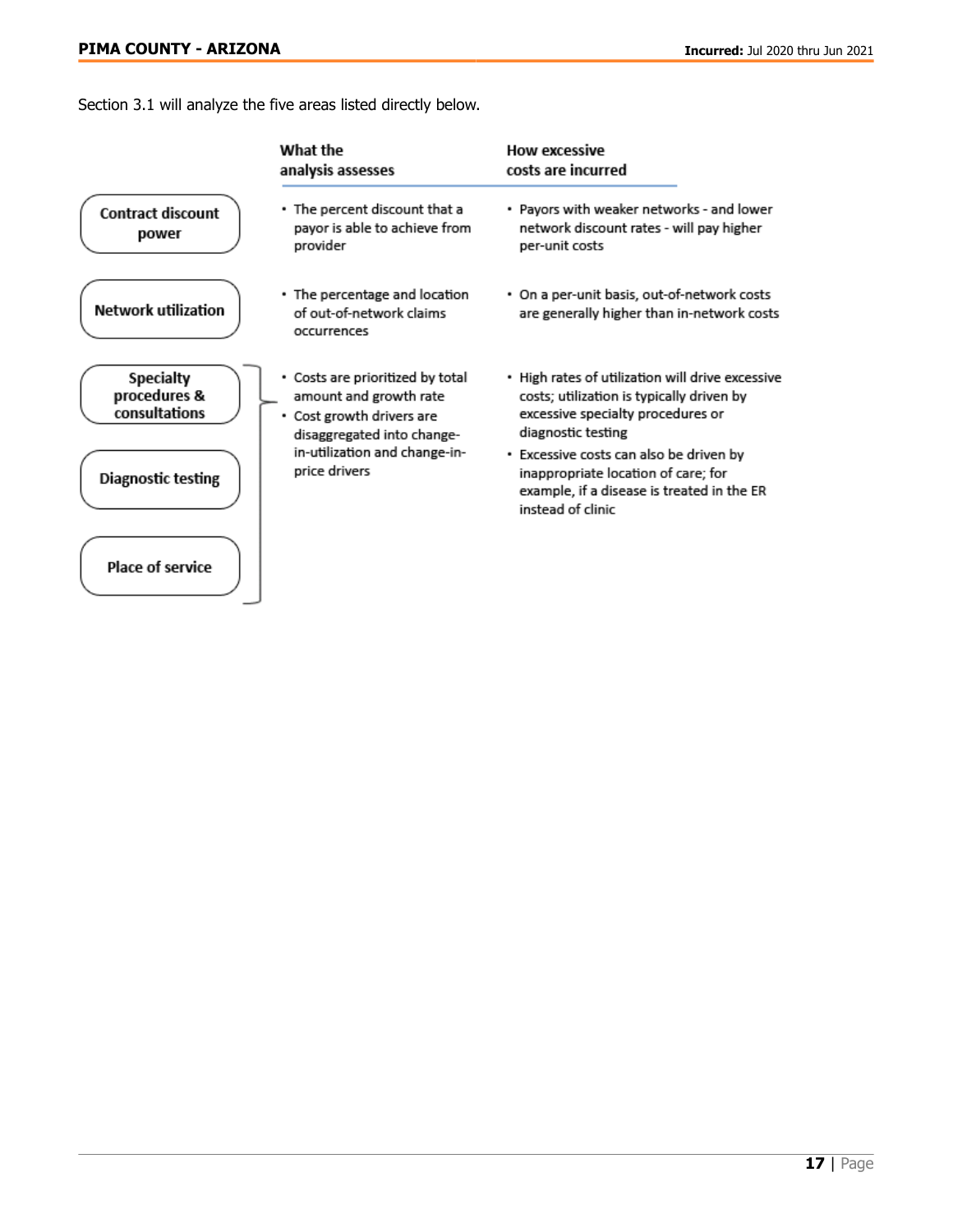## <span id="page-17-0"></span>**3.1.1 Network utilization and contract discounts**

Table 3.1.1 details in-network (Par) and out-of-network (Non-Par) costs, ranked by plan paid, for the various networks used by your plan participants. This analysis also provides a comparison of discounts for the top ten participating networks. Most benefit plans utilize a provider network where providers have agreed to accept lower reimbursements in return for inclusion on a preferred provider list. Some out-of-network utilization is expected; examples are members seeing a provider while away from home (out-of-area claims), or seeing an out-of-network provider for an urgent or emergent healthcare condition. Out-of-network claims result in higher than expected claims expense for the service provided. A high incidence of out-of-network provider visits is usually an indication that there are access issues. These access issues can be impacted through network restructuring. Improved in-network usage can be accomplished by limiting coverage for out-of-network services.

|                                          | <b>Total</b>                   |                                 |                    |                                        |                                   |            |  |  |
|------------------------------------------|--------------------------------|---------------------------------|--------------------|----------------------------------------|-----------------------------------|------------|--|--|
| <b>Network</b>                           | <b>Claims</b><br><b>Billed</b> | <b>Claims</b><br><b>Allowed</b> | <b>Claims Paid</b> | <b>Employee</b><br><b>Contribution</b> | <b>Network</b><br><b>Discount</b> | % Discount |  |  |
| ARIZONA (MULTI SITE)<br>МC               | \$85,615,181                   | \$25,280,206                    | \$18,492,182       | \$6,605,507                            | \$49,328,205                      | 57.6%      |  |  |
| PIMA COUNTY CUS-<br>TOM CPII             | \$17,450,126                   | \$4,563,470                     | \$4,067,570        | \$436,588                              | \$9,881,920                       | 56.6%      |  |  |
| PIMA COUNTY CPII                         | \$7,580,393                    | \$2,326,994                     | \$1,795,075        | \$517,390                              | \$3,514,742                       | 46.4%      |  |  |
| VER-<br>MONT-FIRSTHEALTH<br><b>POSII</b> | \$6,034,050                    | \$1,269,297                     | \$911,339          | \$357,538                              | \$4,505,760                       | 74.7%      |  |  |
| SPRINGFIELD MC                           | \$238,147                      | \$114,027                       | \$114,023          | \$4                                    | \$86,889                          | 36.5%      |  |  |
| <b>IOQ BARCONC-ARI-</b><br>ZONA-POS      | \$514,664                      | \$116,955                       | \$109,991          | \$6,964                                | \$355,318                         | 69.0%      |  |  |
| LOS ANGELES, CA (MC)                     | \$427,012                      | \$127,673                       | \$99,805           | \$21,374                               | \$235,806                         | 55.2%      |  |  |
| 11638                                    | \$82,555                       | \$82,045                        | \$82,045           | \$0                                    | \$0                               | $0.0\%$    |  |  |
| COLUMBIA, MO (MC)                        | \$148,752                      | \$81,115                        | \$80,922           | \$192                                  | \$40,435                          | 27.2%      |  |  |
| NORTHERN CALI-<br>FORNIA (MC)            | \$189,910                      | \$72,097                        | \$62,030           | \$10,067                               | \$108,835                         | 57.3%      |  |  |
| <b>All Other Par</b><br>(In Network)     | \$2,774,671                    | \$681,108                       | \$514,807          | \$166,474                              | \$1,571,169                       | 56.6%      |  |  |
| <b>All Non-Par</b><br>(Out Of Network)   | \$7,515,871                    | \$2,791,927                     | \$2,063,124        | \$731,534                              | \$35,391                          | 0.5%       |  |  |
| Total                                    | \$128,571,334                  | \$37,506,913                    | \$28,392,913       | \$8,853,631                            | \$69,664,470                      | 54.2%      |  |  |

### Table 3.1.1 Carrier Discounts and Network Utilization <sup>17</sup>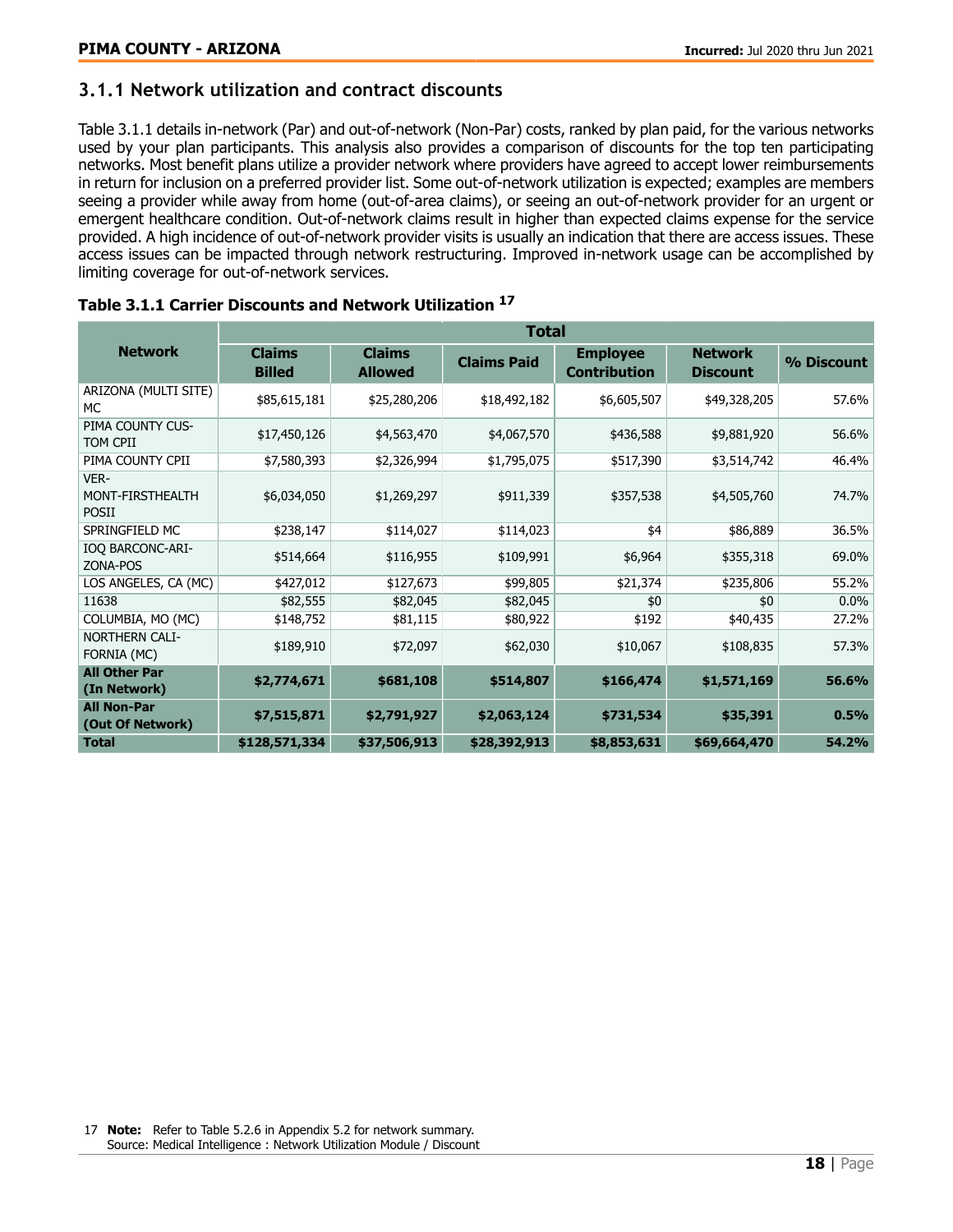Figure 3.1.2 shows the cost distribution by city and state for the members utilizing out-of-network providers. Efforts to move utilization in-network should begin with an understanding of why members located in these cities are seeing out-of-network (OON) providers.

|                         | Total Paid<br>\$ in Thousands<br>$\blacksquare$ in $\blacksquare$ out |            | <b>OON Spend</b><br>\$ in Thousands | <b>OON</b><br><b>Spend</b> | all OON<br><b>Spend</b> |
|-------------------------|-----------------------------------------------------------------------|------------|-------------------------------------|----------------------------|-------------------------|
| Sahuarita, AZ,<br>85629 |                                                                       | \$1,935.74 | \$571.67                            | 29.5%                      | 2.0%                    |
| Tucson, AZ,<br>85706    | \$920.57                                                              |            | \$125.73                            | 13.7%                      | 0.4%                    |
| Tucson, AZ,<br>85713    | \$1,136.41                                                            |            | \$125.17                            | 11.0%                      | 0.4%                    |
| Tucson, AZ,<br>85711    |                                                                       | \$1,838.50 | \$120.54                            | 6.6%                       | 0.4%                    |
| Tucson, AZ,<br>85716    | \$813.89                                                              |            | \$110.63                            | 13.6%                      | 0.4%                    |
| Tucson, AZ,<br>85710    | \$1,026.09                                                            |            | \$92.01                             | 9.0%                       | 0.3%                    |
| Tucson, AZ,<br>85745    |                                                                       | \$1,936.43 | \$89.72                             | 4.6%                       | 0.3%                    |
| Tucson, AZ,<br>85746    | \$1,066.58                                                            |            | \$73.57                             | 6.9%                       | 0.3%                    |
| Marana, AZ,<br>85653    | \$641.40                                                              |            | \$64.69                             | 10.1%                      | 0.2%                    |
| Tucson, AZ,<br>85741    | \$1,310.44                                                            |            | \$50.08<br>Total = $$1.42$ M        | 3.8%                       | 0.2%                    |
|                         |                                                                       |            |                                     |                            |                         |

Figure 3.1.2 Top 10 Zip Codes for Out-of-Network Claims Paid 18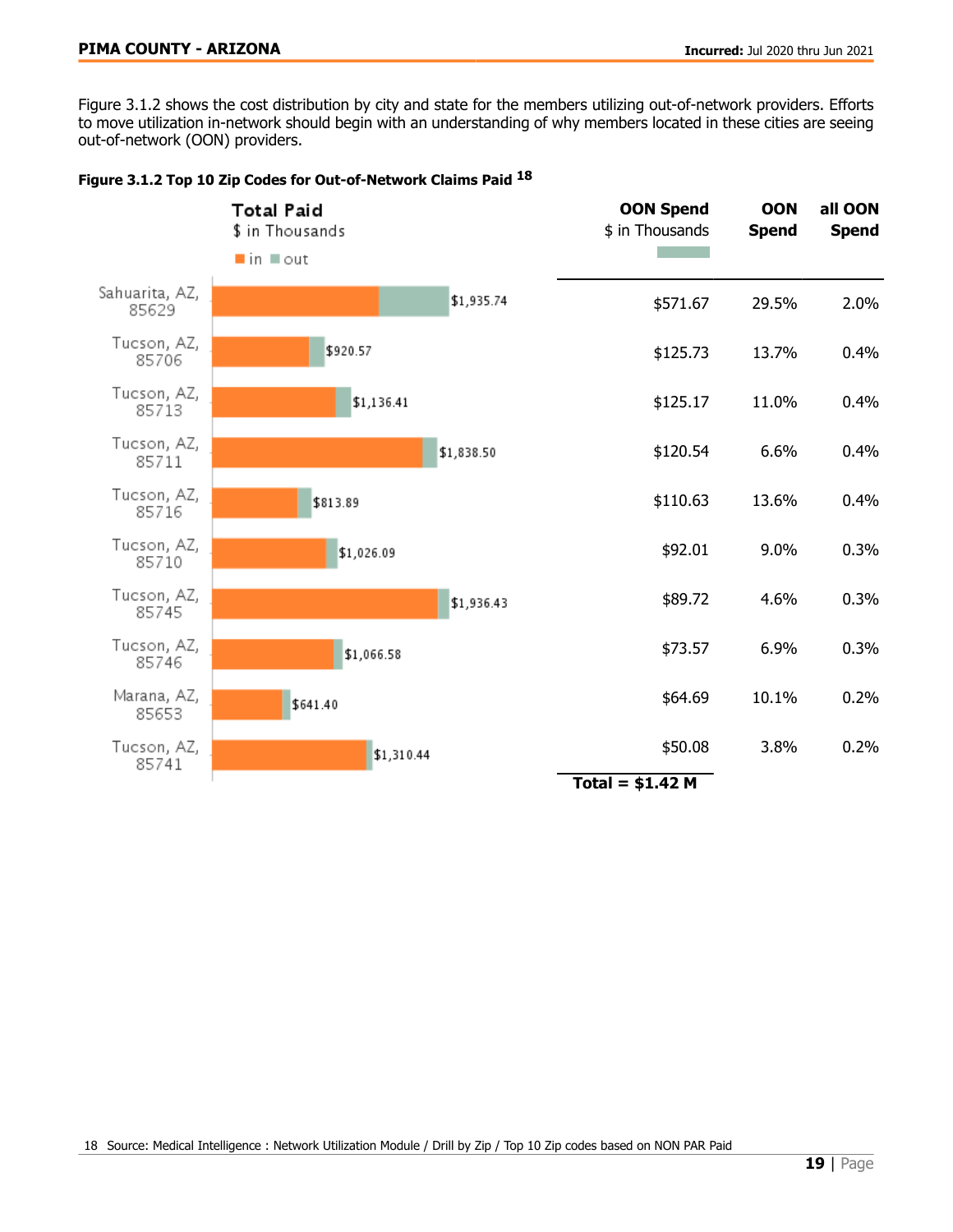### <span id="page-19-0"></span>**3.1.2 Specialty procedures/consultations**

Specialty procedures, and the consultations that lead to those procedures, are a common driver of excess utilization. The chart below shows what procedures are large and are growing fast. Moving left to right on the horizontal axis, total costs incurred get larger. Moving bottom to top on the vertical axis, growth from previous period through current period in costs increases. Therefore, specialties in the upper right corner are both large and growing fast.



Figure 3.1.3 Cost drivers: Areas of cost and cost growth for specialty procedures and consultations <sup>19</sup>

A Durable Medical Equipment B. Misc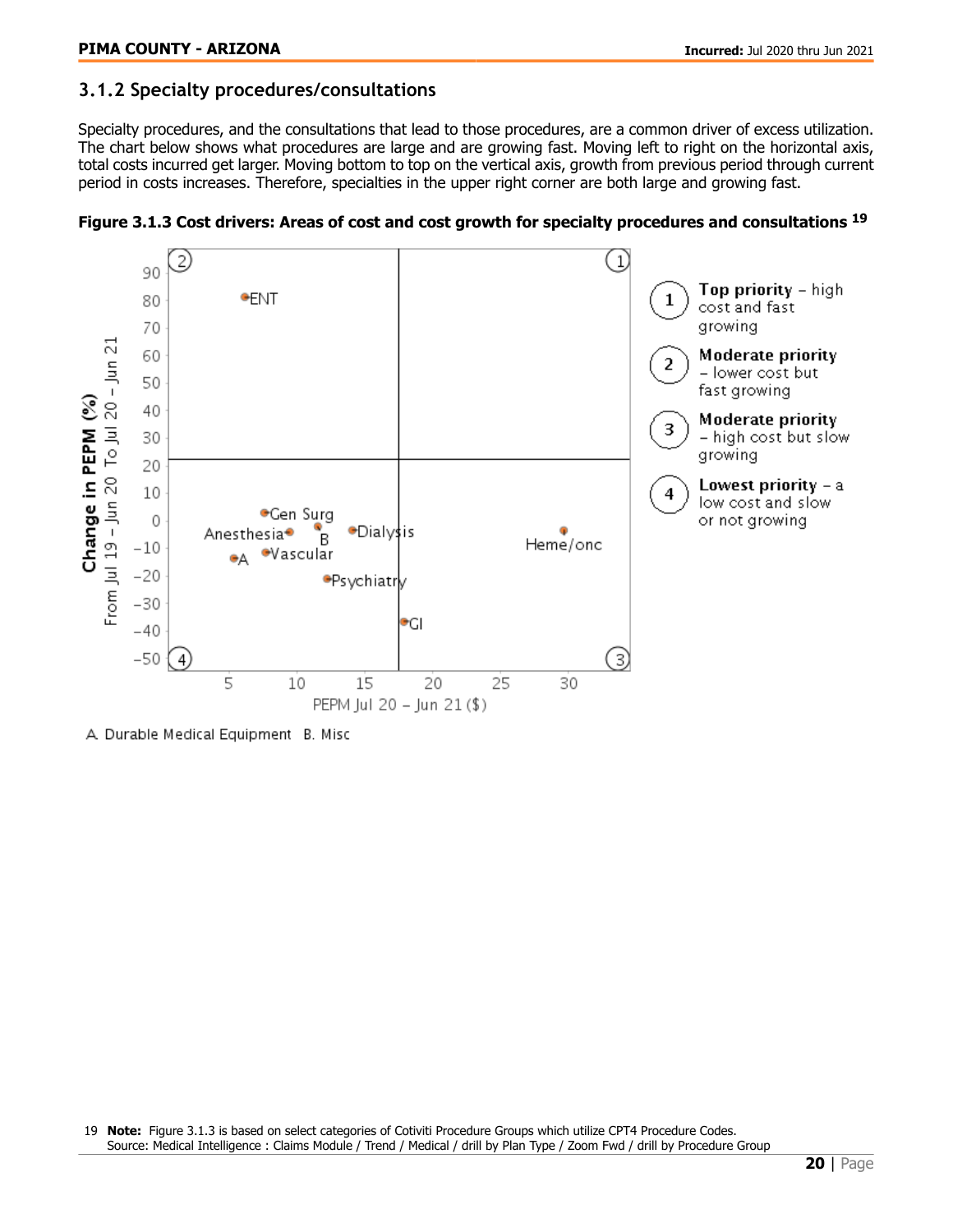The table below breaks down the cost driver for each category analyzed in the prior chart. This allows you to understand whether the changes in cost are driven by a change in pricing or a change in utilization. Also displayed is the average cost from the Cotiviti Normative Database, and the population's cost rank relative to the Norm.

| <b>Specialty Procedures/</b><br><b>Consultations</b> | <b>Current PEPM</b> | Change in PEPM | Change in<br><b>Utilization</b><br>per 1,000 | Change in<br><b>Unit Pricing</b> | <b>Norm</b><br>value of PEPM |
|------------------------------------------------------|---------------------|----------------|----------------------------------------------|----------------------------------|------------------------------|
| Heme/onc                                             | \$29.63             | $-3.4\%$       | $-8.3%$                                      | 5.3%                             | \$19.82                      |
| GI                                                   | \$17.87             | $-36.6%$       | $-15.6%$                                     | $-24.9%$                         | \$44.34                      |
| <b>Dialysis</b>                                      | \$14.08             | $-3.4%$        | $-17.7%$                                     | 17.4%                            | \$7.50                       |
| <b>Psychiatry</b>                                    | \$12.21             | $-21.0%$       | 16.1%                                        | $-32.0\%$                        | \$15.33                      |
| <b>Misc</b>                                          | \$11.54             | $-2.0%$        | 10.8%                                        | $-11.6%$                         | \$23.25                      |
| Anesthesia                                           | \$9.48              | $-4.1%$        | $-12.7%$                                     | 9.9%                             | \$23.26                      |
| <b>Vascular</b>                                      | \$7.71              | $-11.5%$       | $-29.0%$                                     | 24.7%                            | \$7.67                       |
| <b>Gen Surg</b>                                      | \$7.61              | 2.9%           | $-7.9\%$                                     | 11.7%                            | \$15.14                      |
| <b>ENT</b>                                           | \$6.17              | 81.3%          | $-26.2%$                                     | 145.6%                           | \$11.53                      |
| <b>Durable Medical Equip-</b><br>ment                | \$5.36              | $-13.6%$       | $-5.7%$                                      | $-8.4%$                          | \$10.98                      |

|  |  |  |  | Table 3.1.2 Cost drivers: Change in unit price and change in utilization breakout for specialty procedures and consultations <sup>20, 21</sup> |
|--|--|--|--|------------------------------------------------------------------------------------------------------------------------------------------------|
|--|--|--|--|------------------------------------------------------------------------------------------------------------------------------------------------|

20 Note: Table 3.1.2 is based on select categories of Cotiviti Procedure Groups which utilize CPT4 Procedure Codes. Source: Medical Intelligence : Claims Module / Trend / Medical / drill by Plan Type / Zoom Fwd / drill by Procedure Group 21 Norm in this report refers to the values from Cotiviti's Commercial Normative database.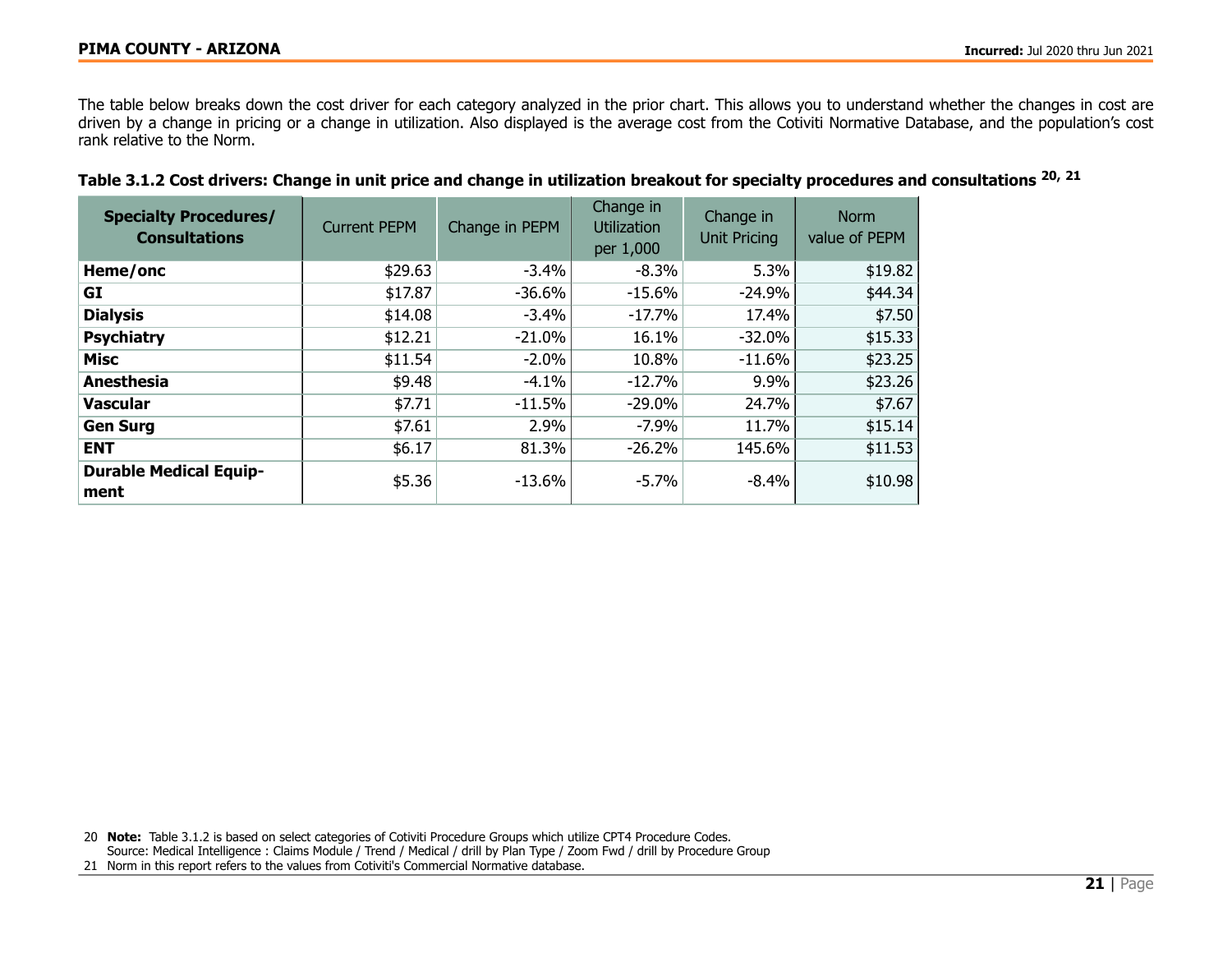# <span id="page-21-0"></span>**3.1.3 Diagnostic Testing**

The chart below shows what diagnostic tests are large and are growing fast. Moving left to right on the horizontal axis, total costs incurred get larger. Moving bottom to top on the vertical axis, growth from previous period through current period in costs increases. Therefore, tests in the upper right corner are both large and growing fast.



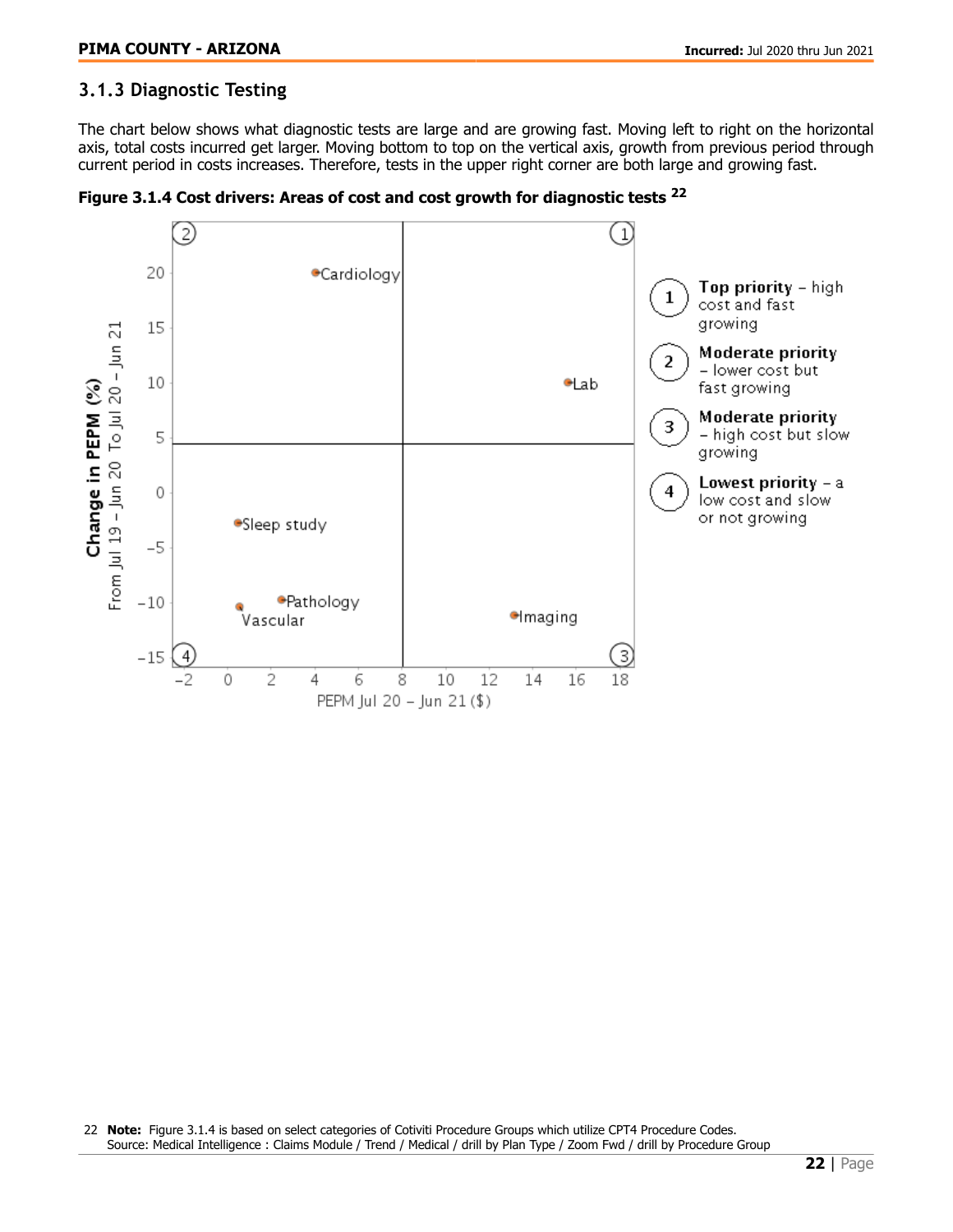The table below breaks down the cost driver for each category analyzed in the prior chart. This allows you to understand whether the changes in cost are driven by a change in pricing or changes in utilization. Also displayed is the average cost from the Cotiviti Normative Database, and the population's cost rank relative to the Norm.

| <b>Testing</b><br><b>Category</b> | Subcategory                                | <b>Current PEPM</b> | Change in PEPM | Change in<br>utilization<br>per 1,000 | Change in<br>Unit pricing | Norm val-<br>ue of PEPM |
|-----------------------------------|--------------------------------------------|---------------------|----------------|---------------------------------------|---------------------------|-------------------------|
|                                   | All                                        | \$4.02              | 20.0%          | $-12.0%$                              | 267.9%                    | \$8.97                  |
| Cardiology                        | Electrophysiology                          | \$1.64              | 355.5%         | $-22.3%$                              | 485.9%                    | \$0.92                  |
|                                   | Ultrasound/Doppler                         | \$1.35              | $-32.5%$       | $-2.1%$                               | $-31.1%$                  | \$4.86                  |
|                                   | Cardiography                               | \$1.04              | 4.6%           | $-14.2%$                              | 22.0%                     | \$3.19                  |
|                                   | All                                        | \$13.14             | $-11.2%$       | $-13.0%$                              | $-5.4%$                   | \$48.94                 |
|                                   | <b>CT</b>                                  | \$4.73              | $-2.8%$        | $-11.9%$                              | 10.3%                     | \$14.48                 |
| <b>Imaging</b>                    | <b>MRI</b>                                 | \$3.78              | $-12.2%$       | $-5.6%$                               | $-7.0\%$                  | \$12.01                 |
|                                   | Plain film                                 | \$1.61              | $-8.9%$        | $-21.5%$                              | 16.0%                     | \$6.76                  |
|                                   | <b>US</b>                                  | \$1.30              | $-18.8%$       | $-0.5%$                               | $-18.4%$                  | \$7.98                  |
|                                   | Radiology Diagnostic (incl.<br>Cardiology) | \$1.12              | $-23.8%$       | $-9.0\%$                              | $-16.3%$                  | \$4.61                  |
|                                   | Not classified                             | \$0.61              | $-23.0%$       | $-13.3%$                              | $-11.2%$                  | \$3.10                  |
| Lab                               | All                                        | \$15.61             | 10.0%          | 8.0%                                  | 1.9%                      | \$33.34                 |
| <b>Pathology</b>                  | All                                        | \$2.47              | $-9.7%$        | $-8.9%$                               | $-0.9%$                   | \$7.13                  |
| <b>Sleep study</b>                | All                                        | \$0.47              | $-2.7%$        | $-5.6%$                               | 3.0%                      | \$2.11                  |
| <b>Vascular</b>                   | All                                        | \$0.54              | $-10.4%$       | $-13.0\%$                             | $3.0\%$                   | \$1.83                  |

| Table 3.1.3 Cost drivers: Change in unit price and change in utilization breakout for diagnostic tests <sup>23, 24</sup> |  |  |  |  |  |  |  |  |
|--------------------------------------------------------------------------------------------------------------------------|--|--|--|--|--|--|--|--|
|--------------------------------------------------------------------------------------------------------------------------|--|--|--|--|--|--|--|--|

23 Note: Table 3.1.3 is based on select categories of Cotiviti Procedure Groups which utilize CPT4 Procedure Codes.

Source: Medical Intelligence : Claims Module / Trend / Medical / drill by Plan Type / Zoom Fwd / drill by Procedure Group

24 Norm in this report refers to the values from Cotiviti's Commercial Normative database.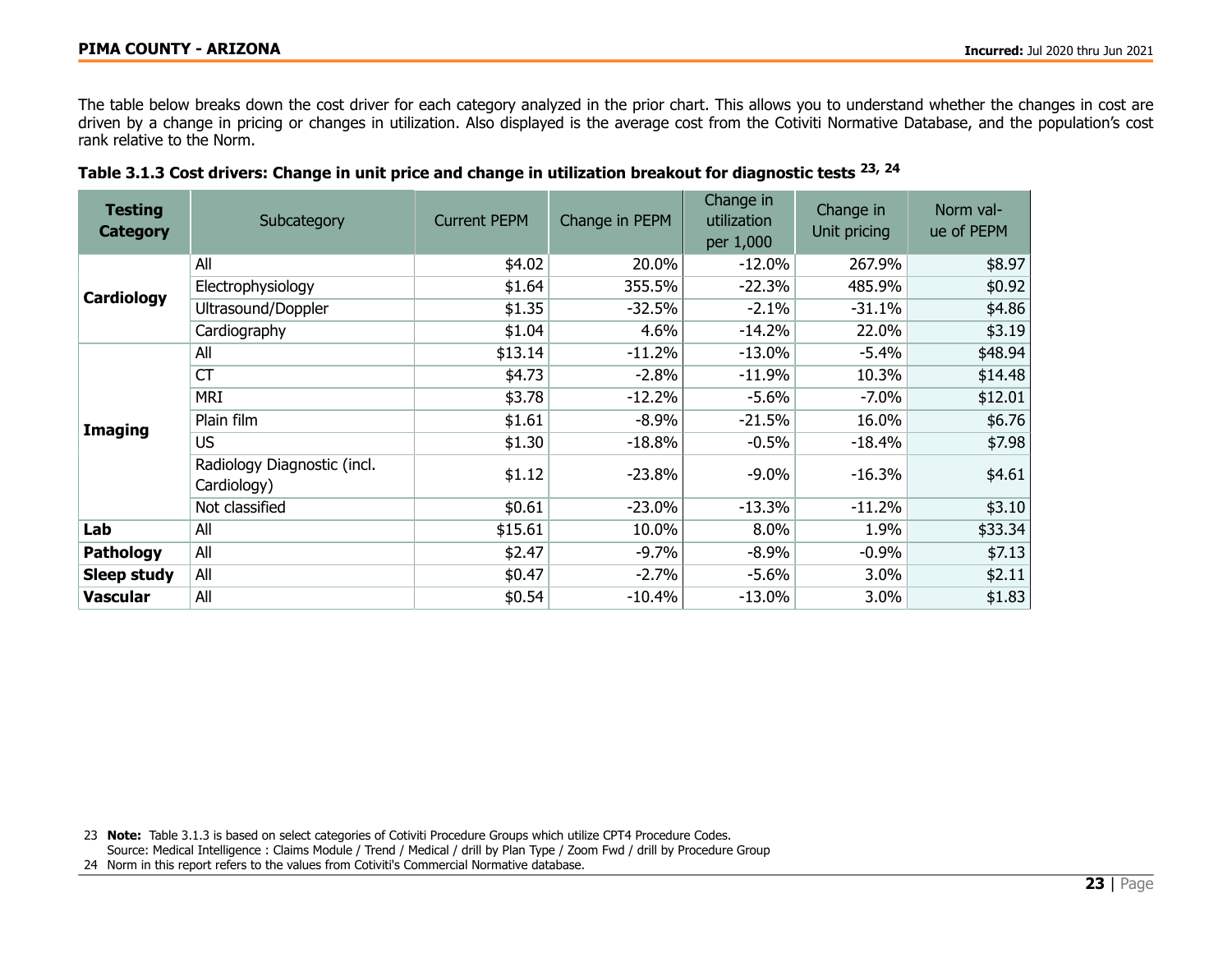### <span id="page-23-0"></span>**3.1.4 Place of service - Inpatient and high acuity**

Monitoring the utilization patterns for chronic conditions offers valuable insight into benefit design and/or case and disease management program performance. In general, high utilization rates for such measures as inpatient admissions and emergency room services in these conditions bring into question the adequacy of outpatient care, plan design incentives to encourage outpatient care, and medical management performance.

The chart below shows which inpatient and high acuity places of service are large and are growing fast. Moving left to right on the horizontal axis, total costs incurred get larger. Moving bottom to top on the vertical axis, growth from previous period through current period in costs increases. Therefore, locations in the upper right corner are both large and growing fast.

Figure 3.1.5 Cost drivers: Areas of cost and cost growth for hospital and ASC based utilization <sup>25</sup>



Top 12 High Acuity Place of Service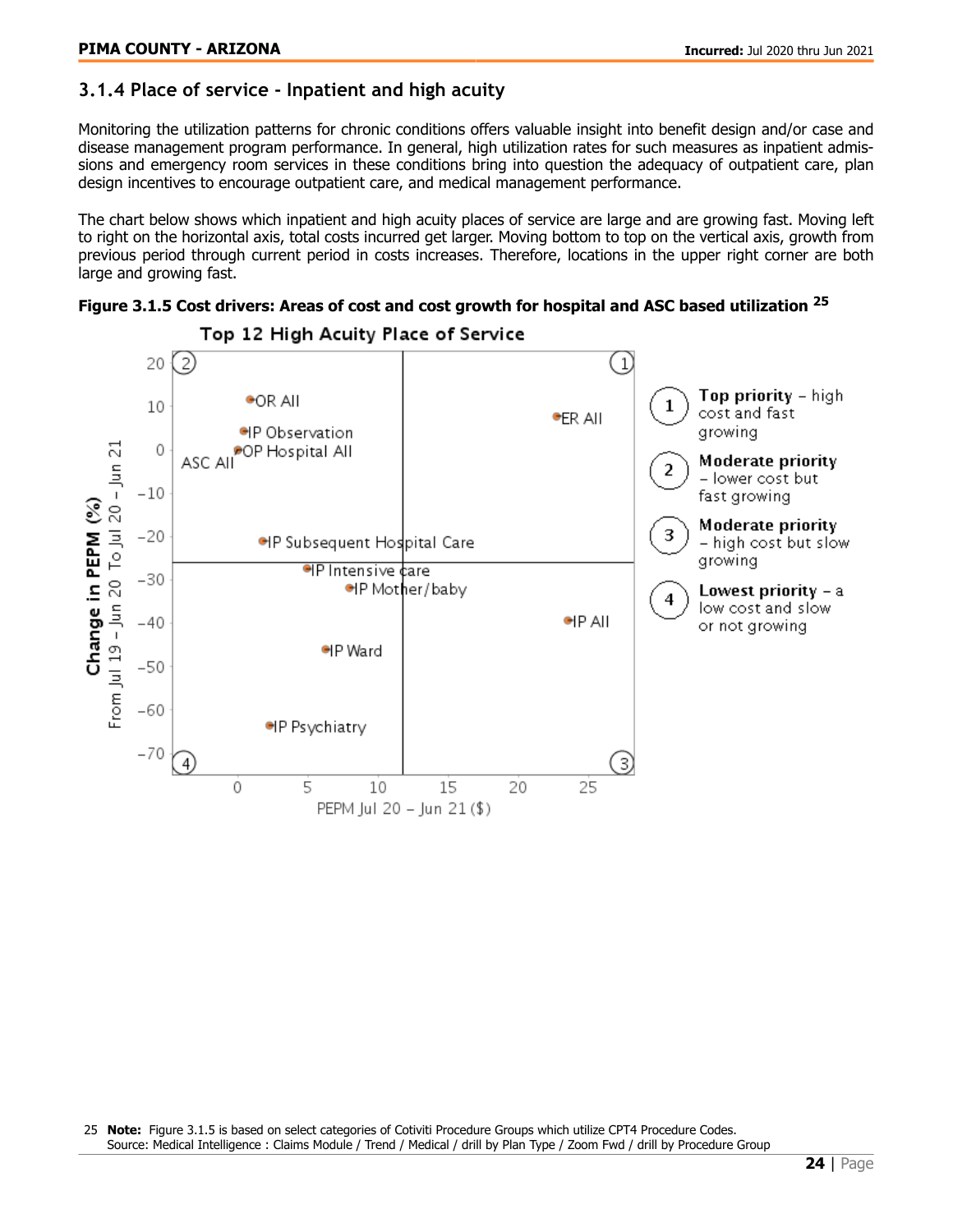The table below breaks down the cost driver for each category analyzed in the prior chart. This allows you to understand whether the changes in cost are driven by a change in pricing or a change in utilization. Also displayed is the average cost from the Normative Database, and the population's cost rank relative to the Norm.

|  | Table 3.1.4 Cost drivers: Change in unit price and change in utilization breakout for Inpatient and high acuity locations of care <sup>26, 27</sup> |  |
|--|-----------------------------------------------------------------------------------------------------------------------------------------------------|--|
|  |                                                                                                                                                     |  |

| <b>Category</b>    | Subcategory              | <b>Current PEPM</b> | Change in PEPM | Change in<br>utilization<br>per 1,000 | Change in<br>Unit pricing | Norm val-<br>ue of PEPM |
|--------------------|--------------------------|---------------------|----------------|---------------------------------------|---------------------------|-------------------------|
| <b>ASC</b>         | All                      | \$0.00              | $0.0\%$        | $0.0\%$                               | $0.0\%$                   | $($ \$0.49) $ $         |
| <b>ER</b>          | All                      | \$22.71             | 7.7%           | $-14.4%$                              | 25.9%                     | \$34.40                 |
|                    | All                      | \$23.52             | $-39.3%$       | $-13.6%$                              | $-4.5%$                   | \$56.81                 |
|                    | Mother/baby              | \$7.95              | $-31.8%$       | $-29.6%$                              | $-3.2\%$                  | \$26.03                 |
|                    | Ward                     | \$6.25              | $-46.0%$       | $-4.1%$                               | $-43.7%$                  | \$13.75                 |
| <b>IP</b>          | Intensive care           | \$4.92              | $-27.3%$       | $-32.4%$                              | 7.5%                      | \$7.20                  |
|                    | Psychiatry               | \$2.24              | $-63.5%$       | $-58.7%$                              | $-11.7%$                  | \$5.52                  |
|                    | Subsequent Hospital Care | \$1.76              | $-21.0%$       | $-17.6%$                              | $-4.2%$                   | \$2.84                  |
|                    | Observation              | \$0.40              | 4.4%           | $-22.8%$                              | 35.2%                     | \$1.46                  |
| <b>OP Hospital</b> | All                      | \$0.00              | $0.0\%$        | $-22.6%$                              | $0.0\%$                   | \$0.05                  |
| <b>OR</b>          | All                      | \$0.86              | 11.6%          | $-3.1\%$                              | 15.2%                     | \$4.52                  |

26 Note: Table 3.1.4 is based on select categories of Cotiviti Procedure Groups which utilize CPT4 Procedure Codes.

Source: Medical Intelligence : Claims Module / Trend / Medical / drill by Plan Type / Zoom Fwd / drill by Procedure Group

27 Norm in this report refers to the values from Cotiviti's Commercial Normative database.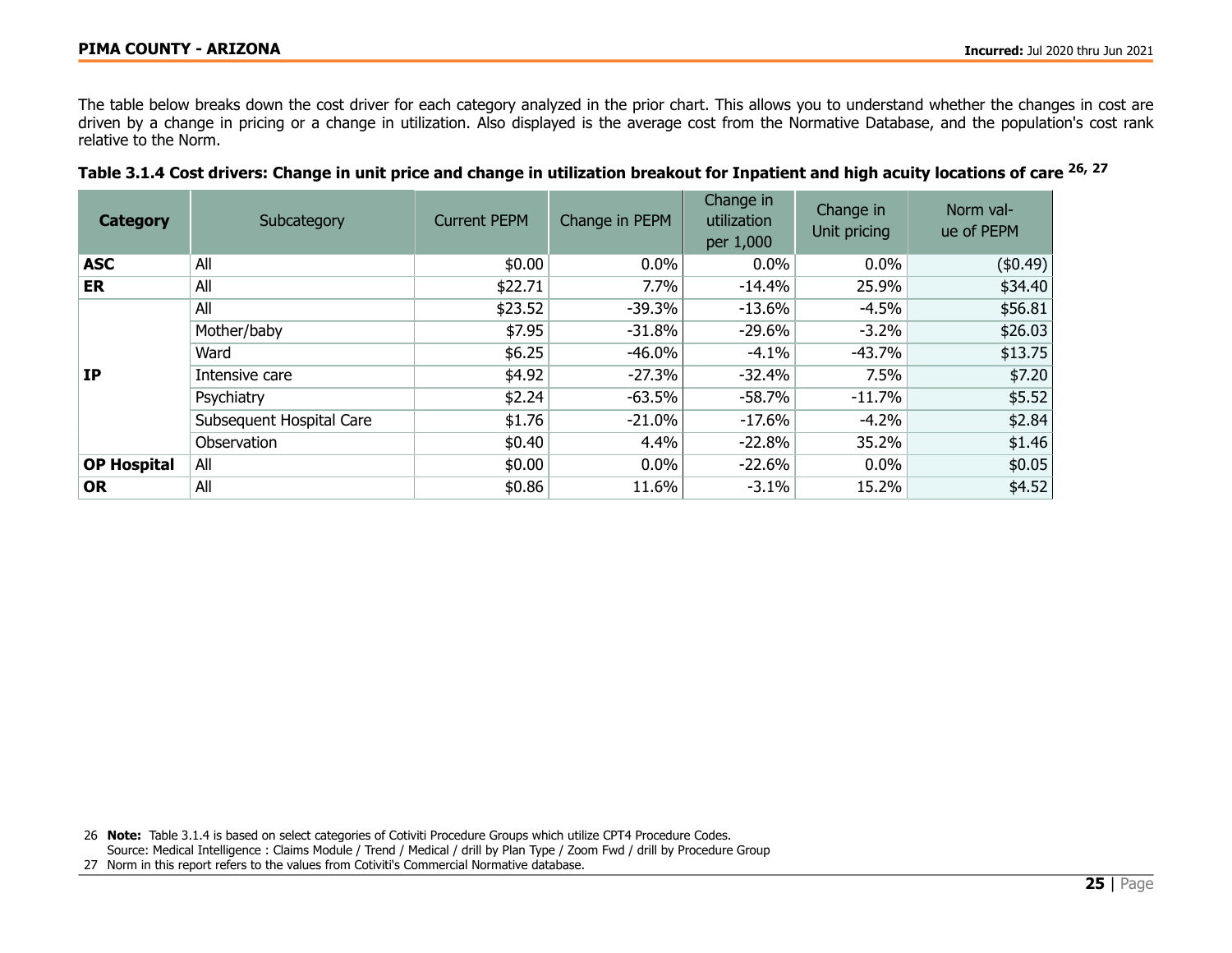### <span id="page-25-0"></span>**3.1.5 Place of service – Outpatient and low acuity (excluding office visits)**

The chart below shows which outpatient and low-acuity places of service are large and are growing fast. Moving left to right on the horizontal axis, costs incurred by location get larger. Moving bottom to top on the vertical axis, growth from previous period through current period in costs increases. Therefore, locations in the upper right corner are both large and growing fast.

#### Figure 3.1.6 Cost drivers: Areas of cost and cost growth for outpatient and community based utilization (excluding office visits) <sup>28</sup>



Top 4 Low Acuity Place of Service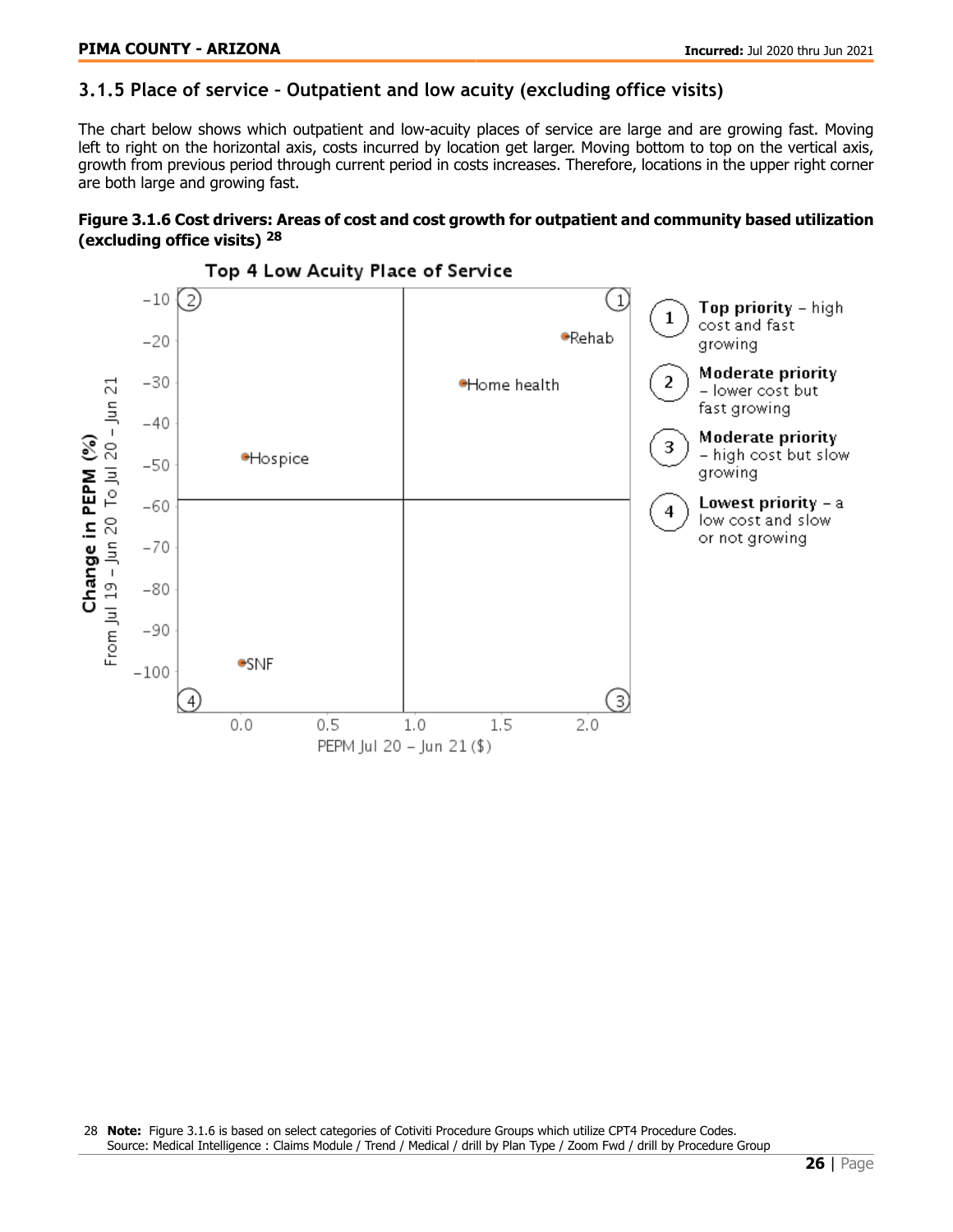The table below breaks down the cost driver for each category analyzed in the prior chart. This allows you to understand whether the change in cost seen in chart 3.1.1 is driven by a change in unit price or a change in utilization. Also displayed is the average cost from the Normative Database and the population's cost rank relative to the Norm.

Table 3.1.5 Cost drivers: Change in unit price and change in utilization breakout for Outpatient and low acuity care (excluding office visits) 29, 30

| <b>Category</b>    | <b>Current PEPM</b> | Change in PEPM | Change in<br><b>Utilization</b><br>per 1,000 | Change in<br><b>Unit Pricing</b> | Norm val-<br>ue of PEPM |
|--------------------|---------------------|----------------|----------------------------------------------|----------------------------------|-------------------------|
| <b>Rehab</b>       | \$1.87              | $-18.9\%$      | -67.4%                                       | 149.0%                           | \$1.50                  |
| <b>Home health</b> | \$1.28              | $-30.2\%$      | $-12.2%$                                     | $-20.5%$                         | \$3.07                  |
| <b>Hospice</b>     | \$0.02              | $-48.0\%$      | $-76.3%$                                     | 119.2%                           | \$0.29                  |
| <b>SNF</b>         | \$0.00              | $-97.8\%$      | $-88.5%$                                     | $-81.3%$                         | \$0.67                  |

29 Note: Table 3.1.5 is based on select categories of Cotiviti Procedure Groups which utilize CPT4 Procedure Codes. Source: Medical Intelligence : Claims Module / Trend / Medical / drill by Plan Type / Zoom Fwd / drill by Procedure Group 30 Norm in this report refers to the values from Cotiviti's Commercial Normative database.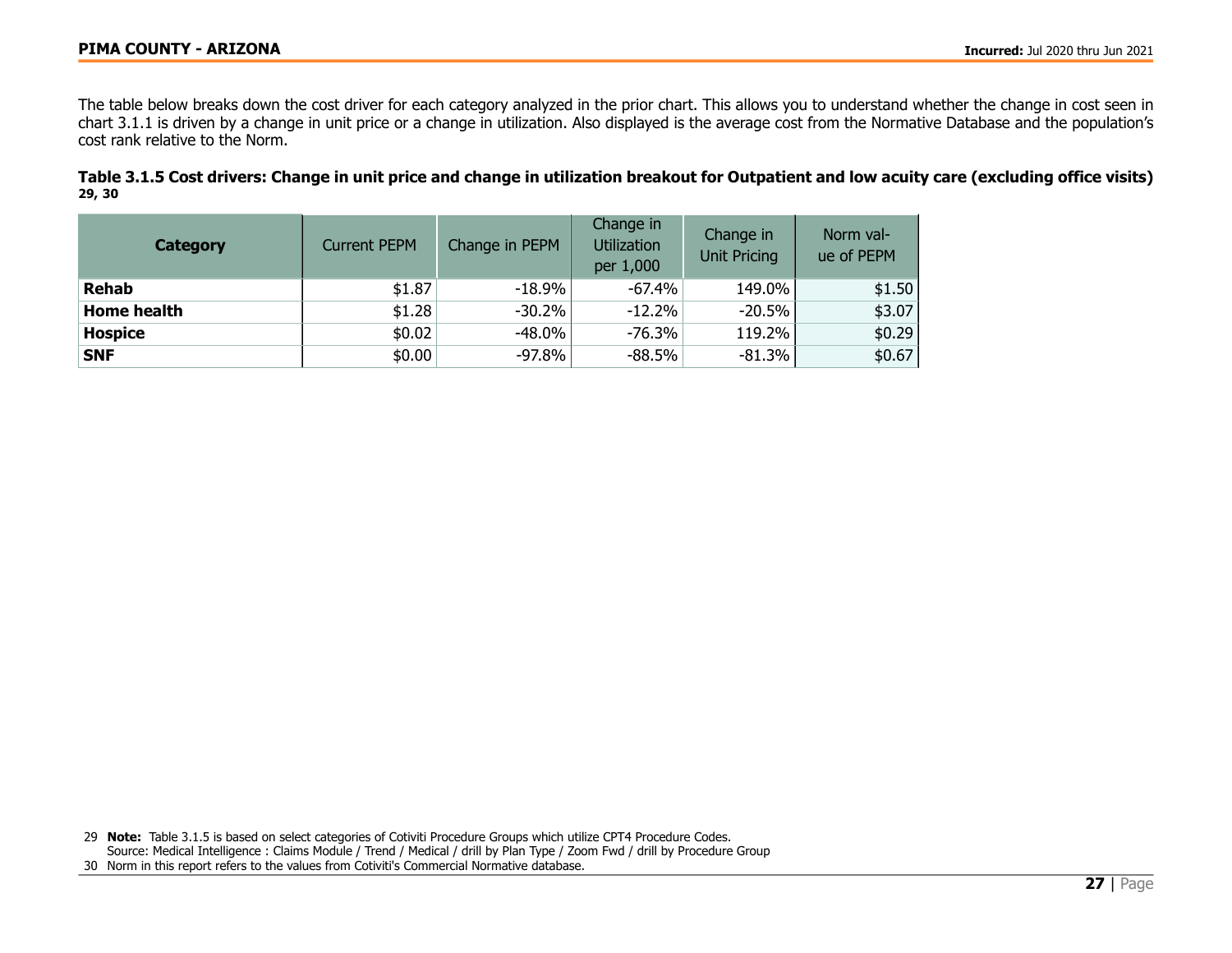# <span id="page-27-0"></span>**3.2 Pharmacy Economics**

Growth from previous period through current period in pharmacy expenses can be attributed to changes in Employee Months and pharmacy PEPM cost , as shown in chart 2.2.1 .

Increase or decrease of pharmacy PEPM is caused by changes in the number of prescriptions written per Employee Month and changes in the cost per prescription.





<sup>31</sup> Note: Pharmacy PEPM totals reflect branded, generic and non-drug costs. Non-drug costs include items like diabetic supplies and syringes which typically have low PMPM costs. Within the Medical Intelligence application, non-drug charges are located within the non-generic category.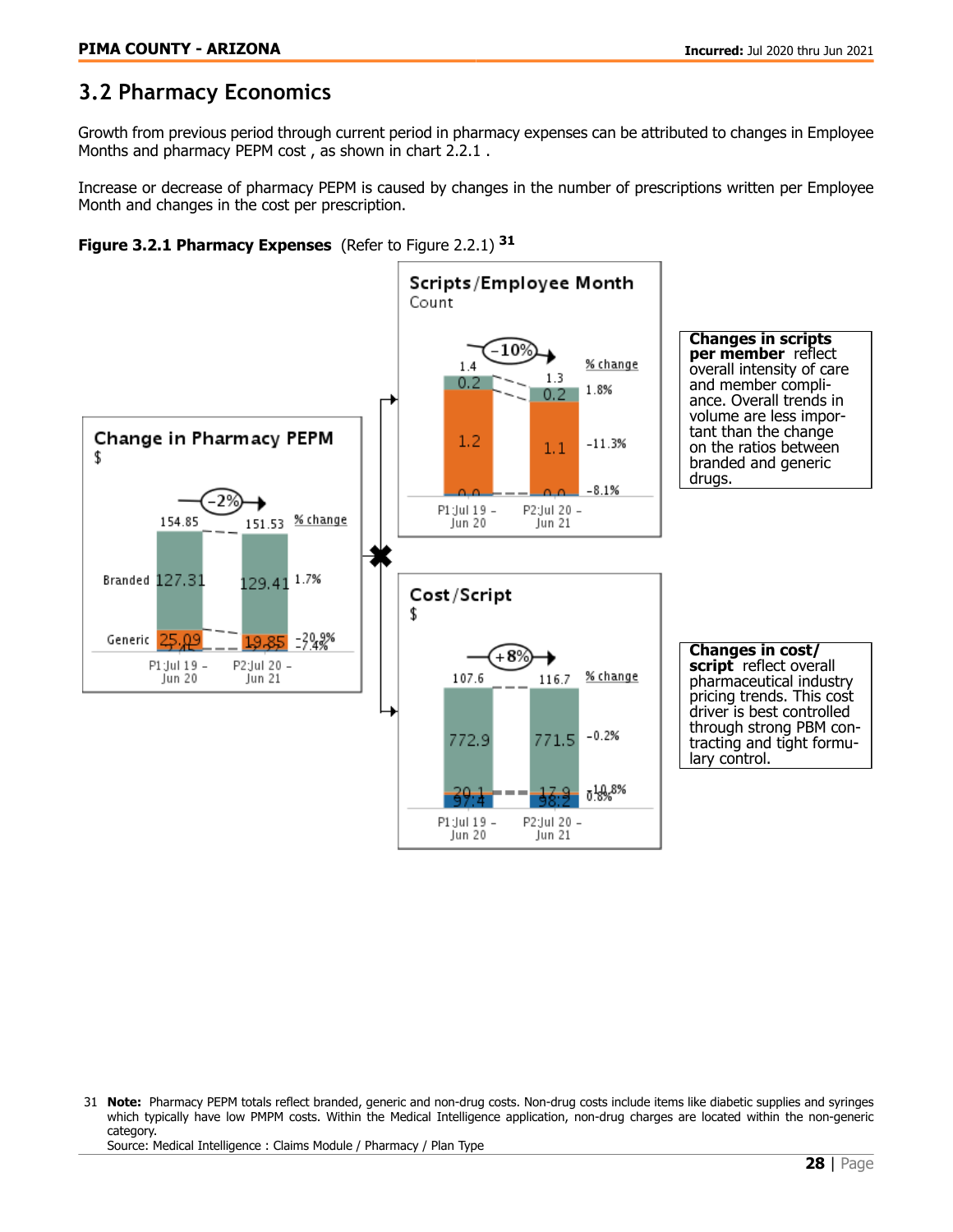### <span id="page-28-0"></span>**3.2.1 Non-PBM Drug Spend**

Non-PBM spend on pharmaceuticals is paid by Health Plan, not the PBM. It is therefore included in medical expenses and usually includes the J-Codes. However, many non-PBM drugs are exceptionally expensive and deserve special attention. Non-PBM drug spend is often best controlled through the use of contracting Specialty Pharmacy networks.

Figure 3.2.2 shows the total pharmacy spend as seen in chart 3.2.1, now with the non-PBM spend added in.





The top 10 drugs driving non-PBM spend are listed in table 3.2.1, with unit price and utilization values broken out.

| <b>Drug</b>                                                                                  | Current<br><b>PEPM</b> | Change<br>in PEPM | Change in<br># Scripts | Change in<br><b>Unit Pricing</b> | Norm value<br>of PEPM |
|----------------------------------------------------------------------------------------------|------------------------|-------------------|------------------------|----------------------------------|-----------------------|
| Injection, agalsidase<br>beta, 1 mg                                                          | \$3.87                 | $-11.9%$          | 24.0%                  | $-23.0%$                         |                       |
| Inj, nusinersen, 0.1mg                                                                       | \$3.30                 | 111.7%            | 1,100.0%               | $-80.9%$                         | \$0.20                |
| Injection, alpha 1 pro-<br>teinase inhibitor (hu-<br>man), not otherwise<br>specified, 10 mg | \$1.16                 | 280.4%            | 333.3%                 | $-4.9%$                          |                       |
| Injection, Pegfilgras-<br>tim, 6 Mg                                                          | \$1.07                 | 0.0%              | 0.0%                   | 0.0%                             | \$2.94                |
| Inj., kanjinti, 10 mg                                                                        | \$0.89                 | 0.0%              | 0.0%                   | 0.0%                             |                       |
| Injection, onabotu-<br>linumtoxinA, 1 unit                                                   | \$0.71                 | $-26.4%$          | $-25.2%$               | 6.5%                             |                       |
| Injection, immune<br>globulin, (gammagard<br>liquid), intravenous,<br>non-lyoph              | \$0.60                 | 0.3%              | -19.3%                 | 34.7%                            | \$0.76                |
| Mirena, 52 mg                                                                                | \$0.54                 | 5.9%              | $-11.1\%$              | 29.1%                            | \$0.69                |

| Table 3.2.1 Top 10 drugs driving non-PBM spend 33, 34 |  |  |  |  |  |
|-------------------------------------------------------|--|--|--|--|--|
|-------------------------------------------------------|--|--|--|--|--|

32 Source: Medical Intelligence : PBM Cost: Claims Module / Pharmacy

Non PBM Cost: Claims Module / Medical / drill by Plan Type / Zoom Forward / drill by Procedure Group / Non-PBM Drug

33 Source: Medical Intelligence : Claims module / Medical / Plan Type / Zoom Forward / drill by Procedure Group / Non-PBM Drug / Source

34 Norm in this report refers to the values from Cotiviti's Commercial Normative database.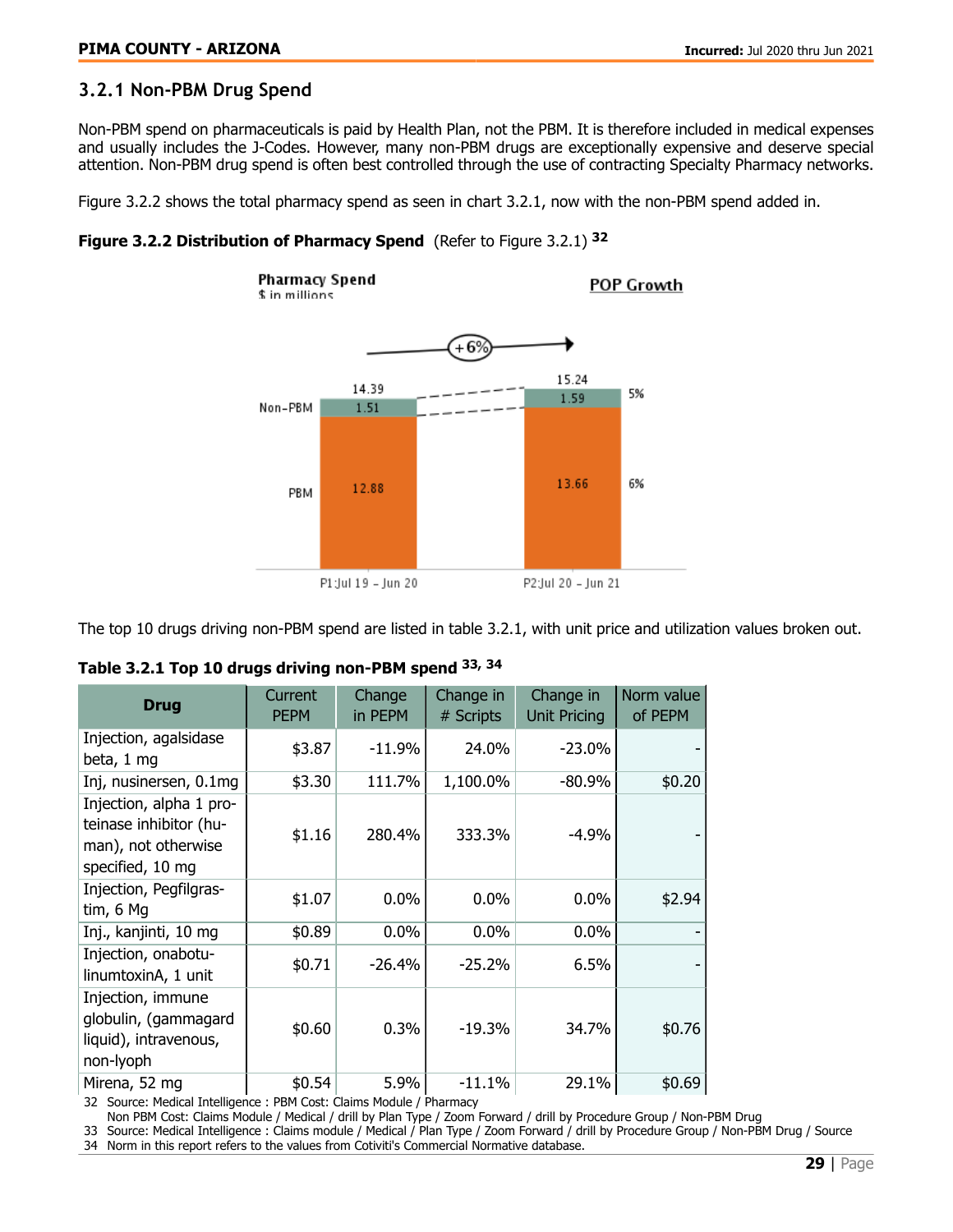### PIMA COUNTY - ARIZONA **Incurred:** Jul 2020 thru Jun 2021

| <b>Drug</b>                                                                              | Current<br><b>PEPM</b> | Change<br>in PEPM | Change in<br># Scripts | Change in<br><b>Unit Pricing</b> | Norm value<br>of PEPM |
|------------------------------------------------------------------------------------------|------------------------|-------------------|------------------------|----------------------------------|-----------------------|
| PHARMACY (ALSO SEE)<br>063X, AN EXTENSION<br>OF 025X) - GENERAL<br><b>CLASSIFICATION</b> | \$0.52                 | $-61.4%$          | $-2.1\%$               | $-57.3%$                         | \$15.91               |
| Inj mvasi 10 mg                                                                          | \$0.40                 | $0.0\%$           | $0.0\%$                | $0.0\%$                          |                       |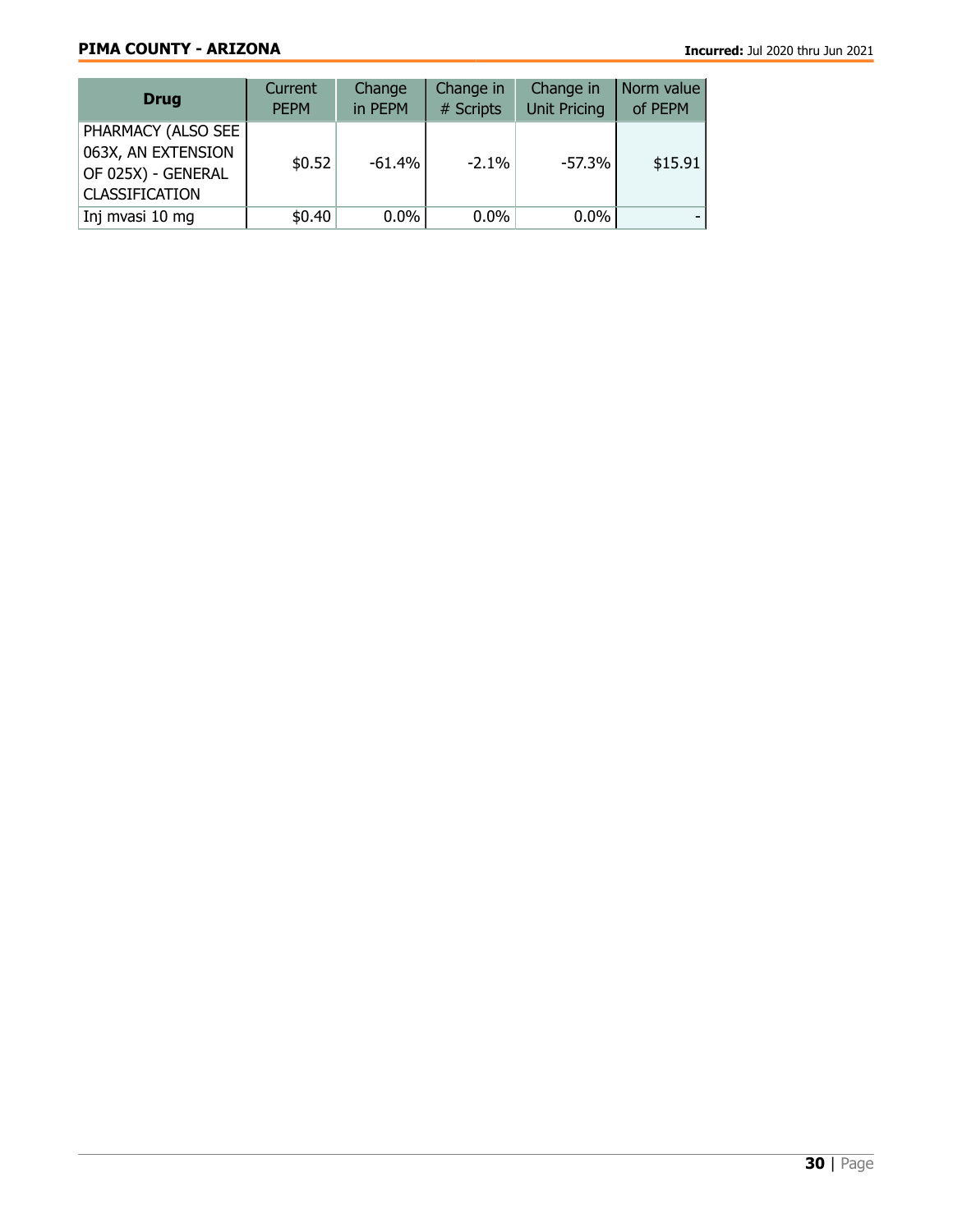### <span id="page-30-0"></span>**3.2.2 PBM drug spend**

The chart below shows which drugs are large and are growing fast. Moving left to right on the horizontal axis, total costs incurred by drug get larger. Moving bottom to top on the vertical axis, growth from previous period through current period in costs increases. Therefore, locations in the upper right corner are both large and growing fast. In general, drugs that do not have generic or branded substitutes will typically have the highest rates of cost inflation, but lower overall absolute costs.





A BIKTARVY B. SYMBICORT C. ADVAIR DISKUS D. ENBREL MINI E. IMBRUVICA F. TRULICITY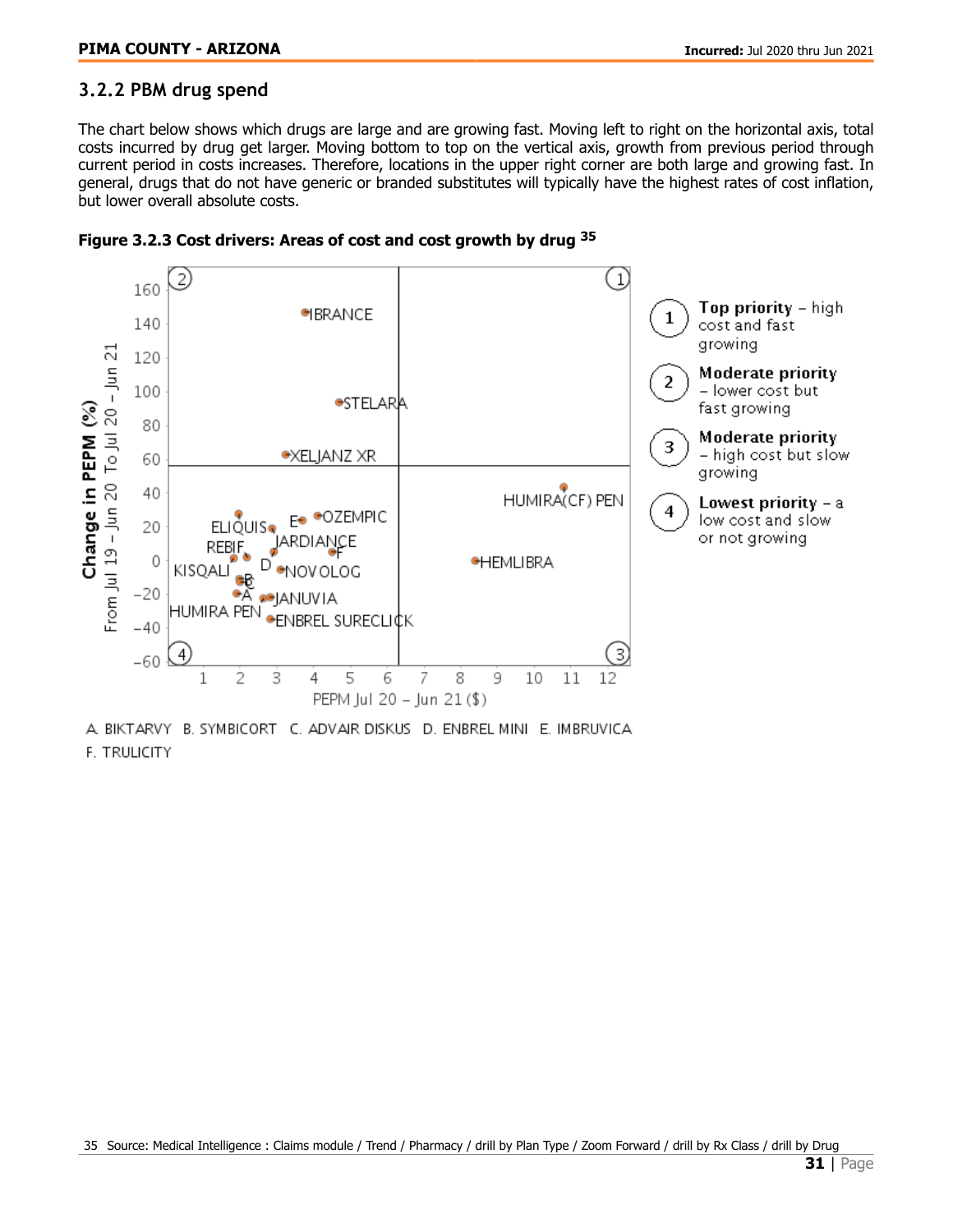# Table 3.2.2 Top 20 Drugs 36, <sup>37</sup>

| <b>Drugs</b>            | <b>Branded</b><br>to Gener-<br>ic ratio | Current<br><b>PEPM</b> | Change<br>in PEPM | Change in<br># Scripts | Change in<br><b>Unit Pricing</b> | Norm val-<br>ue of PEPM |
|-------------------------|-----------------------------------------|------------------------|-------------------|------------------------|----------------------------------|-------------------------|
| HUMIRA(CF) PEN          | 0.00                                    | \$10.80                | 43.7%             | 48.9%                  | 4.5%                             | \$0.33                  |
| <b>HEMLIBRA</b>         | 0.00                                    | \$8.40                 | 0.0%              | 0.0%                   | 0.0%                             | \$0.03                  |
| <b>STELARA</b>          | 0.00                                    | \$4.69                 | 93.8%             | 90.9%                  | 10.0%                            | \$4.05                  |
| <b>TRULICITY</b>        | 0.00                                    | \$4.50                 | 5.2%              | 8.3%                   | 5.2%                             | \$2.64                  |
| <b>OZEMPIC</b>          | 0.00                                    | \$4.11                 | 26.6%             | 28.7%                  | 6.6%                             | \$0.14                  |
| <b>IBRANCE</b>          | 0.00                                    | \$3.77                 | 147.1%            | 145.5%                 | 9.0%                             | \$1.29                  |
| <b>IMBRUVICA</b>        | 0.00                                    | \$3.70                 | 23.9%             | 23.8%                  | 8.4%                             | \$0.69                  |
| <b>XELJANZ XR</b>       | 0.00                                    | \$3.24                 | 62.8%             | 75.7%                  | 0.4%                             | \$0.66                  |
| <b>NOVOLOG</b>          | 0.00                                    | \$3.10                 | $-5.3%$           | 6.9%                   | $-4.1%$                          | \$1.40                  |
| <b>ENBREL MINI</b>      | 0.00                                    | \$2.92                 | 5.3%              | 4.2%                   | 9.5%                             | \$0.13                  |
| <b>JARDIANCE</b>        | 0.00                                    | \$2.87                 | 19.1%             | 21.5%                  | 6.2%                             | \$1.04                  |
| <b>ENBREL SURECLICK</b> | 0.00                                    | \$2.82                 | $-34.5%$          | $-35.1%$               | 9.2%                             | \$4.32                  |
| <b>JANUVIA</b>          | 0.00                                    | \$2.82                 | $-21.6%$          | $-16.9%$               | 2.2%                             | \$1.86                  |
| <b>HUMIRA PEN</b>       | 0.00                                    | \$2.63                 | $-22.2%$          | $-40.0%$               | 40.5%                            | \$13.03                 |
| <b>REBIF</b>            | 0.00                                    | \$2.18                 | 2.0%              | 0.0%                   | 10.5%                            | \$0.61                  |
| <b>ADVAIR DISKUS</b>    | 0.00                                    | \$1.99                 | $-12.5%$          | $-6.7%$                | 1.6%                             | \$1.38                  |
| <b>SYMBICORT</b>        | 0.00                                    | \$1.98                 | $-10.7%$          | $-4.2%$                | 0.9%                             | \$0.92                  |
| <b>ELIQUIS</b>          | 0.00                                    | \$1.96                 | 27.8%             | 39.1%                  | $-0.4%$                          | \$0.93                  |
| <b>BIKTARVY</b>         | 0.00                                    | \$1.90                 | $-19.3%$          | $-18.5%$               | 7.2%                             | \$0.26                  |
| <b>KISQALI</b>          | 0.00                                    | \$1.83                 | 1.5%              | 0.0%                   | 10.0%                            | \$0.04                  |

36 Source: Medical Intelligence : Claims module / Trend / Pharmacy / drill by Plan Type / Zoom Forward / drill by Rx Class / drill by Drug

37 Norm in this report refers to the values from Cotiviti's Commercial Normative database.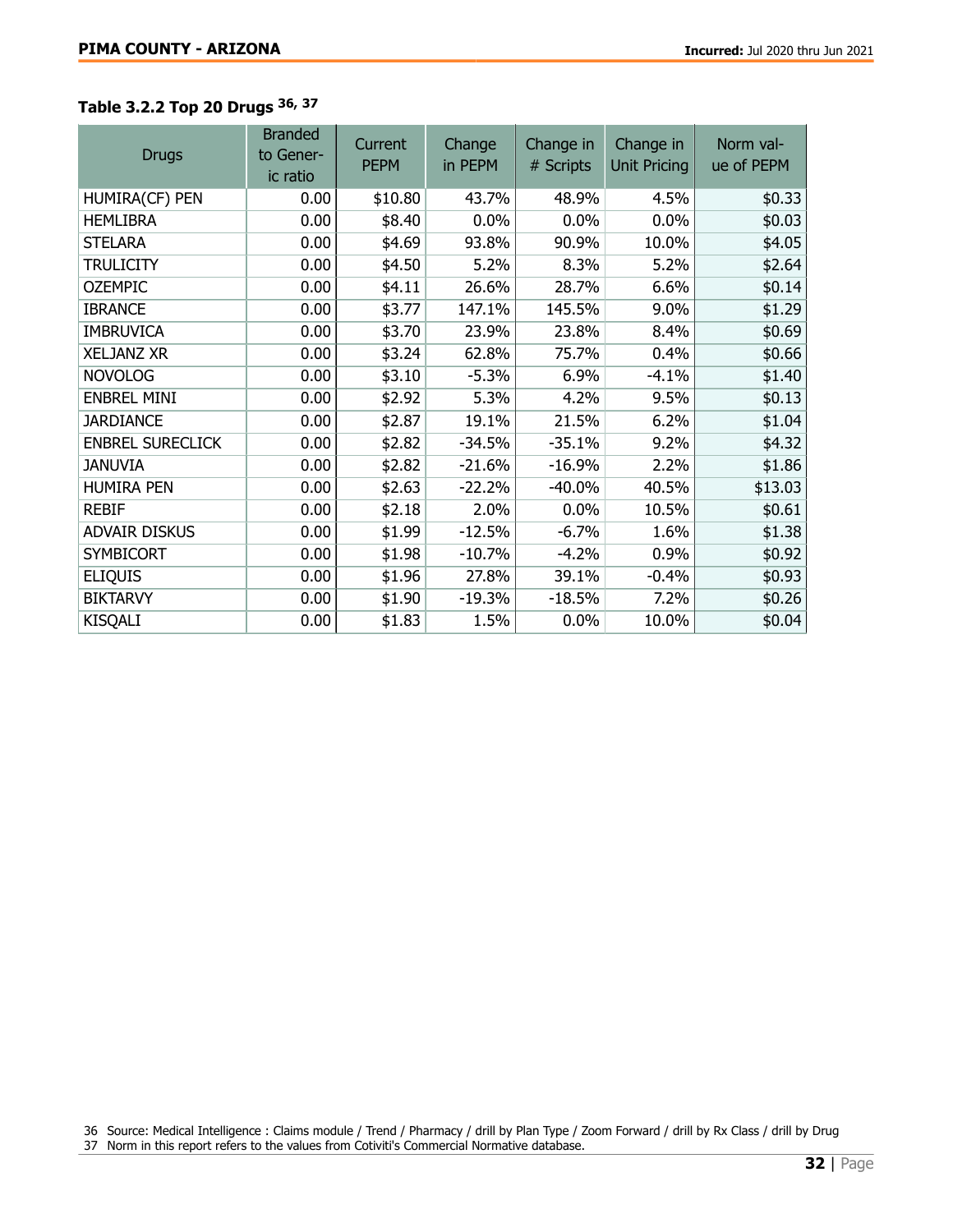# <span id="page-32-0"></span>**4 CLINICAL DEEP DIVES**

# <span id="page-32-1"></span>**4.1 General Clinical Quality Performance and Economic Opportunity**

The Relative Risk Score (RRS) is a quantitative assessment of disease and risk burden at a population level. The Care Gap Index (CGI) quantifies the gaps identified for a population. Cotiviti utilizes these two factors to understand the association between disease burden, quality, and cost.

In figure 4.1.1, members are grouped by RRS, and then by CGI. The RRS categories are DxCG Aggregate Diagnostic Cost Groups (ADCG). ADCG categories allow for easy stratification of members into different ranges of risk and indicate the absolute level of predicted expenses at the individual level. By categorizing members with risk scores higher than 7.50 as "very high" you are able to stratify the riskiest members of your population from other members who are not as costly. For each RRS bucket, corresponding decreases in care gaps (and the CGI) are associated with decreases in the total medical spend.

| Average PMPY<br>in Thousands    | <b>Members</b><br>Count                  | <b>Total Spend</b><br>\$ in Millions |                      |
|---------------------------------|------------------------------------------|--------------------------------------|----------------------|
|                                 | Low CGI <= 2 Medium CGI 3-4 High CGI >=5 |                                      |                      |
| Very Low RRS $0.00 - 0.0$<br>50 | \$0.23<br>\$0.16<br>\$0.09               | 10,148<br>708<br>259                 | 2.27<br>0.11<br>0.02 |
| Low RRS $0.50 - < 1.00$         | \$1.13<br>\$0.45<br>\$0.45               | 2,202<br>1,072<br>448                | 2.39<br>0.48<br>0.2  |
| Medium RRS 1.00 - <2.<br>50     | \$2.79<br>\$1.45<br>\$1.67               | 1,814<br>1,066<br>824                | 4.95<br>1.54<br>1.38 |
| High RRS 2.50 - <7.50           | \$13.04<br>\$11.69<br>\$13.27            | 626<br>246<br>371                    | 7.97<br>2.87<br>4.92 |
| Very High RRS $> = 7.50$        | \$83.52<br>\$61.20<br>\$54.62            | 72<br>41<br>68                       | 5.84<br>2.51<br>3.71 |
|                                 |                                          | 19,965                               | 41.17                |

#### Figure 4.1.1 Member costs by Risk and CGI buckets <sup>38</sup>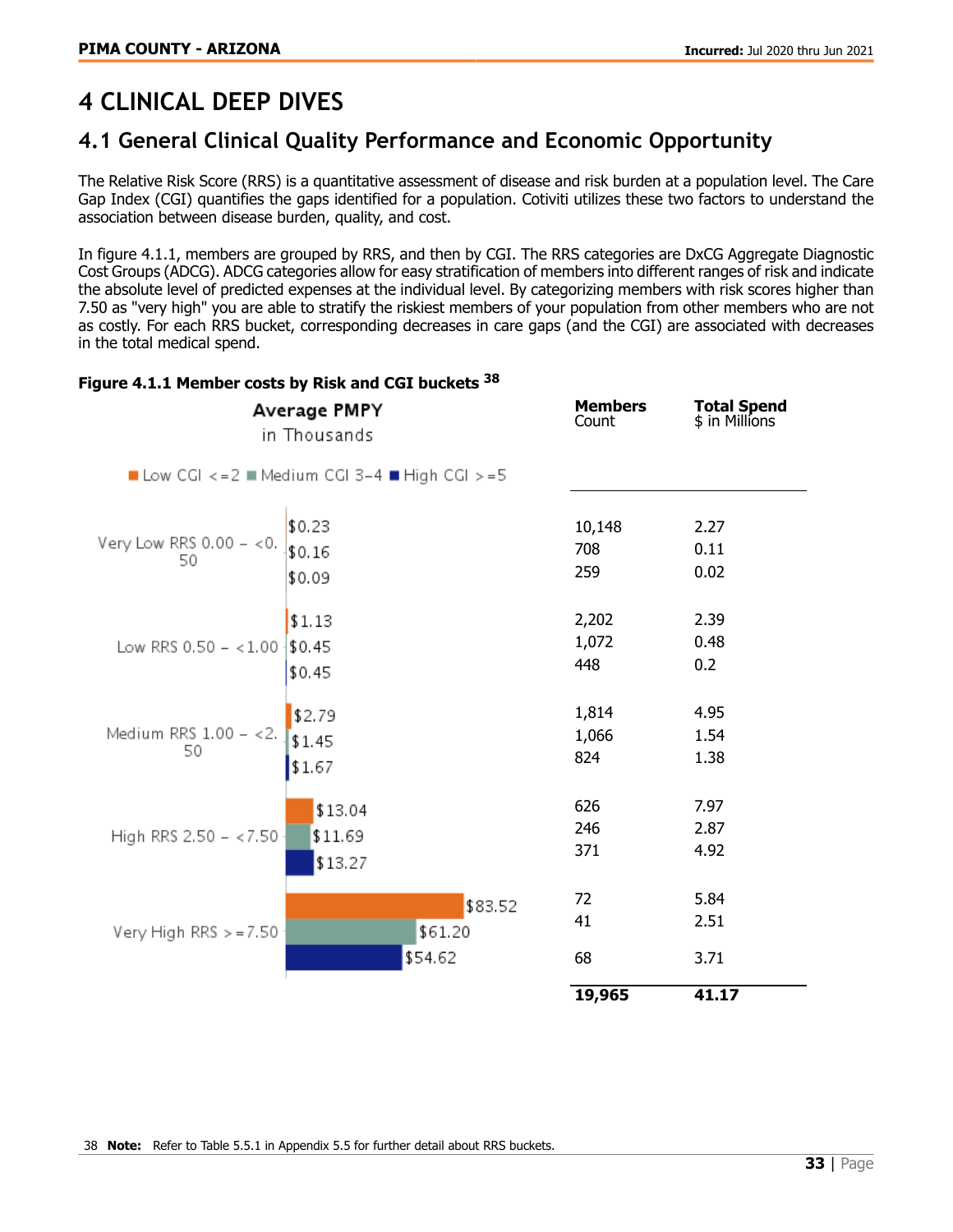To stratify a total population for health management, we use the RRS (disease burden), the CGI (gaps in clinical care), and cost. Using these factors, any population can be comprehensively categorized into the mutually exclusive categories, each with specific interventions. Below is a graphical representation of the Cotiviti recommended classification approach. Sections 4.2 through 4.4 correspond to the recommended category-based interventions.





#### A: Case Management opportunities:

Members with annual total spend greater than \$25,000 are considered high cost and should be managed closely. The cut-off value of \$25,000 can be modified while doing stratification within Medical Intelligence; we recommend choosing a cutoff point that is consistent with ones individual reinsurance threshold.

#### B: Disease Management opportunities:

Members with annual spending less than \$25,000 are considered low cost. Of the low cost members, those with a disease burden greater than 95% of the population are considered high disease burden, and should be addressed through Disease Management monitoring and intervention. (As with the total cost cutoff, the disease burden cutoff that is chosen can be modified in Medical Intelligence).

Those with a high disease burden and numerous gaps in care (a high CGI) require disease management to reduce gaps and prevent high cost claims. On the other hand, members with high compliance rates - as manifest by a low care gap index should be monitored for continued compliance.

#### C: Wellness opportunities:

Members with low cost and low disease burden should be primarily addressed through Wellness Programs that reduce the risk factors for developing chronic diseases.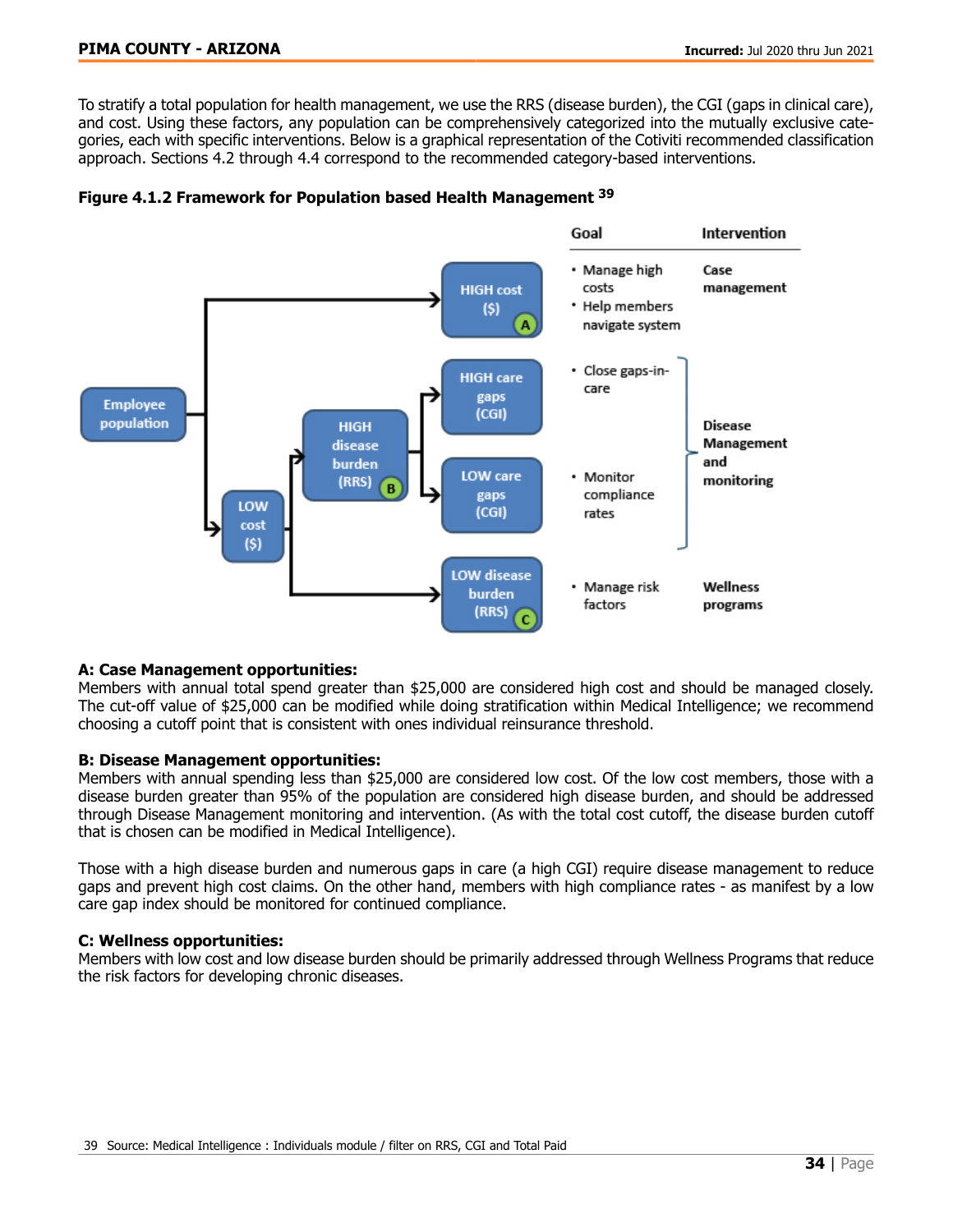# <span id="page-34-0"></span>**4.2 Case Management Opportunities**

As discussed in Figure 4.1.2, Cotiviti uses the RRS, CGI and total cost to stratify a population for Disease Management. Patients who have incurred a high total spend (>\$25,000 PMPY) will generally benefit from Case Management. This corresponds to Category "A" in Figure 4.1.2. If the data is sent to Cotiviti, Medical Intelligence can be used to assess what proportion of high-cost members is currently enrolled in Case Management.

### Figure 4.2.1 Highest paid amount distribution across diseases for high cost members (PMPY>\$25,000)

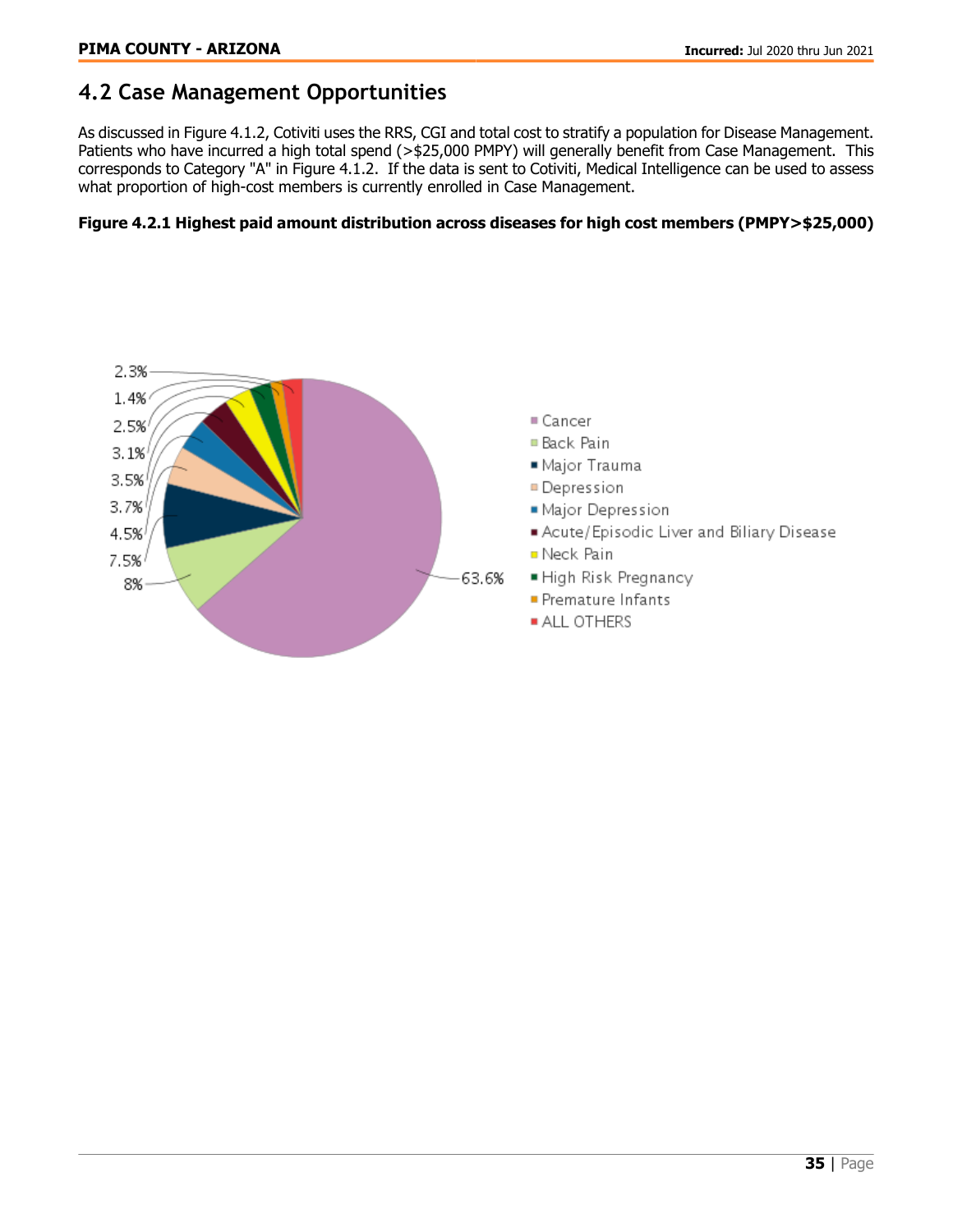# <span id="page-35-0"></span>**4.3 Disease Management Opportunities**

As discussed in Figure 4.1.2, Cotiviti uses the RRS, CGI and total cost to stratify a population for Disease management. Patients who are low cost, have a high RRS, and have a numerous addressable gaps in care (i.e., have a high CGI) will generally benefit from Disease Management. This corresponds to Category "B" in Figure 4.1.2.

Table 4.3.1 synthesizes the 'clinical condition'/disease severity and the associated Care Gap Index for the entire population across key 'clinical condition'/disease categories into a "heat map". Focused intervention (e.g. an initiative to increase compliance with ace-inhibitors and beta-blockers in patients with heart failure) based on this information can significantly improve health plan performance over time. These Quality & Risk Measures can become the basis for identification and stratification of plan participants for disease management and case management program participation.

|                                     |                          | <b>Comparison to Norm</b>          | <b>Performance</b>                 | <b>Ranges for Risk</b> | <b>Ranges</b><br>for Care<br><b>Gap Variance</b> |  |
|-------------------------------------|--------------------------|------------------------------------|------------------------------------|------------------------|--------------------------------------------------|--|
| <b>Clinical</b><br><b>Condition</b> | <b>Risk</b><br>Variance  | <b>Care Gap</b><br><b>Variance</b> | <b>Relative to</b><br><b>Norms</b> | <b>Variance</b>        |                                                  |  |
| Asthma                              |                          | 295.3%                             | Good                               | $\epsilon = -10\%$     | $\epsilon = -5\%$                                |  |
| Behavioral                          |                          | <b>486.0%</b>                      |                                    |                        |                                                  |  |
| Health                              |                          |                                    | Average                            | $>$ -10% and $<$ 10%   | $>$ -5% and $<$ 5%                               |  |
| Cardiac                             | $-72.3%$                 | 779.3%                             | Poor                               | $>=10%$                | $>=$ 5%                                          |  |
| <b>COPD</b>                         | $-61.8%$                 | 795.3%                             |                                    |                        |                                                  |  |
| <b>Diabetes</b>                     | $\overline{\phantom{0}}$ | 206.4%                             |                                    |                        |                                                  |  |
| Geriatric                           |                          | 17.3%                              |                                    |                        |                                                  |  |
| Pediatric                           | ٠                        |                                    |                                    |                        |                                                  |  |
| Pregnancy                           | $3.0\%$                  | $-43.3\%$                          |                                    |                        |                                                  |  |

#### Table 4.3.1 Cotiviti Quality & Risk Measures <sup>40, 41</sup>

Risk Variance - Weighted % variance between "Actual % individuals with Risk" and "Norm % individuals with Risk" for all risk related QRMs within a specific clinical condition

Care Gap Variance - Weighted % variance between "Actual % individuals with Care Gap" and "Norm % individuals with Care Gap" for all care gap related QRMs within a specific clinical condition

Please Note: If the underlying CPT codes for each laboratory test or panel are not submitted to Cotiviti in the medical claims then the compliance in the Quality and Risk Measures will appear lower than they actually are.

40 Note: Refer to Table 5.5.3 and 5.5.4 in Appendix 5.5 for further detail.

- 1. The Risk Variance and Care Gap Variance values are calculated for the members who are eligible on the last day of the custom time period and whether or not they are in a QRM is calculated on the members' full cycle data
- 2. The results displayed in this table are based on members who were eligible on the last day of the custom time period selected for the group specified by the user (selection on business levels)
- 3. COPD: Chronic Obstructive Pulmonary Disease
- 41 Norm in this report refers to the values from Cotiviti's Commercial Normative database.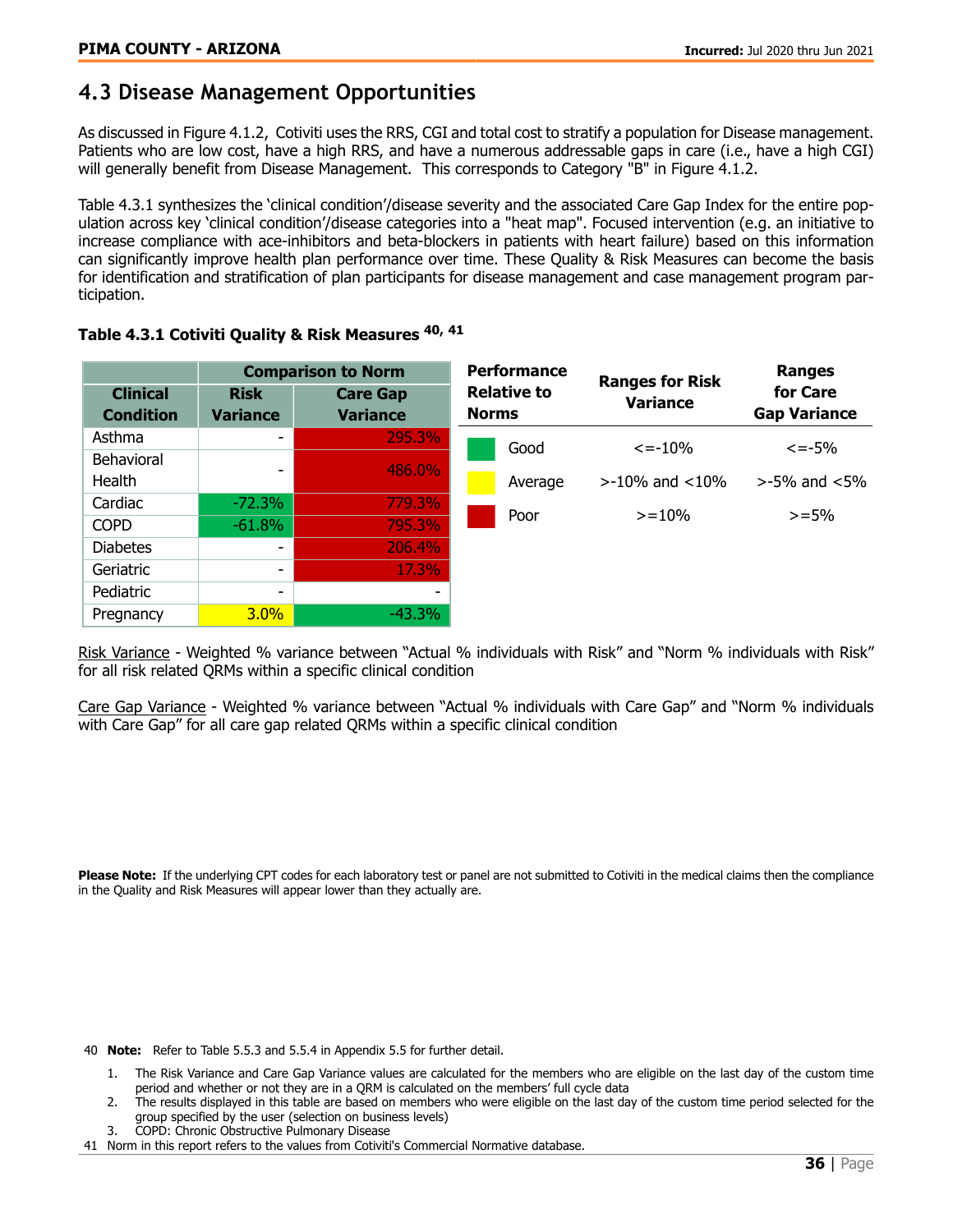Table 4.3.2 identifies the top 25 QRMs that have the highest variance between 'Actual' value and 'Norm' value for '% of Individual with Care Gap'. These QRMs indicate opportunities for better disease management to reduce gaps and prevent high cost claims.

| Table 4.3.2 Top 25 QRMs for Gaps in Care <sup>42</sup> |
|--------------------------------------------------------|
|--------------------------------------------------------|

| <b>Gaps in Care</b>       |                            |                                            |                                                                                                                     |               | % of Individual<br>with Gap/Risk |  |
|---------------------------|----------------------------|--------------------------------------------|---------------------------------------------------------------------------------------------------------------------|---------------|----------------------------------|--|
| <b>Clinical Condition</b> |                            | <b>Members</b><br>with<br><b>Condition</b> | <b>Description</b>                                                                                                  | <b>Actual</b> | <b>Norm</b>                      |  |
| Cardiac                   | MI                         | 86                                         | Members without beta-blocker medica-<br>tions in the last 12 months (ACC)                                           | 63.95%        | 23.29%                           |  |
| <b>COPD</b>               | <b>COPD</b>                | 164                                        | Members without a comprehensive of-<br>fice visit in the last 12 months (Cotiviti)                                  | 40.85%        | 2.45%                            |  |
| Gen                       | All Members                | 19,421                                     | Members without any medical and/or<br>pharmacy claims in the last 12 months<br>(Cotiviti)                           | 48.97%        | 10.95%                           |  |
| Cardiac                   | <b>Atrial Fibrillation</b> | 159                                        | Members without comprehensive office<br>visit in the last 12 months (Cotiviti)                                      | 38.36%        | 2.46%                            |  |
| <b>DM</b>                 | <b>Diabetes</b>            | 1,143                                      | Diabetics without a comprehensive of-<br>fice visit in the last 12 months (Cotiviti)                                | 36.40%        | 2.83%                            |  |
| Cardiac                   | Hypertension               | 2,740                                      | Members without any office visit in the<br>last 12 months (Cotiviti) - QRM used in<br><b>CGI</b>                    | 36.50%        | 3.07%                            |  |
| Cardiac                   | CAD and Dia-<br>betes      | 142                                        | Members with CAD and Diabetes with-<br>out ACE or ARB in the last 12 months<br>(Cotiviti) - to retire February 2022 | 60.56%        | 28.73%                           |  |
| Misc                      | Stroke/TIA                 | 118                                        | Members without a comprehensive of-<br>fice visit in the last 12 months (Cotiviti)                                  | 33.90%        | 2.90%                            |  |
| <b>DM</b>                 | <b>Diabetes</b>            | 1,143                                      | Members without serum creatinine in<br>the last 12 months (Cotiviti) - QRM<br>used in CGI                           | 44.97%        | 14.18%                           |  |
| Cardiac                   | <b>CAD</b>                 | 408                                        | Members without a comprehensive of-<br>fice visit in the last 12 months (Cotiviti)                                  | 32.60%        | 2.26%                            |  |
| Cardiac                   | <b>CHF</b>                 | 105                                        | Members without a comprehensive of-<br>fice visit in the last 12 months (Cotiviti)                                  | 32.38%        | 2.36%                            |  |
| Misc                      | Rheumatoid<br>Arthritis    | 108                                        | Members without a comprehensive of-<br>fice visit in the last 12 months (Cotiviti)                                  | 30.56%        | 1.00%                            |  |
| Cardiac                   | CAD and Hyper-<br>tension  | 326                                        | Members without antihypertensive<br>medication as secondary prevention in<br>the last 12 months (ACC/AHA)           | 38.96%        | 9.42%                            |  |
| Asthma                    | Asthma                     | 1,170                                      | Members without a comprehensive of-<br>fice visit in the last 12 months (Cotiviti)<br>- QRM used in CGI             | 32.31%        | 3.45%                            |  |
| Cardiac                   | <b>CHF</b>                 | 105                                        | Members without LDL-C or lipid profile<br>test in the last 12 months (ACC/AHA) -<br>QRM used in CGI                 | 65.71%        | 37.07%                           |  |

42 Note: Excluding QRMs related to flu shots and pneumonia and the ones having members with condition less than 5.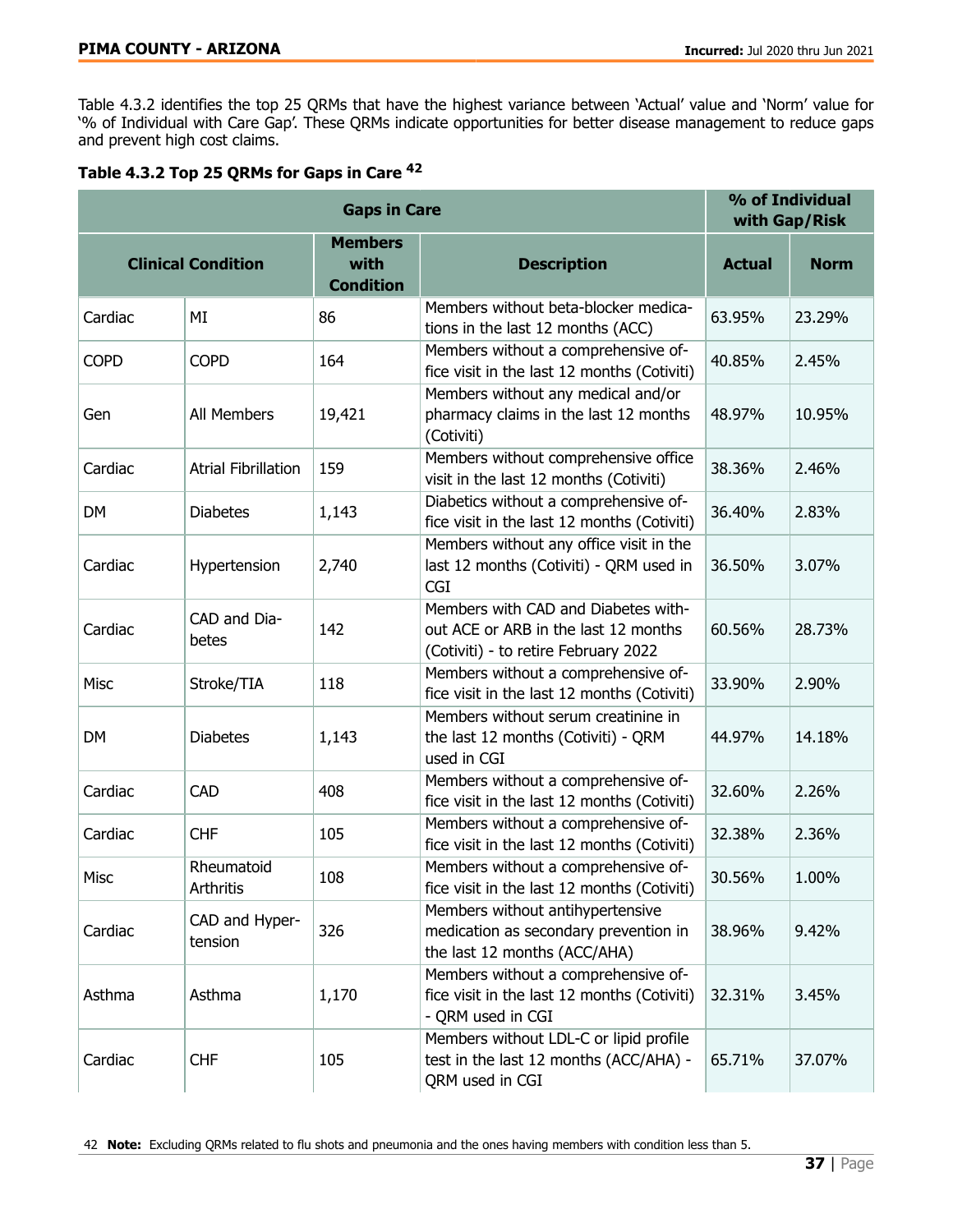|             | % of Individual<br>with Gap/Risk                                               |                                            |                                                                                                        |               |             |
|-------------|--------------------------------------------------------------------------------|--------------------------------------------|--------------------------------------------------------------------------------------------------------|---------------|-------------|
|             | <b>Clinical Condition</b>                                                      | <b>Members</b><br>with<br><b>Condition</b> | <b>Description</b>                                                                                     | <b>Actual</b> | <b>Norm</b> |
| Cardiac     | CAD                                                                            | 403                                        | Members without lipid profile test in the<br>last 12 months (ACC) - QRM used in<br><b>CGI</b>          | 53.85%        | 26.50%      |
| Cardiac     | CAD                                                                            | 408                                        | Members who are not taking Be-<br>ta-blockers, ACE/ARB, or Statins in the<br>last 12 months (Cotiviti) | 40.69%        | 13.38%      |
| <b>DM</b>   | <b>Diabetes</b>                                                                | 1,143                                      | Members without lipid profile test in the<br>last 12 months (ADA)                                      | 49.61%        | 23.10%      |
| Cardiac     | CAD                                                                            | 408                                        | Members without antihyperlipidemic<br>medications in the last 12 months (Co-<br>tiviti)                | 50.49%        | 25.00%      |
| Cardiac     | <b>CHF</b>                                                                     | 105                                        | Members without a claim for be-<br>ta-blockers in the last 12 months (AHA/<br>ACC)                     | 53.33%        | 30.46%      |
| <b>Misc</b> | Rheumatoid<br>arthritis on hy-<br>droxychloroquine<br>in the last 12<br>months | 11                                         | Members taking Hydroxychloroquine<br>without retinal eye exam in the last 12<br>months (AAO)           | 72.73%        | 53.82%      |
| <b>DM</b>   | <b>Diabetes</b>                                                                | 1,143                                      | Members without statin medications in<br>the last 12 months (ADA)                                      | 62.03%        | 43.41%      |
| <b>DM</b>   | <b>Diabetes</b>                                                                | 1,104                                      | Members without semiannual HbA1c<br>test in the last 24 months (ADA) - QRM<br>used in CGI              | 86.14%        | 67.82%      |
| Asthma      | Asthma                                                                         | 1,170                                      | Members without spirometry test in the<br>last 12 months (Cotiviti) - QRM used in<br><b>CGI</b>        | 92.39%        | 75.55%      |
| <b>COPD</b> | <b>COPD</b>                                                                    | 164                                        | Members without spirometry testing in<br>the last 12 months (Cotiviti)                                 | 85.37%        | 69.58%      |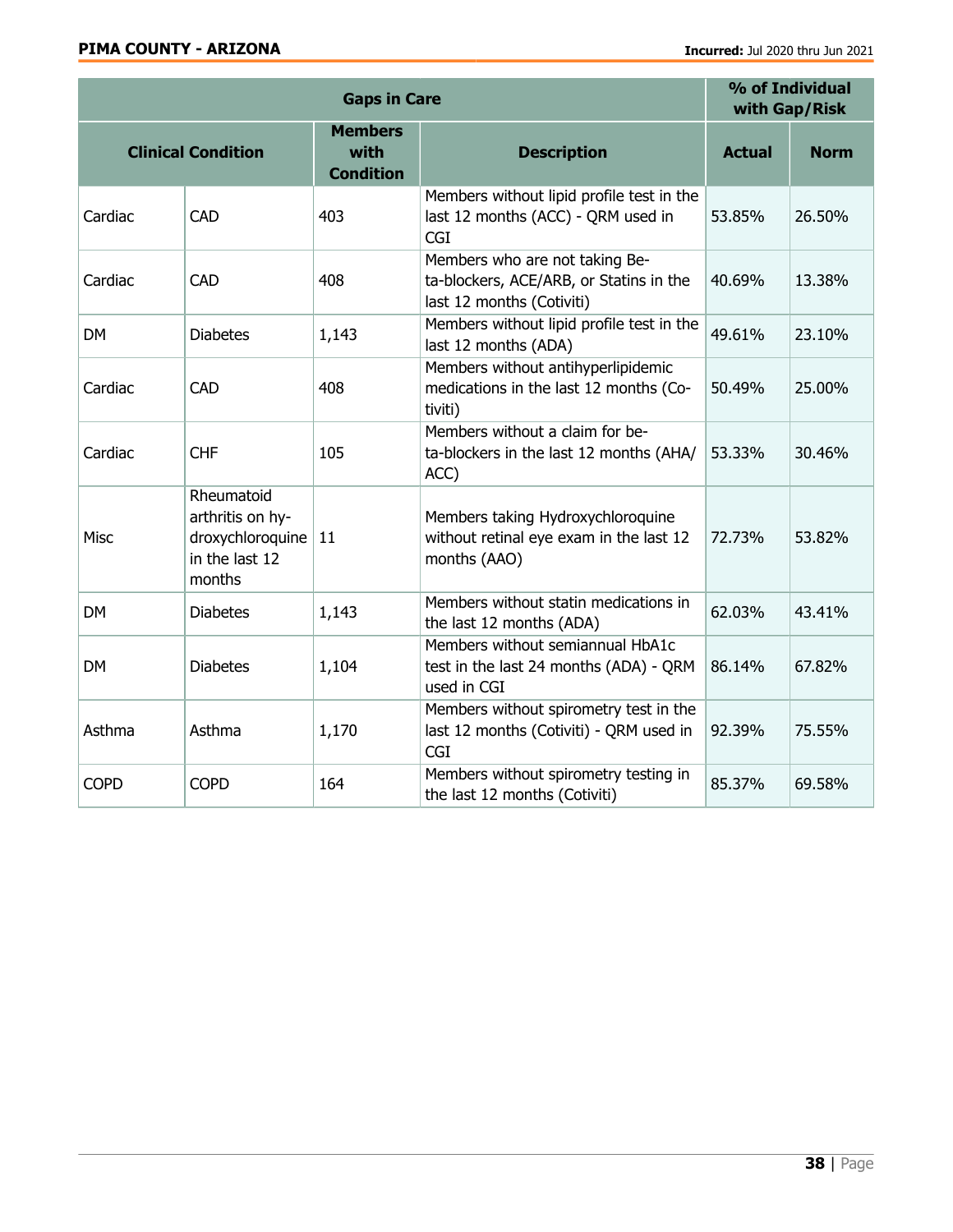# <span id="page-38-0"></span>**4.4 Wellness Management Opportunities**

As discussed in Figure 4.1.2,Cotiviti uses the RRS, CGI and total cost to stratify a population for Disease management. Patients who are well are most efficiently addressed through Wellness Programs. This corresponds to Category "C" in Figure 4.1.2.

Table 4.4.1 details screening and preventative tests - and the associated compliance with these tests - for the entire population. These data are benchmarked against the Cotiviti Commercial Norm. Wellness programs (e.g. an initiative to increase mammogram compliance rates) based on this information can significantly improve health plan performance on these measures.

#### Table 4.4.1 Preventative Measures <sup>43, 44</sup>

| <b>Performance Relative to</b><br>Norms |         |                    |  |  |
|-----------------------------------------|---------|--------------------|--|--|
|                                         | Good    | $\epsilon = -5%$   |  |  |
|                                         | Average | $>$ -5% and $<$ 5% |  |  |
|                                         | Poor    | $> = 5\%$          |  |  |

| <b>Group</b> | <b>Condition</b>                 | <b>Screening/Preventive</b>                                                                           | Varia-<br>tion from<br><b>Norm</b> |
|--------------|----------------------------------|-------------------------------------------------------------------------------------------------------|------------------------------------|
| <b>Both</b>  | All Members                      | Members without a comprehensive office visit in the last<br>12 months (Cotiviti)                      | 151.9%                             |
|              | <b>Emergency Room</b><br>Visit   | Members having ER visit without office visit in the last 12<br>months (Cotiviti)                      | 1.7%                               |
|              | $>=$ 50 years old                | Members without any colorectal cancer screening in the<br>last 24 months (USPSTF) - QRM used in CGI   | 4.5%                               |
| Male         | Men $>50$ years old              | Men without PSA level in the last 2 years (Cotiviti) - QRM<br>used in CGI                             | 46.3%                              |
| Female       | Women ages 45-54<br>years        | Women without mammogram in the last 12 months (ACS)                                                   | 3.8%                               |
|              | Women between 21<br>and 29 years | Women between 21 and 29 years without a Pap test every<br>3 years (ACOG)                              | 7.7%                               |
|              | Women $>= 20$<br>years           | Women aged 20 years or greater without Pap test in the<br>last two years (Cotiviti) - QRM used in CGI | 37.3%                              |

Please Note: If the underlying CPT codes for each laboratory test or panel are not submitted to Cotiviti in the medical claims then the compliance in the Quality and Risk Measures will appear lower than they actually are.

 $*(E)$  = Enrollment criterion is applied to the Quality and Risk Measure and its Condition

43 **Note:** Refer to Table 5.5.2 in Appendix 5.5 for further detail.

- 1. The percentage of members for a specific Group, Condition and Screening combination are calculated for the members who are eligible on the last day of the custom time period and whether or not they are in a particular Screening is calculated on the members' full cycle data
- 2. The results displayed in this table are based on members who were eligible on the last day of the custom time period selected for the group specified by the user (selection on business levels)
- 44 Norm in this report refers to the values from Cotiviti's Commercial Normative database.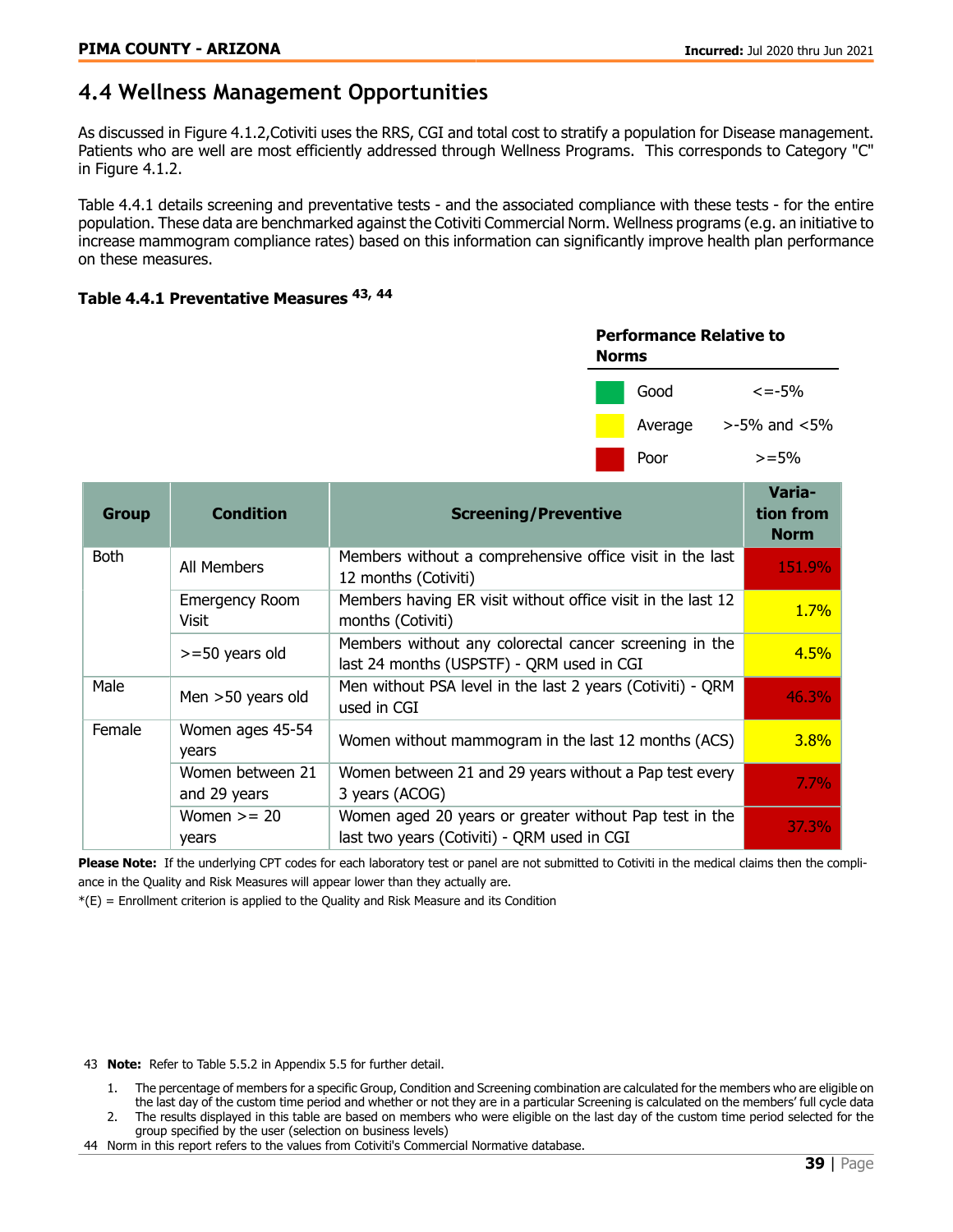# <span id="page-39-0"></span>**5 APPENDIX**

# <span id="page-39-1"></span>**5.1 Demographics**

# Table 5.1.1 Breakdown of membership by relationship

|              | <b>Members</b><br>Avg. |              | <b>Total Amount</b> |               | <b>Member Expenses</b> |              |                        |
|--------------|------------------------|--------------|---------------------|---------------|------------------------|--------------|------------------------|
|              | Age                    | <b>Total</b> | <b>Current</b>      | <b>Billed</b> | <b>Employee Paid</b>   | <b>Total</b> | $%$ of<br><b>Total</b> |
| Employee     | 47.0                   | 7,961        | 7,742               | \$89,190,525  | \$5,732,964            | \$25,354,147 | 60.3%                  |
| Spouse       | 50.2                   | 4,567        | 4,496               | \$36,868,111  | \$2,721,015            | \$11,286,052 | 26.8%                  |
| Dependent    | 17.6                   | 8,110        | 7,992               | \$17,642,625  | \$1,870,514            | \$5,408,172  | 12.9%                  |
| Unknown      | 7.4                    | 25           | 4                   | \$10,063      | \$195                  | \$139        | 0.0%                   |
| <b>Total</b> | 36.1                   | 20,663       | 20,234              | \$143,711,324 | \$10,324,689           | \$42,048,509 | 100.0%                 |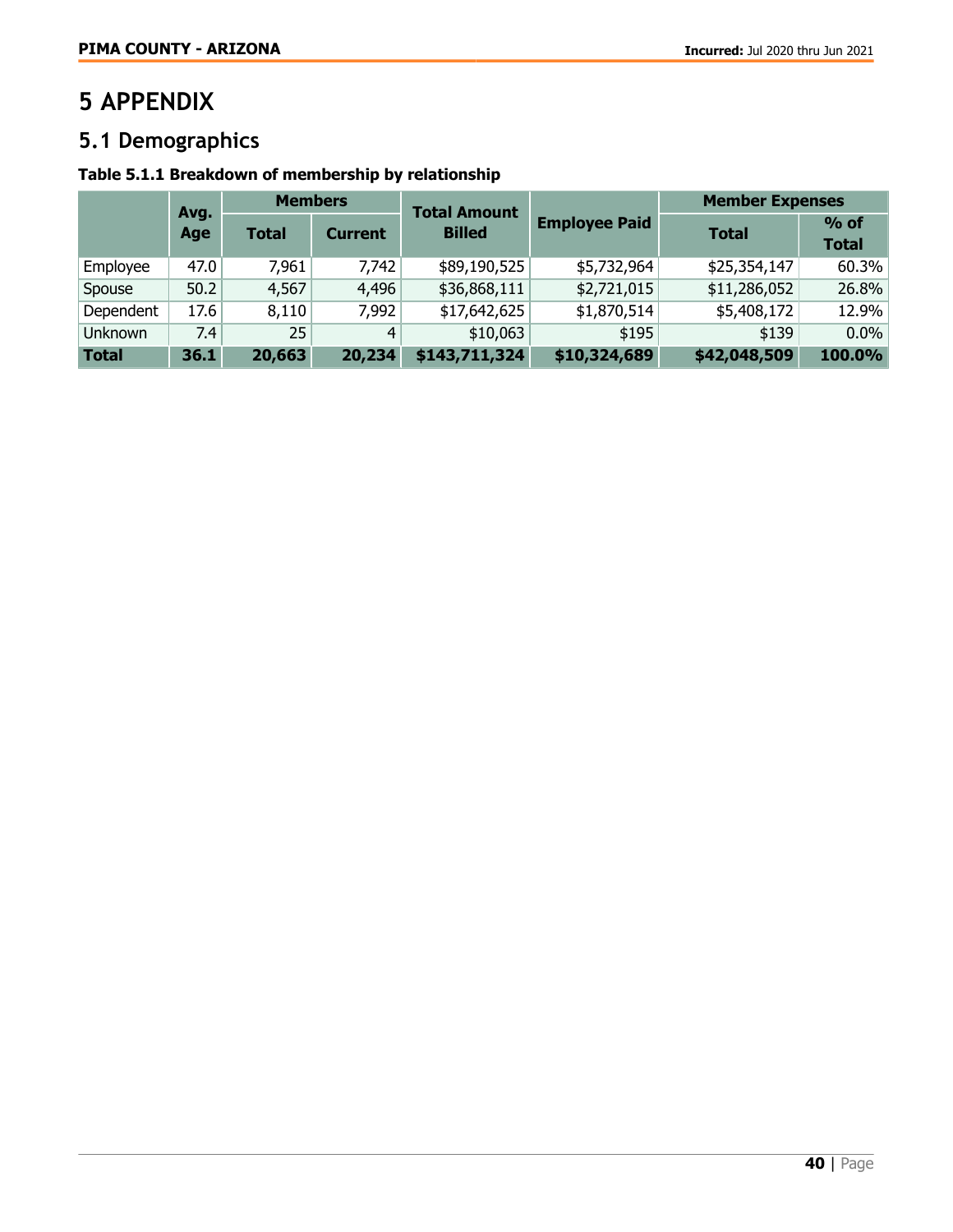# **5.2 Financial Analyses** <sup>45</sup>

#### Table 5.2.1 Medical and Pharmacy Claims by Month ( Jul 19 - Jun 20 ) Table 5.2.2 Medical and Pharmacy Claims by Month ( Jul 20 - Jun 21 )

<span id="page-40-0"></span>

| <b>Service</b> | Category       |                               |                 |                                |              |                             |  |  |  |
|----------------|----------------|-------------------------------|-----------------|--------------------------------|--------------|-----------------------------|--|--|--|
| <b>Date</b>    | <b>Medical</b> | <b>Medical</b><br><b>PEPM</b> | <b>Pharmacy</b> | <b>Pharmacy</b><br><b>PEPM</b> | <b>Total</b> | <b>Total</b><br><b>PEPM</b> |  |  |  |
| Jul-19         | \$1,553,948    | \$235                         | \$704,440       | \$106                          | \$2,258,388  | \$341                       |  |  |  |
| Aug-19         | \$2,389,676    | \$358                         | \$940,507       | \$141                          | \$3,330,183  | \$499                       |  |  |  |
| $Sep-19$       | \$1,981,209    | \$294                         | \$886,714       | \$131                          | \$2,867,923  | \$425                       |  |  |  |
| $Oct-19$       | \$2,198,261    | \$323                         | \$1,072,590     | \$158                          | \$3,270,850  | \$481                       |  |  |  |
| $Nov-19$       | \$2,546,523    | \$372                         | \$996,882       | \$145                          | \$3,543,406  | \$517                       |  |  |  |
| $Dec-19$       | \$2,660,226    | \$385                         | \$1,060,344     | \$154                          | \$3,720,570  | \$539                       |  |  |  |
| Jan-20         | \$3,673,311    | \$528                         | \$1,143,350     | \$164                          | \$4,816,661  | \$693                       |  |  |  |
| $Feb-20$       | \$3,032,316    | \$434                         | \$1,101,611     | \$158                          | \$4,133,927  | \$591                       |  |  |  |
| Mar-20         | \$2,391,245    | \$338                         | \$1,276,414     | \$181                          | \$3,667,658  | \$519                       |  |  |  |
| Apr-20         | \$2,168,637    | \$303                         | \$1,170,395     | \$164                          | \$3,339,032  | \$467                       |  |  |  |
| May-20         | \$2,874,003    | \$399                         | \$1,237,959     | \$172                          | \$4,111,962  | \$571                       |  |  |  |
| Jun-20         | \$3,711,665    | \$514                         | \$1,291,336     | \$179                          | \$5,003,001  | \$693                       |  |  |  |
| Total          | \$31,181,019   | \$375                         | \$12,882,543    | \$155                          | \$44,063,561 | \$530                       |  |  |  |

| <b>Service</b> | Category       |                               |                 |                                |              |                             |  |  |
|----------------|----------------|-------------------------------|-----------------|--------------------------------|--------------|-----------------------------|--|--|
| Date           | <b>Medical</b> | <b>Medical</b><br><b>PEPM</b> | <b>Pharmacy</b> | <b>Pharmacy</b><br><b>PEPM</b> | <b>Total</b> | <b>Total</b><br><b>PEPM</b> |  |  |
| Jul-20         | \$2,597,486    | \$356                         | \$780,469       | \$107                          | \$3,377,954  | \$463                       |  |  |
| Aug-20         | \$2,014,635    | \$274                         | \$960,757       | \$131                          | \$2,975,392  | \$405                       |  |  |
| $Sep-20$       | \$2,153,588    | \$293                         | \$1,094,143     | \$149                          | \$3,247,731  | \$442                       |  |  |
| $Oct-20$       | \$2,105,965    | \$285                         | \$1,072,898     | \$145                          | \$3,178,862  | \$430                       |  |  |
| <b>Nov-20</b>  | \$2,349,022    | \$316                         | \$1,099,314     | \$148                          | \$3,448,335  | \$464                       |  |  |
| $Dec-20$       | \$2,521,043    | \$336                         | \$1,173,355     | \$157                          | \$3,694,399  | \$493                       |  |  |
| Jan-21         | \$2,785,895    | \$369                         | \$1,127,841     | \$150                          | \$3,913,736  | \$519                       |  |  |
| $Feb-21$       | \$2,700,719    | \$357                         | \$1,194,316     | \$158                          | \$3,895,035  | \$515                       |  |  |
| Mar-21         | \$2,763,159    | \$364                         | \$1,242,242     | \$163                          | \$4,005,401  | \$527                       |  |  |
| Apr $-21$      | \$3,030,318    | \$395                         | \$1,286,442     | \$168                          | \$4,316,760  | \$563                       |  |  |
| May-21         | \$2,164,001    | \$281                         | \$1,271,694     | \$165                          | \$3,435,695  | \$446                       |  |  |
| Jun-21         | \$1,207,083    | \$156                         | \$1,352,126     | \$175                          | \$2,559,209  | \$331                       |  |  |
| Total          | \$28,392,913   | \$315                         | \$13,655,596    | \$152                          | \$42,048,509 | \$467                       |  |  |
|                |                |                               |                 |                                |              |                             |  |  |

45 Note: In any of the months or 'Total' column, when Medical MM is not equal to Rx MM in one or both time period(s) (current or prior), Total PEPM is not equal to sum of Medical PEPM and Rx PEPM for that/ those time period(s). Medical PEPM includes Non-PBM drug spend (J-Codes).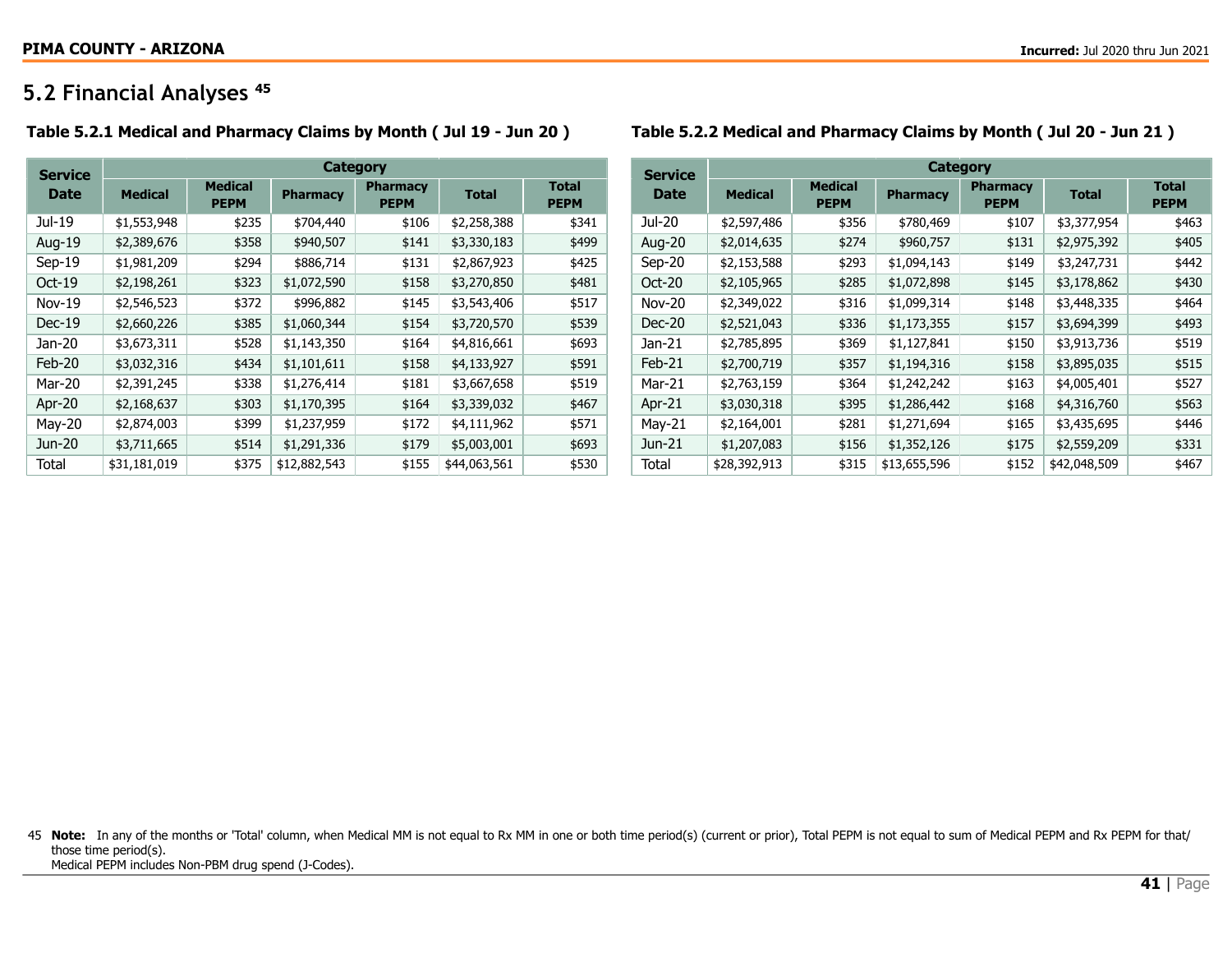# Table 5.2.3 Expense Distribution <sup>46</sup>

| <b>Band</b>  | # Members | <b>Total Member</b> | <b>Avg. Expense</b> | % Total Paid |             |  |
|--------------|-----------|---------------------|---------------------|--------------|-------------|--|
|              |           | <b>Expenses</b>     | per Member          |              | <b>Norm</b> |  |
| 1%           | 207       | \$20,806,056        | \$100,512           | 49.5%        | 33.3%       |  |
| $2 - 5%$     | 826       | \$12,607,923        | \$15,264            | 30.0%        | 29.4%       |  |
| $6 - 15%$    | 2,066     | \$6,434,904         | \$3,115             | 15.3%        | 21.4%       |  |
| 16-30%       | 3,100     | \$1,743,604         | \$562               | 4.1%         | 10.2%       |  |
| 31-60%       | 6,199     | \$456,023           | \$74                | 1.1%         | 5.2%        |  |
| 61-100%      | 8,265     | \$0                 | \$0                 | $0.0\%$      | 0.5%        |  |
| <b>Total</b> | 20,663    | \$42,048,509        | \$2,035             | 100.0%       | 100.0%      |  |

46 Norm in this report refers to the values from Cotiviti's Commercial Normative database.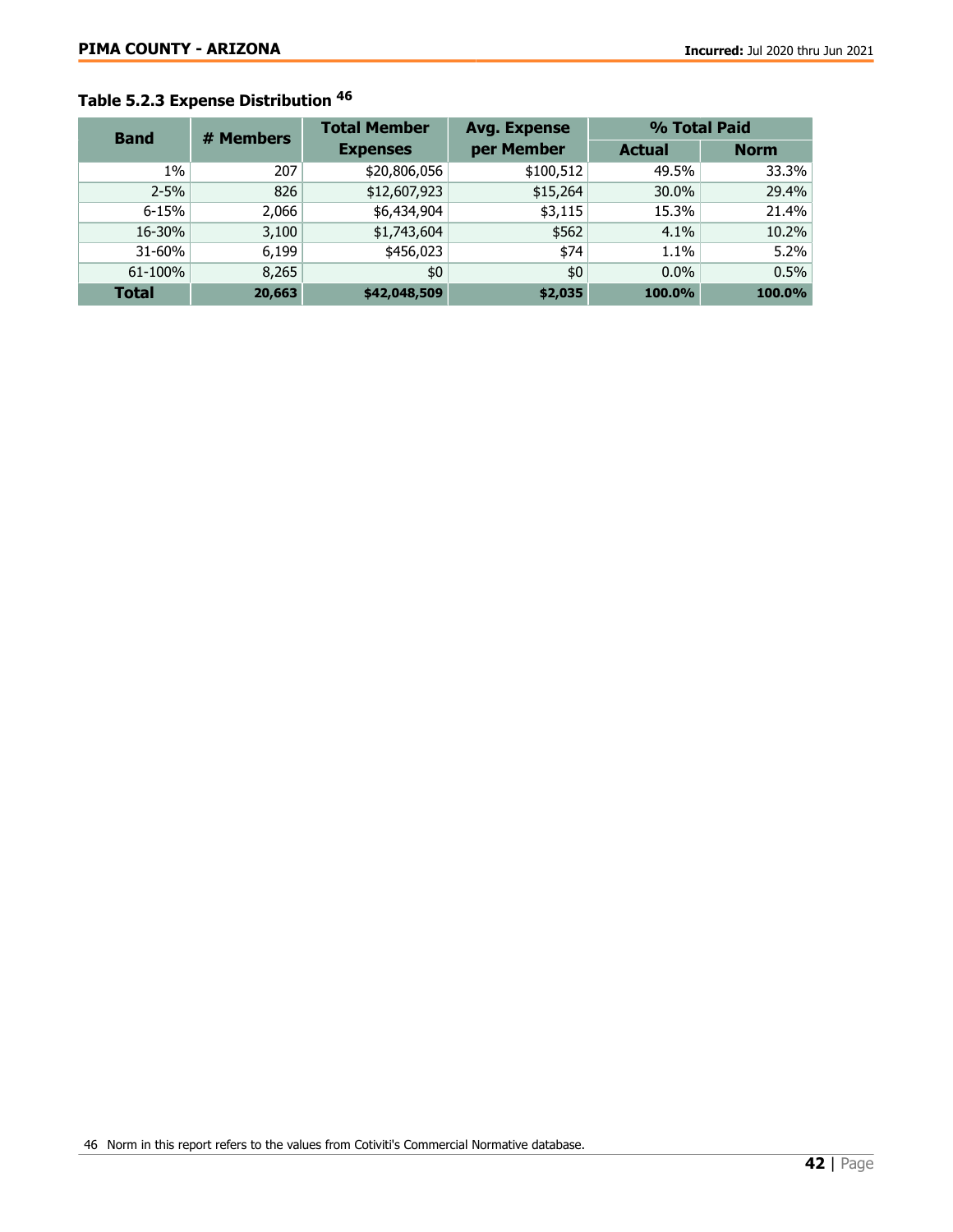This table shows medical claim payments in relation to the date when the claims were incurred (date of service). The table is useful for developing completion factors which allow forward projections of monthly payments and for estimating incurred but not reported (IBNR) claims.

#### Table 5.2.4 Medical Claim Lag Report <sup>47</sup>

| Paid                                               | <b>Service Date</b> |               |               |               |               |               |               |             |             |             |               |             |               |              |
|----------------------------------------------------|---------------------|---------------|---------------|---------------|---------------|---------------|---------------|-------------|-------------|-------------|---------------|-------------|---------------|--------------|
| <b>Date</b>                                        | <b>All Prior</b>    | <b>Jul-20</b> | <b>Aug-20</b> | <b>Sep-20</b> | <b>Oct-20</b> | <b>Nov-20</b> | <b>Dec-20</b> | $Jan-21$    | Feb-21      | $Mar-21$    | <b>Apr-21</b> | May-21      | <b>Jun-21</b> | <b>Total</b> |
| <b>Jul-20</b>                                      | \$2,140,380         | \$581,019     |               |               |               |               |               |             |             |             |               |             |               | \$2,721,399  |
| <b>Aug-20</b>                                      | \$607,425           | \$665,545     | \$586,843     |               |               |               |               |             |             |             |               |             |               | \$1,859,813  |
| <b>Sep-20</b>                                      | \$604,609           | \$644,513     | \$790,183     | \$801,740     |               |               |               |             |             |             |               |             |               | \$2,841,045  |
| <b>Oct-20</b>                                      | \$404,894           | \$270,839     | \$380,598     | \$946,478     | \$907,974     |               |               |             |             |             |               |             |               | \$2,910,783  |
| <b>Nov-20</b>                                      | \$82,165            | $($ \$35,617) | \$76,158      | \$126,259     | \$825,096     | \$886,568     |               |             |             |             |               |             |               | \$1,960,628  |
| <b>Dec-20</b>                                      | \$64,600            | \$54,255      | \$40,822      | \$48,417      | \$180,363     | \$921,667     | \$948,647     |             |             |             |               |             |               | \$2,258,771  |
| Jan-21                                             | \$70,839            | \$199,186     | \$13,596      | \$52,589      | \$61,035      | \$281,045     | \$743,621     | \$946,933   |             |             |               |             |               | \$2,368,845  |
| <b>Feb-21</b>                                      | \$48,559            | \$70,246      | \$27,090      | \$15,994      | \$85,180      | \$115,136     | \$313,958     | \$905,827   | \$942,066   |             |               |             |               | \$2,524,056  |
| <b>Mar-21</b>                                      | \$35,190            | \$3,324       | \$19,582      | \$44,959      | \$15,395      | \$99,495      | \$151,043     | \$265,013   | \$1,083,538 | \$1,190,012 |               |             |               | \$2,907,552  |
| Apr-21                                             | \$9,798             | \$40,299      | \$4,861       | \$114,122     | \$23,217      | \$17,784      | \$160,717     | \$71,475    | \$246,783   | \$1,088,474 | \$1,232,824   |             |               | \$3,010,355  |
| $May-21$                                           | \$15,750            | \$2,153       | \$37,114      | \$419         | (4,112)       | \$22,852      | \$32,315      | \$226,613   | \$247,896   | \$305,896   | \$1,167,660   | \$1,051,596 |               | \$3,106,151  |
| Jun-21                                             | ( \$2,118)          | \$101,724     | \$37,788      | \$2,610       | \$11,815      | \$4,475       | \$170,743     | \$370,034   | \$180,435   | \$178,776   | \$629,834     | \$1,112,405 | \$1,207,083   | \$4,005,606  |
| <b>Total</b><br><b>Plan Paid</b><br><b>Medical</b> | \$4,082,091         | \$2,597,486   | \$2,014,635   | \$2,153,588   | \$2,105,965   | \$2,349,022   | \$2,521,043   | \$2,785,895 | \$2,700,719 | \$2,763,159 | \$3,030,318   | \$2,164,001 | \$1,207,083   | \$32,475,004 |

47 Note:

1. Utilization metrics are always calculated on an incurred basis.

2. The last two or three months of the year will show decreased values due to 'claims lag', and should be interpreted with caution.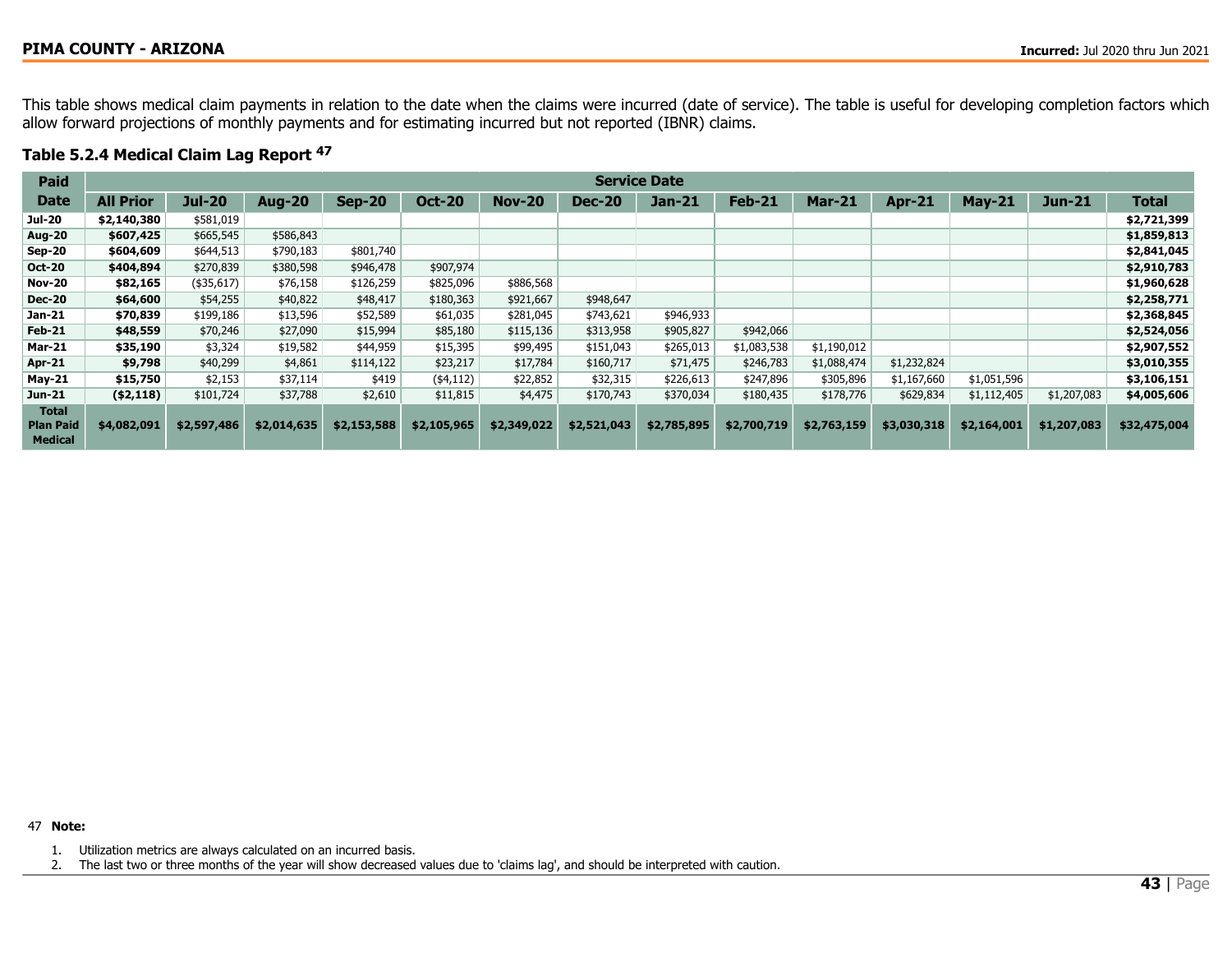## Table 5.2.5: Medical Claim Lag Report and IBNR

|               |                             |             |           |           |             |           | <b>Incurred</b> |            |            |          |            |           |            |              | <b>Monthly Paid</b>      |                     | Lag          |      |
|---------------|-----------------------------|-------------|-----------|-----------|-------------|-----------|-----------------|------------|------------|----------|------------|-----------|------------|--------------|--------------------------|---------------------|--------------|------|
| Paid          | <b>OMths</b>                | 1Mths       | 2Mths     | 3Mths     | 4Mths       | 5Mths     | <b>6Mths</b>    | 7Mths      | 8Mths      | 9Mths    | 10Mths     | 11Mths    | 12+ Mths   | <b>Total</b> | <b>Current</b><br>12Mths | <b>Prior 12Mths</b> | <b>Mthly</b> | Qtly |
| Jul-20        | \$581,019                   | \$1,448,485 | \$352,481 | \$98,292  | \$101,056   | \$56,122  | \$37,152        | \$5,602    | \$9,772    | \$226    | \$1,817    | \$1,130   | \$28,243   | \$2,721,399  | \$581,019                | \$2,140,380         | 1.41         |      |
| Aug-20        | \$586,843                   | \$665,545   | \$335,085 | \$119,690 | \$8,290     | \$45,377  | \$8,786         | \$48,307   | ( \$1,737) | \$15,283 | \$19,708   | \$1,282   | \$7,352    | \$1,859,813  | \$1,252,388              | \$607,425           | 1.49         |      |
| $Sep-20$      | \$801,740                   | \$790,183   | \$644,513 | \$304,317 | \$174,002   | \$43,832  | \$41,699        | \$25,932   | ( \$1,591) | \$4,487  | \$5,023    | \$91      | \$6,817    | \$2,841,045  | \$2,236,436              | \$604,609           | 1.58         | 1.50 |
| Oct-20        | \$907,974                   | \$946,478   | \$380,598 | \$270,839 | \$150,554   | \$92,906  | \$20,409        | \$12,485   | \$52,127   | \$4,308  | \$30,262   | \$7,043   | \$34,799   | \$2,910,783  | \$2,505,889              | \$404,894           | 1.74         |      |
| <b>Nov-20</b> | \$886,568                   | \$825,096   | \$126,259 | \$76,158  | $(*35,617)$ | \$26,698  | \$9,071         | ( \$240)   | \$3,516    | \$16,263 | ( \$7,564) | \$2,832   | \$31,588   | \$1,960,628  | \$1,878,463              | \$82,165            | 0.95         |      |
| <b>Dec-20</b> | \$948,647                   | \$921,667   | \$180,363 | \$48,417  | \$40,822    | \$54,255  | \$5,905         | \$1,731    | \$1,564    | \$2,088  | \$22,108   | \$8,516   | \$22,688   | \$2,258,771  | \$2,194,171              | \$64,600            | 1.12         | 1.32 |
| $Jan-21$      | \$946,933                   | \$743,621   | \$281,045 | \$61,035  | \$52,589    | \$13,596  | \$199,186       | \$21,878   | \$34,508   | \$146    | \$1,594    | \$1,138   | \$11,574   | \$2,368,845  | \$2,298,006              | \$70,839            | 1.50         |      |
| Feb-21        | \$942,066                   | \$905,827   | \$313,958 | \$115,136 | \$85,180    | \$15,994  | \$27,090        | \$70,246   | \$23,899   | \$16,243 | \$2,160    | \$464     | \$5,793    | \$2,524,056  | \$2,475,497              | \$48,559            | 1.34         |      |
| Mar-21        | \$1,190,012                 | \$1,083,538 | \$265,013 | \$151,043 | \$99,495    | \$15,395  | \$44,959        | \$19,582   | \$3,324    | \$7,828  | \$9,028    | \$2,276   | \$16,059   | \$2,907,552  | \$2,872,362              | \$35,190            | 1.15         | 1.32 |
| Apr-21        | \$1,232,824                 | \$1,088,474 | \$246,783 | \$71,475  | \$160,717   | \$17,784  | \$23,217        | \$114,122  | \$4,861    | \$40,299 | \$664      | \$6,782   | \$2,351    | \$3,010,355  | \$3,000,557              | \$9,798             | 1.32         |      |
| May-21        | \$1,051,596                 | \$1,167,660 | \$305,896 | \$247,896 | \$226,613   | \$32,315  | \$22,852        | ( \$4,112) | \$419      | \$37,114 | \$2,153    | \$619     | \$15,131   | \$3,106,151  | \$3,090,402              | \$15,750            | 1.37         |      |
| Jun-21        | \$1,207,083                 | \$1,112,405 | \$629,834 | \$178,776 | \$180,435   | \$370,034 | \$170,743       | \$4,475    | \$11,815   | \$2,610  | \$37,788   | \$101,724 | ( \$2,118) | \$4,005,606  | \$4,007,724              | ( \$2,118)          | 2.03         | 1.62 |
| <b>Total</b>  |                             |             |           |           |             |           |                 |            |            |          |            |           |            | \$32,475,004 | \$28,392,913             | \$4,082,091         |              |      |
|               | <b>Average Monthly Paid</b> |             |           |           |             |           |                 |            |            |          |            |           |            | \$2,706,250  |                          |                     |              |      |
|               | <b>IBNR in Months</b>       |             |           |           |             |           |                 |            |            |          |            |           |            | 1.45         |                          |                     |              |      |

|                                            | <b>Projected IBNR</b><br><b>Based on Last Month's Lag</b> | <b>Projected IBNR</b><br><b>Based on Last Quarter's Lag</b> | <b>Projected IBNR</b><br><b>Based on Last Year's Average Lag</b> |
|--------------------------------------------|-----------------------------------------------------------|-------------------------------------------------------------|------------------------------------------------------------------|
| <b>Incurred and Paid in Current Period</b> | \$28,392,913                                              | \$28,392,913                                                | \$28,392,913                                                     |
| <b>Lag Factor</b>                          | 2.03                                                      | 1.62                                                        | 1.45                                                             |
| Incurred and Paid as a % of Total          | 0.83                                                      | 0.87                                                        | 0.88                                                             |
| <b>Total Incurred</b>                      | \$34,169,025                                              | \$32,809,176                                                | \$32,305,931                                                     |
| <b>Projected IBNR</b>                      | \$5,776,112                                               | \$4,416,263                                                 | \$3,913,018                                                      |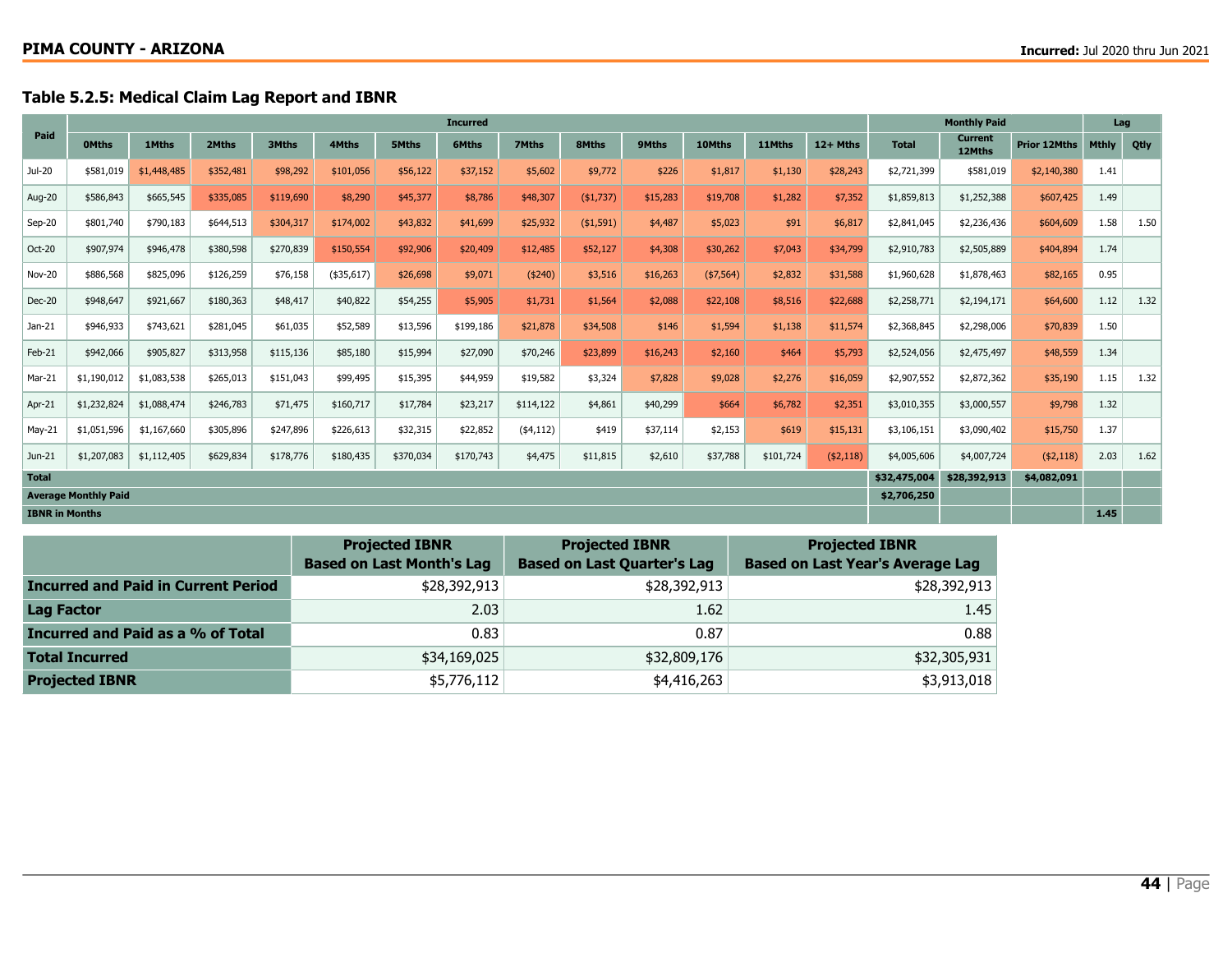# Table 5.2.6 Network Utilization and Contract Discount Summary

|                    | <b>Total</b>         |                                 |                    |                                        |                                   |            |  |  |  |  |
|--------------------|----------------------|---------------------------------|--------------------|----------------------------------------|-----------------------------------|------------|--|--|--|--|
| <b>Network</b>     | <b>Claims Billed</b> | <b>Claims</b><br><b>Allowed</b> | <b>Claims Paid</b> | <b>Employee</b><br><b>Contribution</b> | <b>Network</b><br><b>Discount</b> | % Discount |  |  |  |  |
| All In Network     | \$121,055,462        | \$34,714,986                    | \$26,329,789       | \$8,122,097                            | \$69,629,080                      | 57.5%      |  |  |  |  |
| All Out-of-Network | \$7,515,871          | \$2,791,927                     | \$2,063,124        | \$731,534                              | \$35,391                          | 0.5%       |  |  |  |  |
| <b>Total</b>       | \$128,571,334        | \$37,506,913                    | \$28,392,913       | \$8,853,631                            | \$69,664,470                      | 54.2%      |  |  |  |  |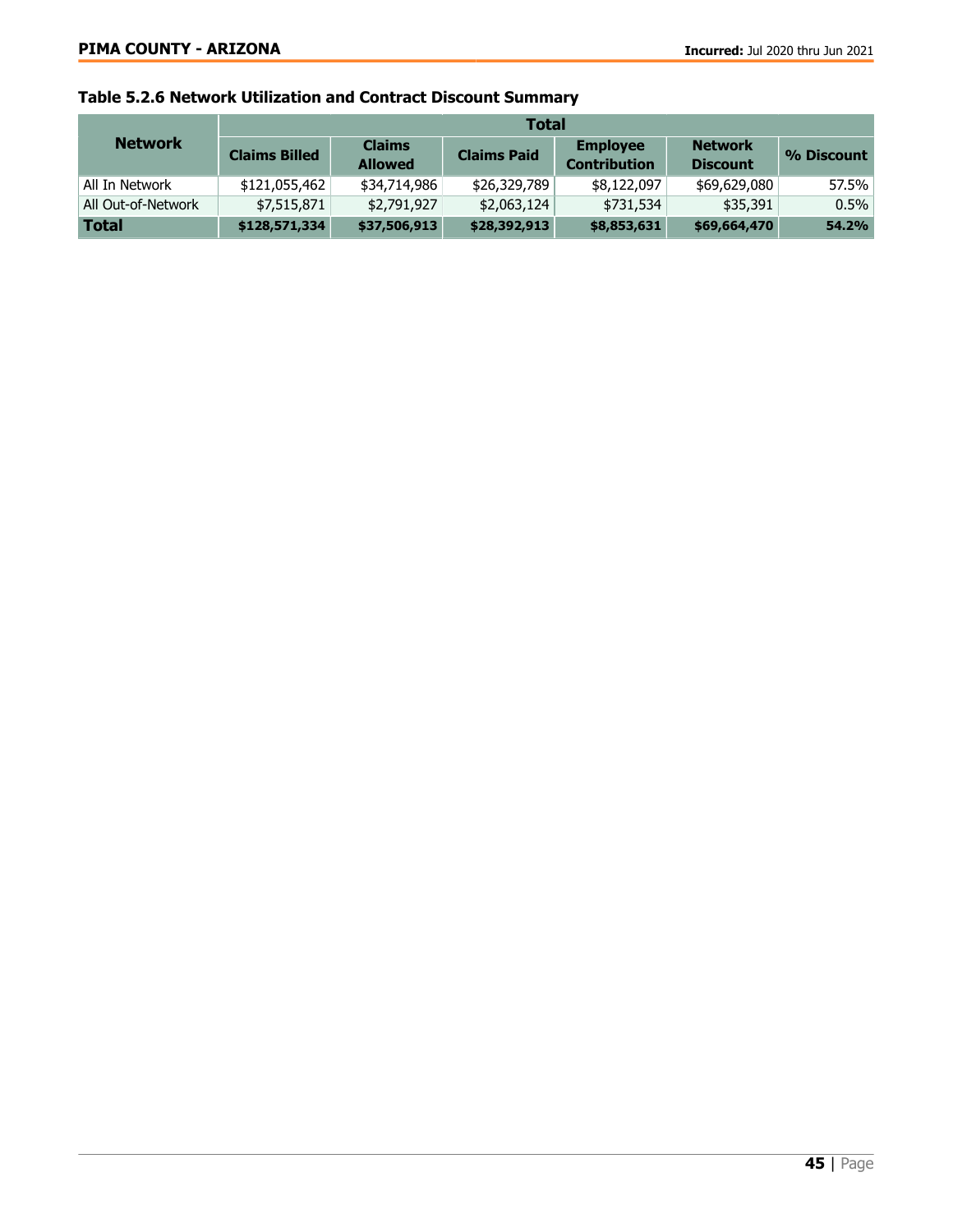# <span id="page-45-0"></span>**5.3 Disease Fingerprint**

Table 5.3.1 presents utilization patterns of members with chronic conditions, ranked by number of members, for total office visits, emergency room visits and hospital admissions.

| Table 5.3.1 Chronic Conditions Utilization Summary |  |  |  |
|----------------------------------------------------|--|--|--|
|----------------------------------------------------|--|--|--|

| <b>Chronic Condition</b>                    | # of Mem-<br>bers | <b>Members</b><br>per 1000 | <b>Office Visits</b><br>per 1000 | <b>ER Visits</b><br>per 1000 | <b>Admissions</b><br>per 1000 | <b>PMPY</b> |
|---------------------------------------------|-------------------|----------------------------|----------------------------------|------------------------------|-------------------------------|-------------|
| Hyperlipidemia                              | 3,267             | 165.3                      | 3,919.7                          | 187.5                        | 47.0                          | \$6,563.82  |
| Hypertension                                | 2,917             | 147.6                      | 3,852.6                          | 223.7                        | 58.5                          | \$7,329.46  |
| <b>Diabetes</b>                             | 1,309             | 66.2                       | 4,287.3                          | 278.5                        | 86.9                          | \$9,966.57  |
| Asthma                                      | 1,281             | 64.8                       | 4,172.0                          | 248.1                        | 42.5                          | \$5,396.45  |
| Osteoarthritis                              | 1,246             | 63.0                       | 5,325.0                          | 259.1                        | 57.7                          | \$8,266.12  |
| <b>Congenital Anomalies</b>                 | 844               | 42.7                       | 4,905.2                          | 326.2                        | 130.2                         | \$11,148.26 |
| Chronic Liver and Biliary<br><b>Disease</b> | 562               | 28.4                       | 5,232.6                          | 485.1                        | 128.5                         | \$11,448.78 |
| Coronary Artery Disease<br>(incl. MI)       | 427               | 21.6                       | 5,766.0                          | 411.3                        | 113.5                         | \$14,001.35 |
| <b>Chronic Renal Failure</b>                | 308               | 15.6                       | 5,239.3                          | 383.6                        | 157.4                         | \$17,338.28 |
| <b>Immune Disorders</b>                     | 251               | 12.7                       | 5,942.6                          | 352.5                        | 151.6                         | \$26,692.61 |
| Cerebrovascular Disease                     | 243               | 12.3                       | 5,026.2                          | 368.6                        | 117.3                         | \$10,873.88 |
| Coagulopathy                                | 227               | 11.5                       | 4,656.3                          | 392.9                        | 160.7                         | \$16,025.60 |
| <b>Bipolar Disorder</b>                     | 211               | 10.7                       | 6,539.8                          | 347.0                        | 154.2                         | \$8,773.78  |
| Osteoporosis                                | 186               | 9.4                        | 4,036.6                          | 208.7                        | 38.4                          | \$7,054.27  |
| Chronic Obstructive Pul-                    | 185               | 9.4                        | 4,769.3                          | 526.3                        | 180.9                         | \$16,044.03 |
| monary Disease                              |                   |                            |                                  |                              |                               |             |
| <b>Atrial Fibrillation</b>                  | 165               | 8.3                        | 5,164.9                          | 519.6                        | 142.3                         | \$21,432.06 |
| <b>Rheumatoid Arthritis</b>                 | 156               | 7.9                        | 4,764.7                          | 183.0                        | 65.4                          | \$17,497.87 |
| Congestive Heart Failure                    | 111               | 5.6                        | 5,875.7                          | 607.8                        | 276.3                         | \$25,844.80 |
| Inflammatory Bowel Dis-<br>eases            | 77                | 3.9                        | 3,359.5                          | 261.4                        | 39.2                          | \$17,757.02 |
| Cirrhosis                                   | 57                | 2.9                        | 3,596.3                          | 642.2                        | 311.9                         | \$16,898.71 |
| <b>Ulcerative Colitis</b>                   | 50                | 2.5                        | 3,771.4                          | 302.5                        | 20.2                          | \$13,996.91 |
| <b>Demyelinating Diseases</b>               | 46                | 2.3                        | 4,466.7                          | 400.0                        | 88.9                          | \$26,507.22 |
| Major Organ Transplant                      | 26                | 1.3                        | 5,080.0                          | 520.0                        | 440.0                         | \$43,337.45 |
| Schizophrenia                               | 26                | 1.3                        | 3,819.9                          | 385.9                        | 578.8                         | \$24,098.84 |
| HIV/Aids                                    | 25                | 1.3                        | 2,712.3                          | 164.4                        | 41.1                          | \$24,570.56 |
| <b>Chronic Pancreatitis</b>                 | 15                | 0.8                        | 4,533.3                          | 800.0                        | 133.3                         | \$18,454.47 |
| Hemophilia                                  | 11                | 0.6                        | 4,818.2                          | 181.8                        | 90.9                          | \$20,623.12 |
| Parkinson's Disease                         | 10                | 0.5                        | 6,100.0                          | 300.0                        | 0.0                           | \$4,490.21  |
| Sickle Cell Anemia                          | $\overline{4}$    | 0.2                        | 3,250.0                          | 0.0                          | 250.0                         | \$6,967.47  |
| <b>Cystic Fibrosis</b>                      | $\mathbf{1}$      | 0.1                        | 0.0                              | 0.0                          | 0.0                           | \$0.00      |
| Gaucher's Disease                           | $\mathbf{1}$      | 0.1                        | 10,000.0                         | 0.0                          | 0.0                           | \$39,227.39 |

#### Note:

1. In this table a member can have multiple chronic conditions.

2. The results displayed in this table are based on claims incurred.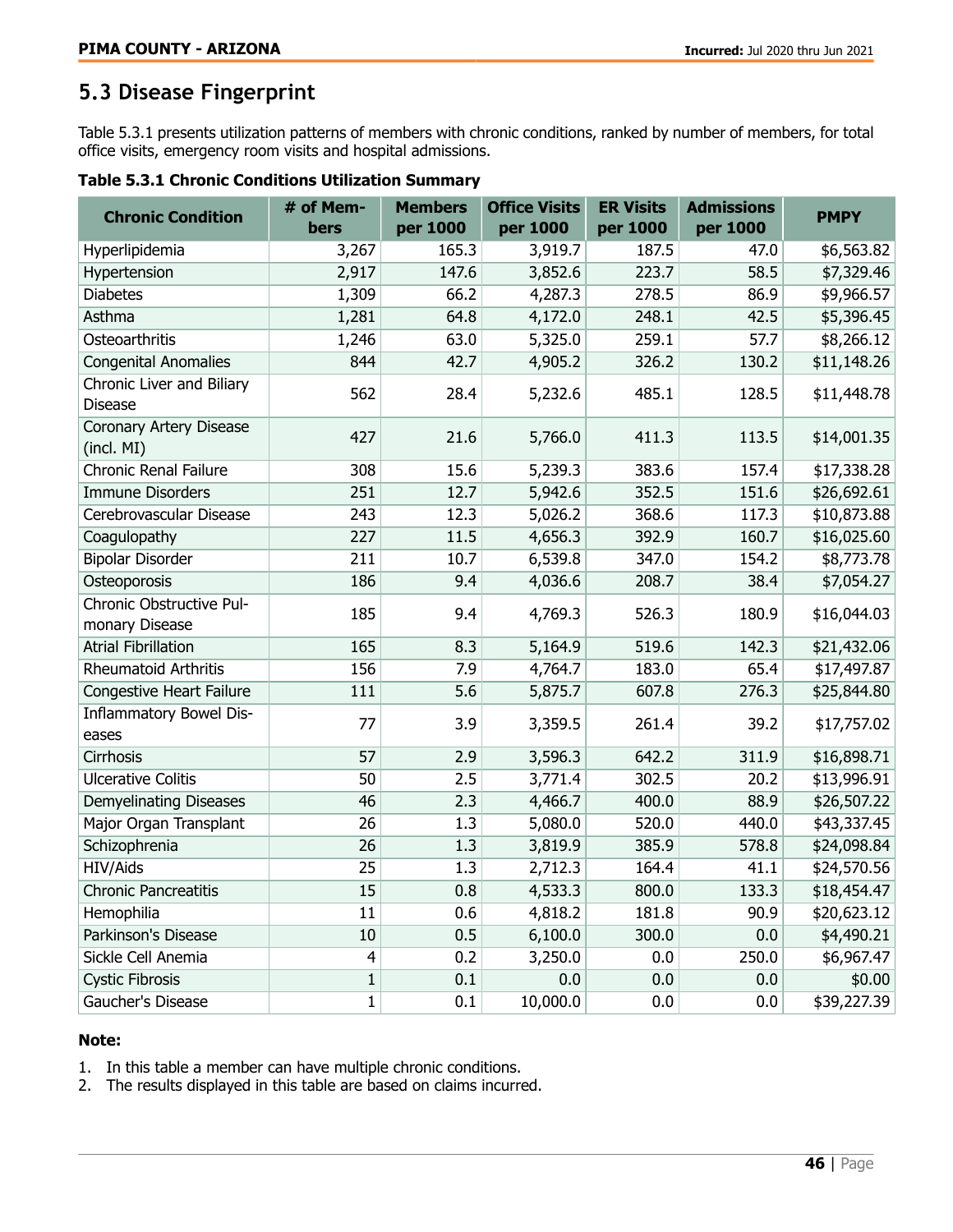# <span id="page-46-0"></span>**5.4 "Top 10" Analysis**

# <span id="page-46-1"></span>**5.4.1 Providers**

Table 5.4.1 shows the top 10 providers, based on medical claim expenses, providing services to the members of your population. The providers generating the most claim expenses are usually institutional. Network changes or changes in provider reimbursement strategy may cause previous period to current period percentage changes.

### Table 5.4.1 Total Plan Paid (\$K) by Providers

|                                                             | ■ Jul 2019 – Jun 2020 ■ Jul 2020 – Jun 2021 | % of Total<br><b>Plan Paid</b><br>Jul 2020 - Jun<br>2021 | % Change in<br><b>Plan Paid</b> |
|-------------------------------------------------------------|---------------------------------------------|----------------------------------------------------------|---------------------------------|
| BANNER -- UNIVERSITY<br>MEDICAL CENTER<br>TUCSON CAMPUS LLC | \$4,418.51<br>\$3,385.70                    | 11.9%                                                    | $-23.4%$                        |
| <b>TUCSON MEDICAL</b><br>CENTER-1174512792                  | \$2,508.68<br>\$1,626.71                    | 5.7%                                                     | $-35.2%$                        |
| SMSJ TUCSON<br><b>HOLDINGS LLC-</b><br>1538535158           | \$2,243.08<br>\$1,565.09                    | 5.5%                                                     | $-30.2%$                        |
| NORTHWEST HOSPITAL<br>LLC-1487607784                        | \$1,584.18<br>\$1,538.15                    | 5.4%                                                     | $-2.9%$                         |
| SMSJ TUCSON<br>HOLDINGS LLC-<br>1265818488                  | \$731.14<br>\$1,394.07                      | 4.9%                                                     | <b>90.7%</b>                    |
| BANNER -- UNIVERSITY<br>MEDICAL CENTER<br>SOUT1558759498    | \$303.15<br>\$444.86                        | 1.6%                                                     | 46.7%                           |
| ORO VALLEY HOSPITAL<br>LLC-1386697688                       | \$433.10<br>\$436.41                        | 1.5%                                                     | 0.8%                            |
| TUCSON VAMC-<br>1568412880                                  | \$558.34<br>\$432.53                        | 1.5%                                                     | $-22.5%$                        |
| BIO-MEDICAL<br>APPLICATIONS OF<br>ARIZON                    | \$287.48<br>\$408.04                        | 1.4%                                                     | 41.9%                           |
| TUCSON HOSPITAL LLC-<br>1356818496                          | \$157.73<br>\$343.40                        | 1.2%                                                     | 117.7%                          |
|                                                             |                                             |                                                          |                                 |

|                 | Jul 2019 - Jun 2020 |                                | Jul 2020 - Jun 2021 | % Change                       |              |
|-----------------|---------------------|--------------------------------|---------------------|--------------------------------|--------------|
| <b>Provider</b> | <b>Plan Paid</b>    | % of Total<br><b>Plan Paid</b> | <b>Plan Paid</b>    | % of Total<br><b>Plan Paid</b> | in Plan Paid |
| Subtotal        | \$13,225,382        | 42.4%                          | \$11,574,960        | 40.8%                          | $-12.5%$     |
| All Others      | \$17,955,637        | 57.6%                          | \$16,817,954        | 59.2%                          | $-6.3%$      |
| Total           | \$31,181,019        | 100.0%                         | \$28,392,913        | 100.0%                         | $-8.9\%$     |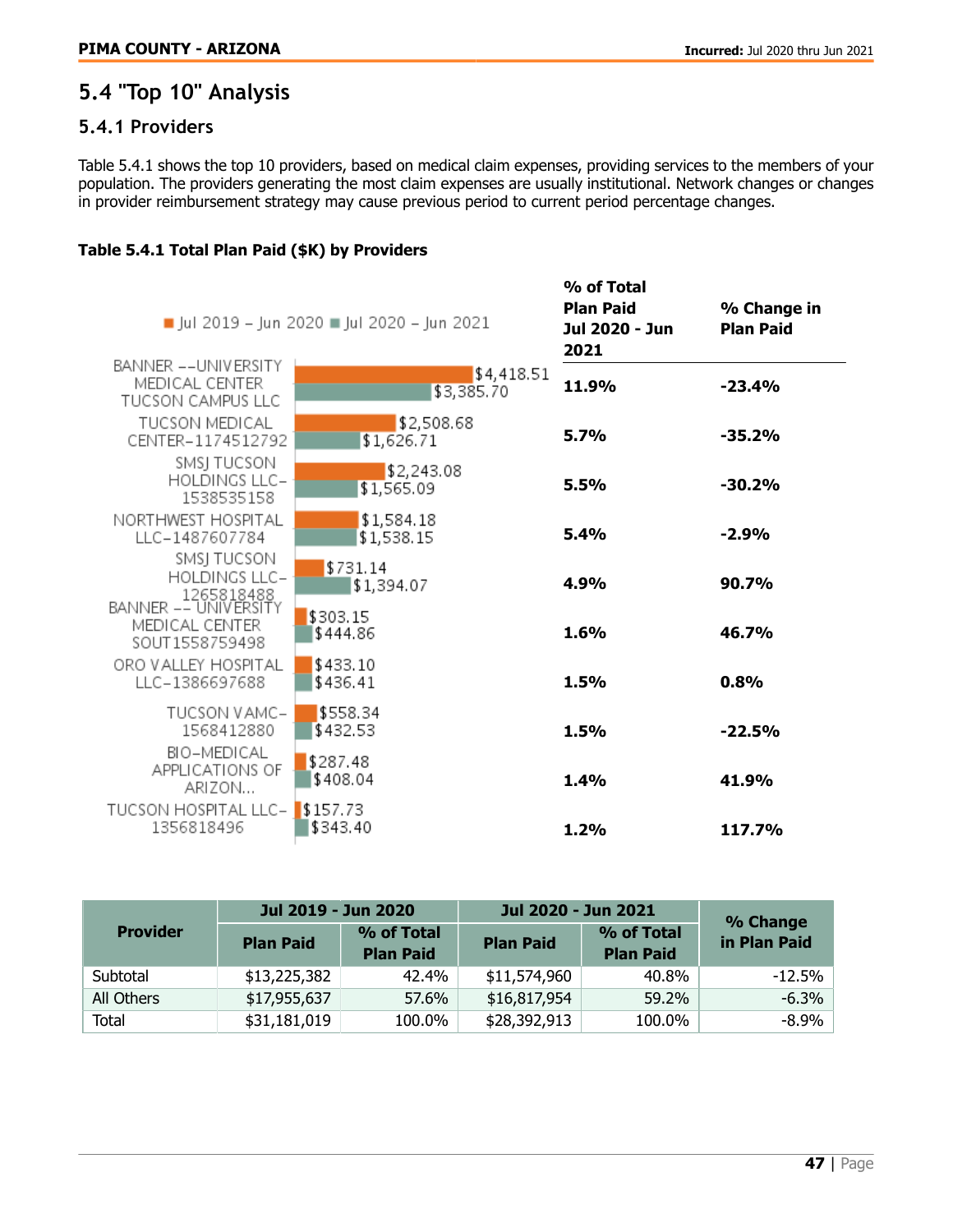## <span id="page-47-0"></span>**5.4.2 Places of Service**

Table 5.4.2 shows places of service ranked according to medical claim expenses. Previous period to current period percentage changes in Place of Service can be helpful when investigating changes in utilization patterns or when trying to understand the impact of plan design change. Increases in some categories may be appropriate. For example, outpatient hospital experience and office visits may increase as inpatient hospital services are more efficiently provided in the outpatient setting. Places of service experiencing large increases for many employers are Emergency Room, Outpatient Hospital, and Laboratory services.

|                                                  | Jul 2019 - Jun 2020 Jul 2020 - Jun 2021 | % of Total<br><b>Plan Paid</b><br>Jul 2020 - Jun<br>2021 | % Change in<br><b>Plan Paid</b> |
|--------------------------------------------------|-----------------------------------------|----------------------------------------------------------|---------------------------------|
| Inpatient Hospital                               | \$11,085.2<br>\$8,024.08                | 28.3%                                                    | $-27.6%$                        |
| Office                                           | \$5,895.90<br>\$6,278.39                | 22.1%                                                    | 6.5%                            |
| On Campus-Outpatient<br>Hospital                 | \$5,784.45<br>\$5,542.72                | 19.5%                                                    | $-4.2%$                         |
| Emergency Room<br>Hospital                       | \$2,673.18<br>\$2,717.43                | 9.6%                                                     | 1.7%                            |
| End-Stage Renal<br>Disease Treatment<br>Facility | \$1,134.43<br>\$1,158.27                | 4.1%                                                     | 2.1%                            |
| Ambulatory Surgical<br>Center                    | \$1,178.04<br>\$1,079.64                | 3.8%                                                     | $-8.4%$                         |
| Home                                             | \$1,158.00<br>\$997.91                  | 3.5%                                                     | $-13.8%$                        |
| Independent Laboratory                           | \$624.47<br>\$802.72                    | 2.8%                                                     | 28.5%                           |
| Telehealth                                       | \$195.97<br>\$561.50                    | 2.0%                                                     | 186.5%                          |
| Urgent Care Facility                             | \$148.60<br>\$301.39                    | 1.1%                                                     | 102.8%                          |

### Table 5.4.2 Total Plan Paid (\$K) by Place of Service

|                | Jul 2019 - Jun 2020 |                                | Jul 2020 - Jun 2021 | % Change                       |              |
|----------------|---------------------|--------------------------------|---------------------|--------------------------------|--------------|
| <b>Service</b> | <b>Plan Paid</b>    | % of Total<br><b>Plan Paid</b> | <b>Plan Paid</b>    | % of Total<br><b>Plan Paid</b> | in Plan Paid |
| Subtotal       | \$29,878,293        | 95.8%                          | \$27,464,059        | 96.7%                          | $-8.1\%$     |
| All Others     | \$1,302,726         | 4.2%                           | \$928,854           | 3.3%                           | $-28.7\%$    |
| Total          | \$31,181,019        | 100.0%                         | \$28,392,913        | 100.0%                         | $-8.9\%$     |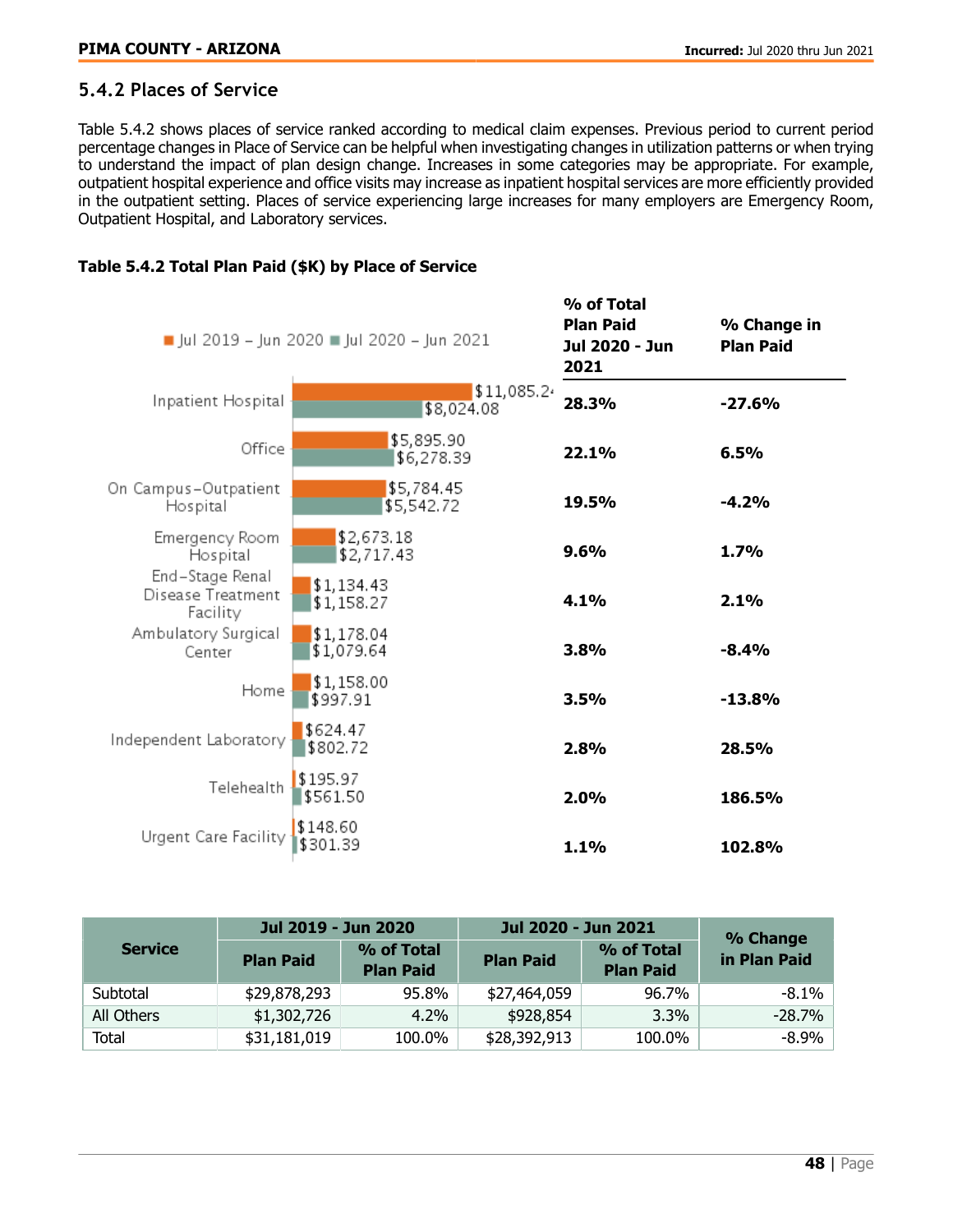### <span id="page-48-0"></span>**5.4.3 Diagnostic groups**

Table 5.4.3 shows the top 10 diagnostic groups ranked according to medical claim expenses. Grouping of data into broad diagnostic categories assists in the identification of illness patterns that are unique to your population. Diagnostic groups with significant previous period to current period increases should be examined in more detail. The distribution will be different depending on whether the group in question is Medicaid, Medicare or commercial. For a commercial population, diagnostic groups usually at or near the top of the list include ENT and upper respiratory disorders, gynecological disorders, and musculoskeletal conditions.



#### Table 5.4.3 Total Plan Paid (\$K) by Diagnostic Groups

| Diagnos-   | Jul 2019 - Jun 2020 |                                | Jul 2020 - Jun 2021 | % Change                       |              |
|------------|---------------------|--------------------------------|---------------------|--------------------------------|--------------|
| tic Group  | <b>Plan Paid</b>    | % of Total<br><b>Plan Paid</b> | <b>Plan Paid</b>    | % of Total<br><b>Plan Paid</b> | in Plan Paid |
| Subtotal   | \$6,717,194         | 21.5%                          | \$7,922,864         | 27.9%                          | 17.9%        |
| All Others | \$24,463,825        | 78.5%                          | \$20,470,049        | 72.1%                          | $-16.3%$     |
| Total      | \$31,181,019        | 100.0%                         | \$28,392,913        | 100.0%                         | -8.9%        |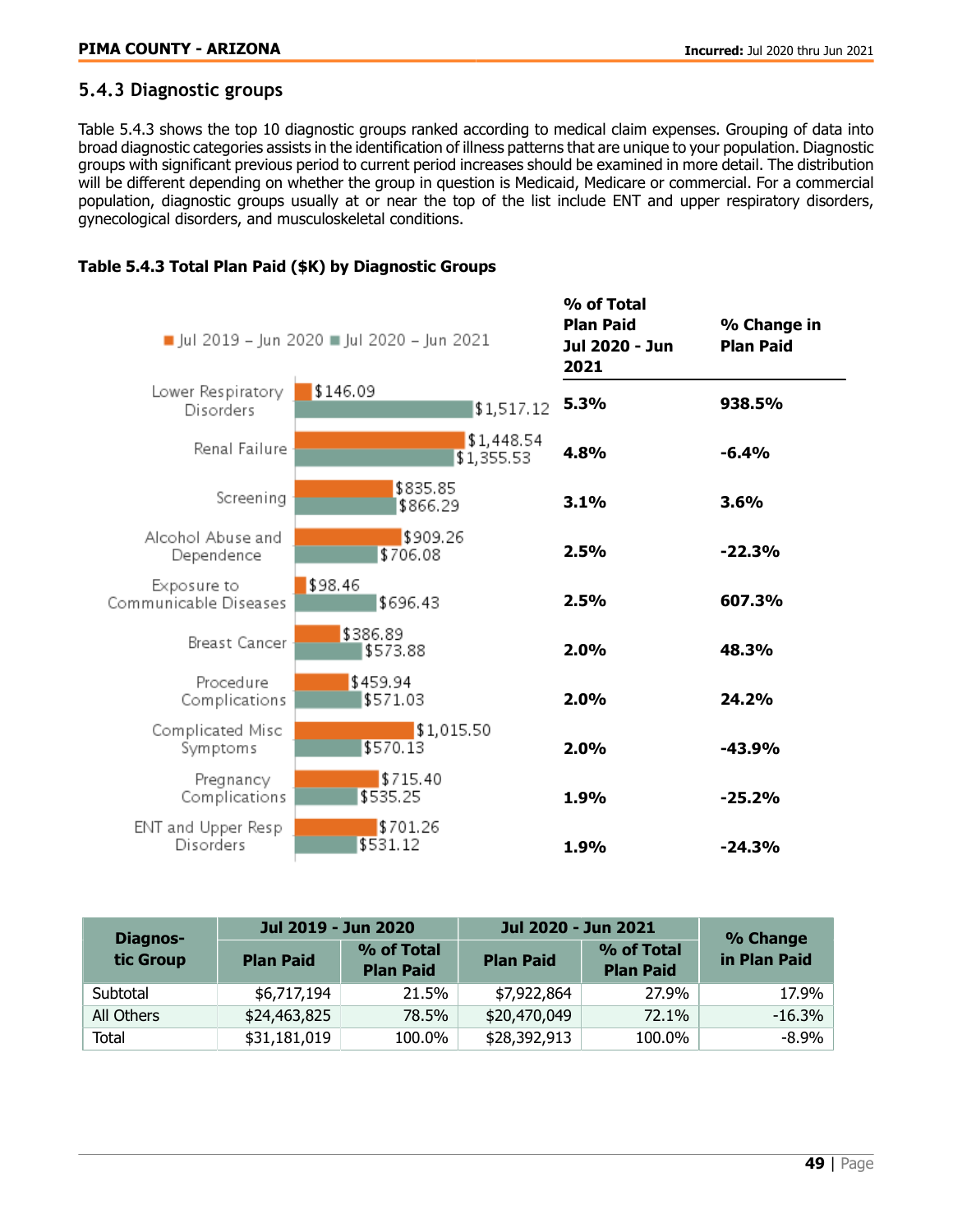## <span id="page-49-0"></span>**5.4.4 Procedure groups**

Table 5.4.4 shows the top 10 procedures, ranked according to medical claim expenses. For purposes of health plan analysis, previous period to current period percentage changes may be more important than absolute dollars. Changes in membership must be considered when any such analysis is performed. Many employers are considering contracting with free-standing lab/x-ray facilities to better manage the growth in these areas.

### Table 5.4.4 Total Plan Paid (\$K) by Procedure Groups

|                                           | Jul 2019 - Jun 2020 Jul 2020 - Jun 2021 | % of Total<br><b>Plan Paid</b><br>Jul 2020 - Jun<br>2021 | % Change in<br><b>Plan Paid</b> |
|-------------------------------------------|-----------------------------------------|----------------------------------------------------------|---------------------------------|
| Hematology/Oncology<br>- Infusions        | \$1,968.75<br>\$1,879.20                | 6.6%                                                     | $-4.5%$                         |
| Emergency Room                            | \$1,413.14<br>\$1,613.89                | 5.7%                                                     | 14.2%                           |
| Non-PBM Drug                              | \$1,512.36<br>\$1,585.11                | 5.6%                                                     | 4.8%                            |
| Dialysis                                  | \$1,212.85<br>\$1,269.19                | 4.5%                                                     | 4.6%                            |
| Mental<br>Health/Substance<br>Abuse       | \$1,286.79<br>\$1,100.70                | 3.9%                                                     | $-14.5%$                        |
| Office Visit -<br>Established Patient     | \$958.83<br>\$912.46                    | 3.2%                                                     | $-4.8%$                         |
| GI Surgery                                | \$1,509.49<br>\$872.99                  | 3.1%                                                     | $-42.2%$                        |
| Immunizations                             | \$720.67<br>\$857.89                    | 3.0%                                                     | 19.0%                           |
| Orthopedic Surgery;<br>exclude endoscopic | \$1,740.09<br>\$798.85                  | 2.8%                                                     | $-54.1%$                        |
| Other Infusions                           | \$223.06<br>\$770.88                    | 2.7%                                                     | 245.6%                          |

| <b>Proce-</b> | Jul 2019 - Jun 2020 |                                | Jul 2020 - Jun 2021 | % Change                       |              |
|---------------|---------------------|--------------------------------|---------------------|--------------------------------|--------------|
| dure Group    | <b>Plan Paid</b>    | % of Total<br><b>Plan Paid</b> | <b>Plan Paid</b>    | % of Total<br><b>Plan Paid</b> | in Plan Paid |
| Subtotal      | \$12,546,013        | 40.2%                          | \$11,661,160        | 41.1%                          | $-7.1\%$     |
| All Others    | \$18,635,006        | 59.8%                          | \$16,731,753        | 58.9%                          | $-10.2%$     |
| Total         | \$31,181,019        | 100.0%                         | \$28,392,913        | 100.0%                         | $-8.9%$      |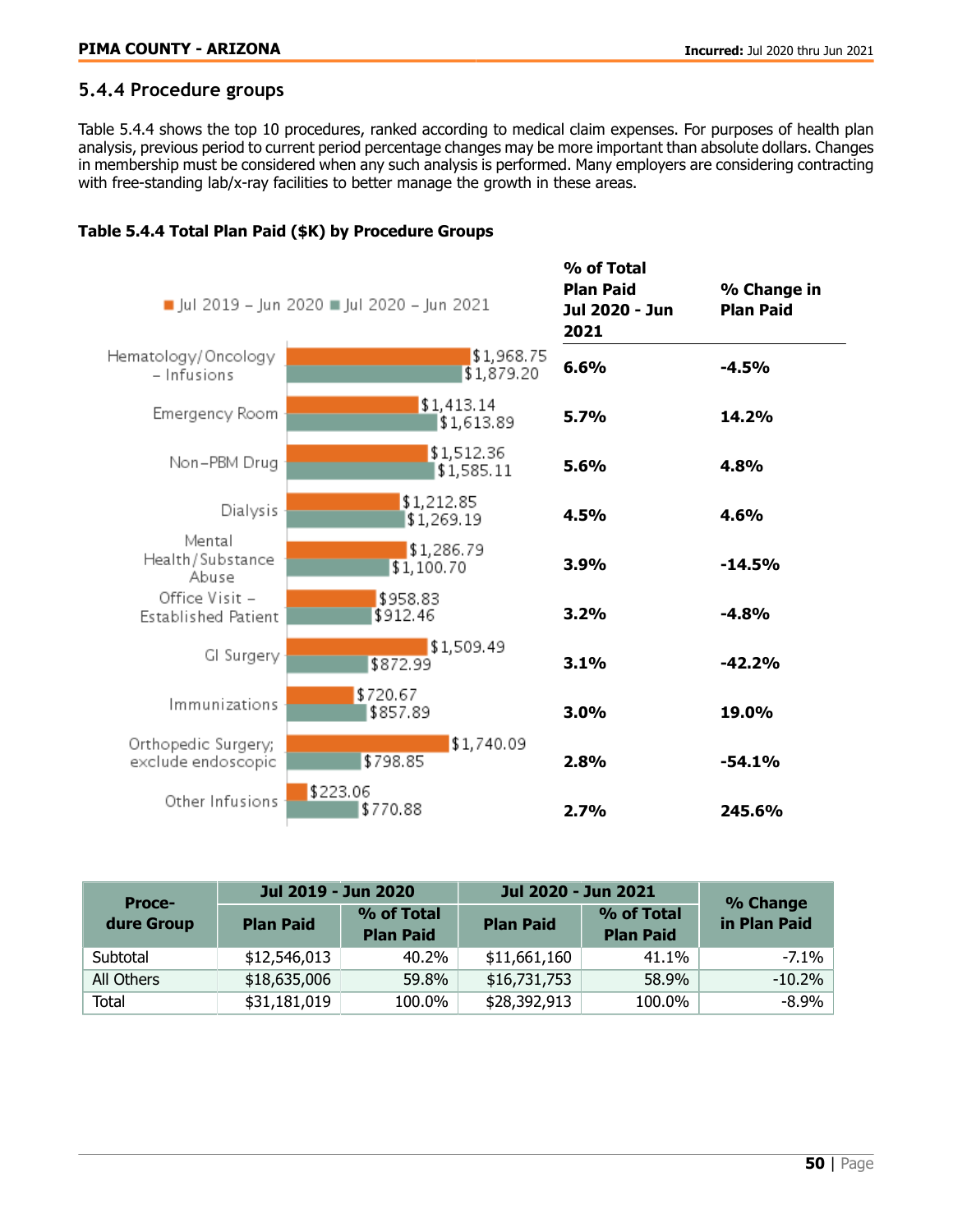## <span id="page-50-0"></span>**5.4.5 Therapeutic classes**

Table 5.4.5 shows the top 10 therapeutic drug classes ranked according to pharmacy claim expenses. For a commercial population, antihyperlipidemics, antidepressants, and gastrointestinal drugs are usually the three most expensive therapeutic classes. The anticonvulsants class is of particular interest because of the increasing use of certain anticonvulsants for pain control. If the anticonvulsants fall in the top 10, institution of a drug utilization review program should be considered.

### Table 5.4.5 Total Plan Paid (\$K) by Therapeutic Class

|                                                                            | ■ Jul 2019 – Jun 2020 ■ Jul 2020 – Jun 2021 | % of Total<br><b>Plan Paid</b><br>Jul 2020 - Jun<br>2021 | % Change in<br><b>Plan Paid</b> |
|----------------------------------------------------------------------------|---------------------------------------------|----------------------------------------------------------|---------------------------------|
| DMARD - Anti-<br>inflammatory Tumor<br>Necrosis Fact                       | \$1,704.19<br>\$1,885.78                    | 13.8%                                                    | 10.7%                           |
| Injectable Antidiabetic<br>Agents                                          | \$874.58<br>\$996.40                        | <b>7.3%</b>                                              | 13.9%                           |
| Hemophilia Treatment<br>Agents, Non-Factor<br>Replacements                 | \$0.00<br>\$756.67                          | 5.5%                                                     | 0.0%                            |
| Antineoplastic –<br>Systemic Enzyme<br>Inhibitors                          | \$656.16<br>\$689.44                        | 5.0%                                                     | 5.1%                            |
| Antiretroviral<br>Combinations                                             | \$648.22<br>\$668.49                        | 4.9%                                                     | 3.1%                            |
| Oral Antidiabetic Agents                                                   | \$617.56<br>\$667.54                        | 4.9%                                                     | 8.1%                            |
| Asthma/COPD Therapy<br>Combinations                                        | \$539.75<br>\$566.68                        | 4.1%                                                     | 5.0%                            |
| Disease Modifying Anti–<br>Rheumatoid Drugs<br>(DMARD)                     | \$418.60<br>\$554.09                        | 4.1%                                                     | 32.4%                           |
| Dermatological –<br>Antipsoriatic Agents<br>Systemi<br>Insulin – Human and | \$290.74<br>\$551.80                        | 4.0%                                                     | 89.8%                           |
| Analogs, Short or Rapid<br>Acting                                          | \$501.05<br>\$532.59                        | 3.9%                                                     | 6.3%                            |

| Therapeu-  | Jul 2019 - Jun 2020 |                                | Jul 2020 - Jun 2021 | % Change                       |              |
|------------|---------------------|--------------------------------|---------------------|--------------------------------|--------------|
| tic Class  | <b>Plan Paid</b>    | % of Total<br><b>Plan Paid</b> | <b>Plan Paid</b>    | % of Total<br><b>Plan Paid</b> | in Plan Paid |
| Subtotal   | \$6,250,848         | 48.5%                          | \$7,869,488         | 57.6%                          | 25.9%        |
| All Others | \$6,631,695         | 51.5%                          | \$5,786,108         | 42.4%                          | $-12.8%$     |
| Total      | \$12,882,543        | 100.0%                         | \$13,655,596        | 100.0%                         | 6.0%         |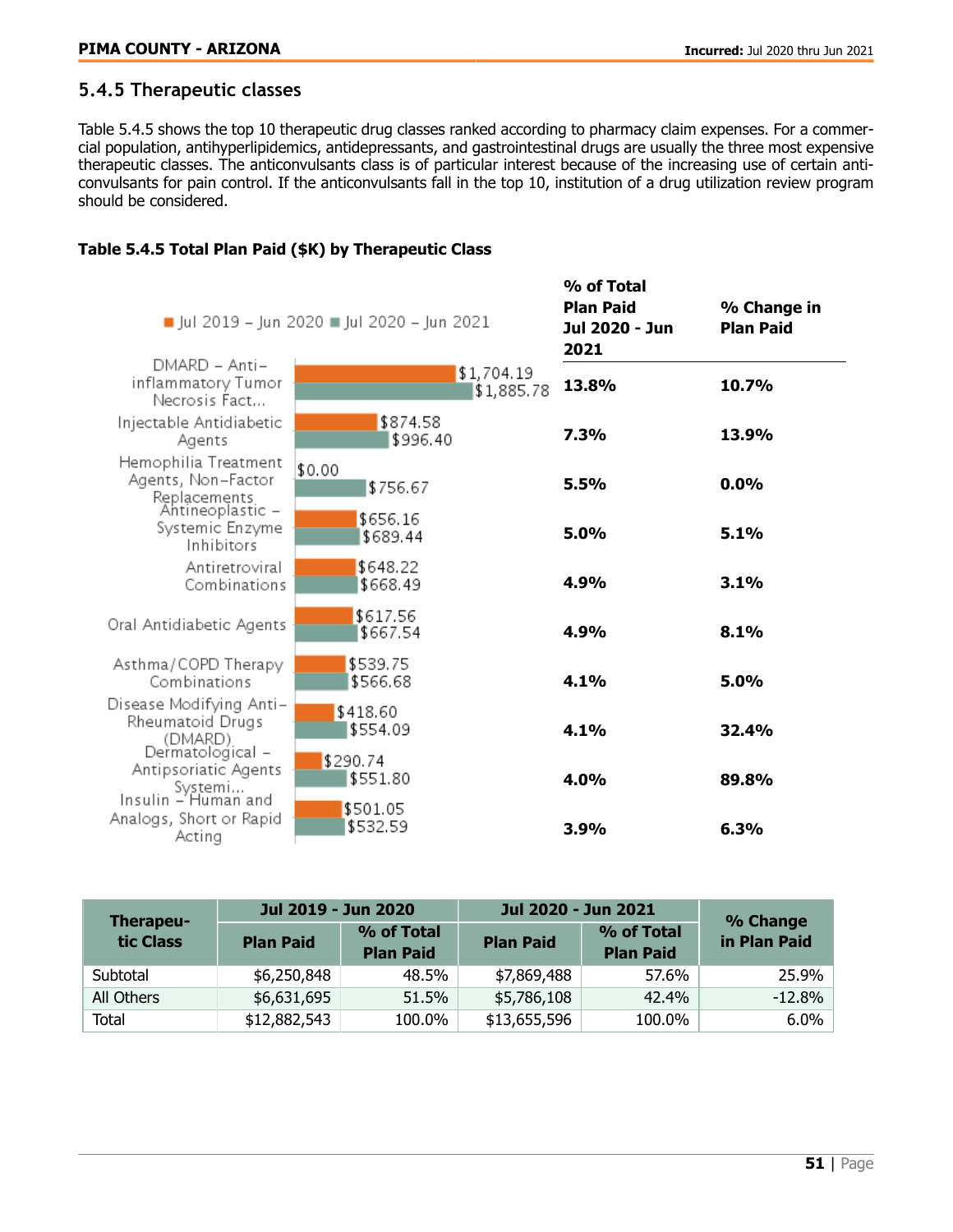# <span id="page-51-0"></span>**5.5 Clinical Quality Performance and Measures**

| Table 5.5.1 DxCG RRS Bands based on ADCG Categories <sup>48</sup> |  |  |
|-------------------------------------------------------------------|--|--|
|-------------------------------------------------------------------|--|--|

| <b>RRS Band</b> | <b>RRS Range</b> | % of Individuals | <b>Average Age</b> | <b>Predicted cost of</b><br>individuals in each RRS Band                                                                                                               |
|-----------------|------------------|------------------|--------------------|------------------------------------------------------------------------------------------------------------------------------------------------------------------------|
| Very Low        | $0.00 - 0.50$    | 55.7%            | 25.92              | Extremely low expected cost; individu-<br>als typically have few services and/ or<br>are focused on preventive care.                                                   |
| Low             | $0.50 - 1.00$    | 18.6%            | 43.78              | Slightly lower than average expected<br>cost; individuals may be good candi-<br>dates for ongoing regular preventive<br>care and/ or disease management pro-<br>grams. |
| Medium          | $1.00 - 2.50$    | 18.6%            | 52.77              | Greater than average cost; disease<br>management is important to individu-<br>als' understanding and managing their<br>care.                                           |
| High            | $2.50 - 2.50$    | $6.2\%$          | 53.05              | Much greater than average cost; indi-<br>viduals may benefit from chronic care<br>management programs and activities.                                                  |
| Very High       | $>= 7.50$        | $0.9\%$          | 53.58              | Extremely high cost; individuals typi-<br>cally need individual case management<br>and support to navigate the healthcare<br>system.                                   |

#### 48 Note:

- 1. This table includes all individuals with eligibility (with or without claims) in user selected time period. Risk bands are based on the model selected during report generation
- 2. RRS Model used 26 (All Medical Predicting Prospective Total Risk)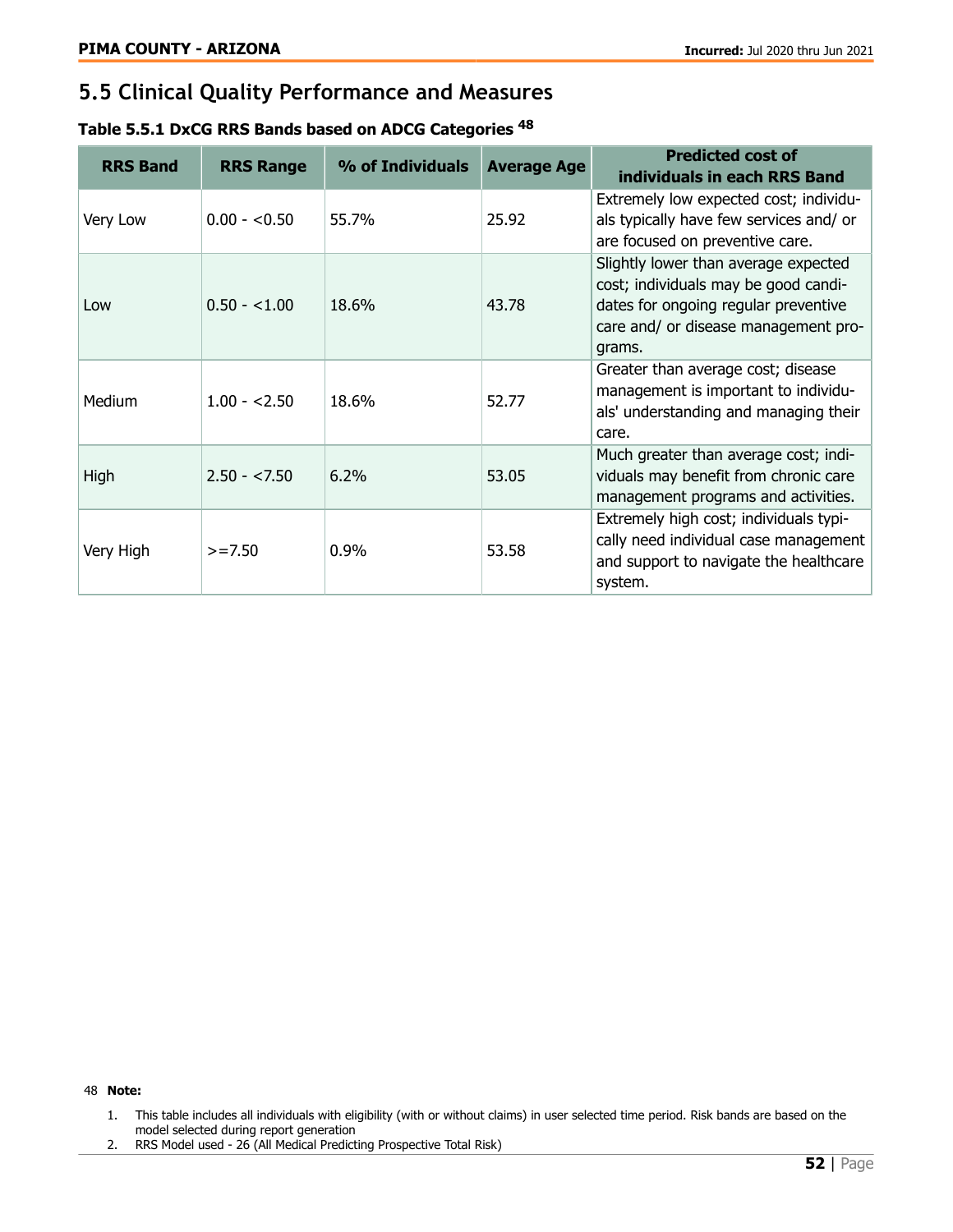Please Note: If the underlying CPT codes for each laboratory test or panel are not submitted to Cotiviti in the medical claims then the compliance in the Quality and Risk Measures will appear lower than they actually are.

 $*(E)$  = Enrollment criterion is applied to the Quality and Risk Measure and its Condition

Norm in this report refers to the values from Cotiviti's Commercial Normative database.

#### Table 5.5.2 Wellness Measures

|              | <b>Screening/Preventative</b>    |                                            |                                                                                                              |               |             |
|--------------|----------------------------------|--------------------------------------------|--------------------------------------------------------------------------------------------------------------|---------------|-------------|
| <b>Group</b> | <b>Condition</b>                 | <b>Members</b><br>with<br><b>Condition</b> | <b>Description</b>                                                                                           | <b>Actual</b> | <b>Norm</b> |
|              | $>=$ 50 years old                | 5,426                                      | Members without any colorectal can-<br>cer screening in the last 24 months<br>(USPSTF) - QRM used in CGI     | 83.36%        | 68.61%      |
| Both         | All Members                      | 19,421                                     | Members without a comprehensive of-<br>fice visit in the last 12 months (Cotiviti)                           | 58.01%        | 19.09%      |
|              | Emergency<br>Room Visit          | 1,214                                      | Members having ER visit without office<br>visit in the last 12 months (Cotiviti)                             | 10.96%        | 7.98%       |
| Male         | Men $>50$ years<br>old           | 2,367                                      | Men without PSA level in the last 2<br>years (Cotiviti) - QRM used in CGI                                    | 64.68%        | 44.20%      |
|              | Women $>= 20$<br>years           | 7,218                                      | Women aged 20 years or greater with-<br>out Pap test in the last two years (Co-<br>tiviti) - QRM used in CGI | 79.69%        | 52.26%      |
| Female       | Women ages<br>45-54 years        | 1,380                                      | Women without mammogram in the<br>last 12 months (ACS)                                                       | 67.10%        | 52.56%      |
|              | Women between<br>21 and 29 years | 1,571                                      | Women between 21 and 29 years with-<br>out a Pap test every 3 years (ACOG)                                   | 74.41%        | 49.75%      |

#### Table 5.5.3 Gaps in Care

|                             | <b>Gaps in Care</b>       |                                            |                                                                                                                                    |               |             |
|-----------------------------|---------------------------|--------------------------------------------|------------------------------------------------------------------------------------------------------------------------------------|---------------|-------------|
|                             | <b>Clinical Condition</b> | <b>Members</b><br>with<br><b>Condition</b> | <b>Description</b>                                                                                                                 | <b>Actual</b> | <b>Norm</b> |
|                             |                           | 1,170                                      | Members without a comprehensive of-<br>fice visit in the last 12 months (Cotiviti)<br>- QRM used in CGI                            | 32.31%        | 3.45%       |
| Asthma                      | Asthma                    | 1,170                                      | Members without inhaled corticos-<br>teroids or leukotriene inhibitors in the<br>last 12 months (GINA)                             | 67.61%        | 52.90%      |
|                             |                           | 1,170                                      | Members without spirometry test in the<br>last 12 months (Cotiviti) - QRM used in<br><b>CGI</b>                                    | 92.39%        | 75.55%      |
| <b>Behavioral</b><br>Health | Depression                | 1,167                                      | Members without a comprehensive of-<br>fice visit in the last 24 months (Cotiviti)<br>- to retire February 2022                    | 11.83%        | 1.20%       |
|                             |                           | 963                                        | Members without antidepressants in<br>the most recent 5 months of the analy-<br>sis period (Cotiviti) - to retire February<br>2022 | 50.47%        | 35.24%      |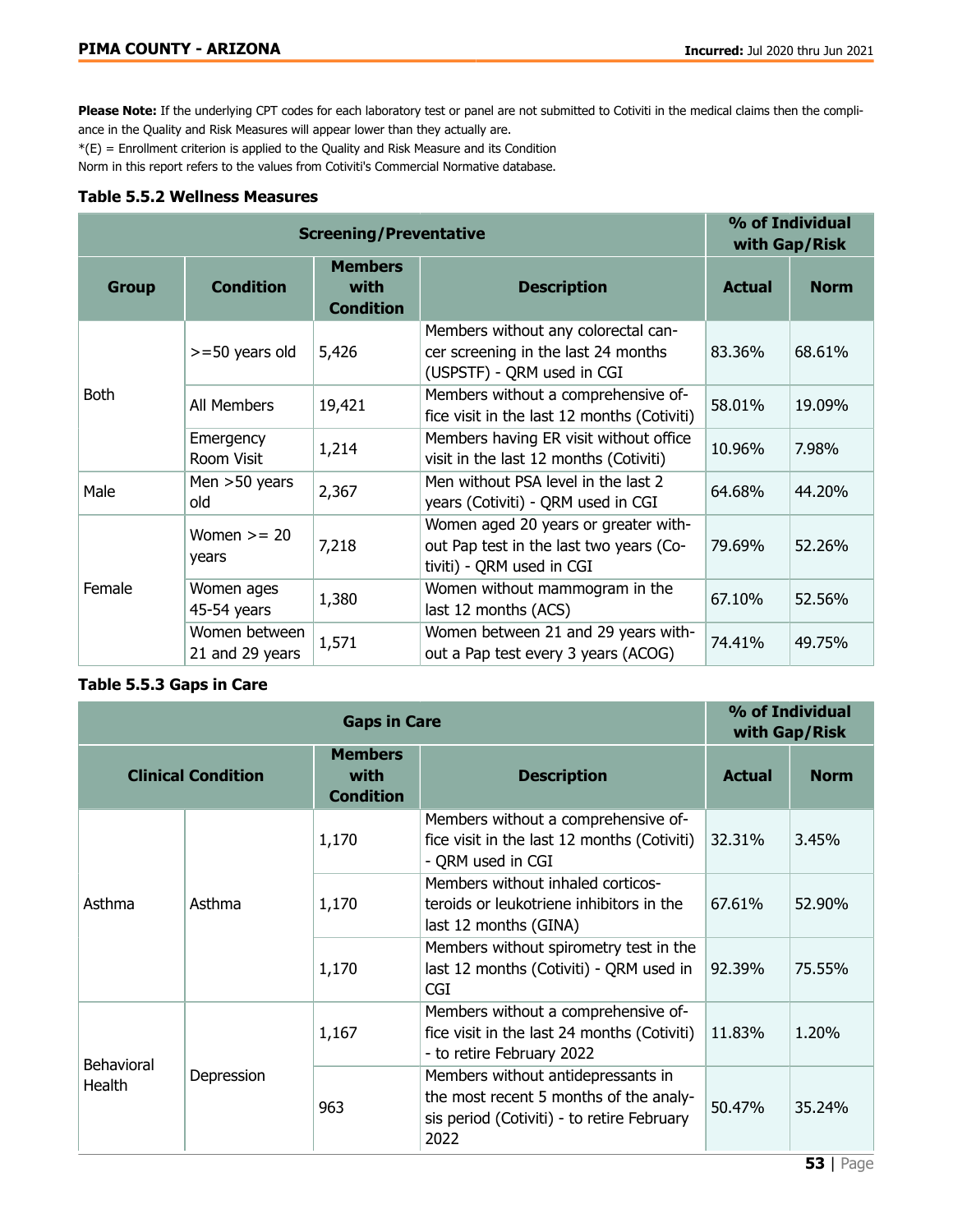| <b>Gaps in Care</b> |                                                                                         |                                            |                                                                                                                                           | % of Individual<br>with Gap/Risk |             |
|---------------------|-----------------------------------------------------------------------------------------|--------------------------------------------|-------------------------------------------------------------------------------------------------------------------------------------------|----------------------------------|-------------|
|                     | <b>Clinical Condition</b>                                                               | <b>Members</b><br>with<br><b>Condition</b> | <b>Description</b>                                                                                                                        | <b>Actual</b>                    | <b>Norm</b> |
|                     | Depression-relat-<br>ed admission                                                       | 51                                         | Members without a comprehensive of-<br>fice visit within 7 days after discharge<br>in the analysis period (Cotiviti) - QRM<br>used in CGI | 66.67%                           | 72.53%      |
|                     | Patients $> = 18$<br>y/o with bipo-<br>lar disorder on<br>SSRI in the last<br>12 months | 33                                         | Members without a mood stabilizer in<br>the last 12 months (Cotiviti) - to retire<br>February 2022                                        | 96.97%                           | 82.97%      |
|                     | ACS -related ad-<br>mission                                                             | 14                                         | Members with recent ACS-related hos-<br>pitalization and without office visit in<br>the last 12 months (Cotiviti)                         | 14.29%                           | 1.65%       |
|                     | <b>Atrial Fibrillation</b>                                                              | 159                                        | Members without comprehensive office<br>visit in the last 12 months (Cotiviti)                                                            | 38.36%                           | 2.46%       |
|                     | <b>CAD</b>                                                                              | 408                                        | Members who are not taking Be-<br>ta-blockers, ACE/ARB, or Statins in the<br>last 12 months (Cotiviti)                                    | 40.69%                           | 13.38%      |
|                     |                                                                                         | 408                                        | Members without a comprehensive of-<br>fice visit in the last 12 months (Cotiviti)                                                        | 32.60%                           | 2.26%       |
|                     |                                                                                         | 408                                        | Members without antihyperlipidemic<br>medications in the last 12 months (Co-<br>tiviti)                                                   | 50.49%                           | 25.00%      |
|                     |                                                                                         | 403                                        | Members without lipid profile test in the<br>last 12 months (ACC) - QRM used in<br><b>CGI</b>                                             | 53.85%                           | 26.50%      |
| Cardiac             | CAD and Dia-<br>betes                                                                   | 142                                        | Members with CAD and Diabetes with-<br>out ACE or ARB in the last 12 months<br>(Cotiviti) - to retire February 2022                       | 60.56%                           | 28.73%      |
|                     | CAD and Hyper-<br>tension                                                               | 326                                        | Members without antihypertensive<br>medication as secondary prevention in<br>the last 12 months (ACC/AHA)                                 | 38.96%                           | 9.42%       |
|                     | <b>CHF</b>                                                                              | 105                                        | Members without a claim for be-<br>ta-blockers in the last 12 months (AHA/<br>ACC)                                                        | 53.33%                           | 30.46%      |
|                     |                                                                                         | 105                                        | Members without a comprehensive of-<br>fice visit in the last 12 months (Cotiviti)                                                        | 32.38%                           | 2.36%       |
|                     |                                                                                         | 105                                        | Members without LDL-C or lipid profile<br>test in the last 12 months (ACC/AHA) -<br>QRM used in CGI                                       | 65.71%                           | 37.07%      |
|                     | CHF-related ad-<br>mission                                                              | 16                                         | Members with readmission within 30<br>days of CHF-related hospital discharge<br>in the analysis period (Cotiviti)                         | 12.50%                           | 5.21%       |
|                     | Hypertension                                                                            | 2,740                                      | Members without any office visit in the<br>last 12 months (Cotiviti) - QRM used in<br>CGI                                                 | 36.50%                           | 3.07%       |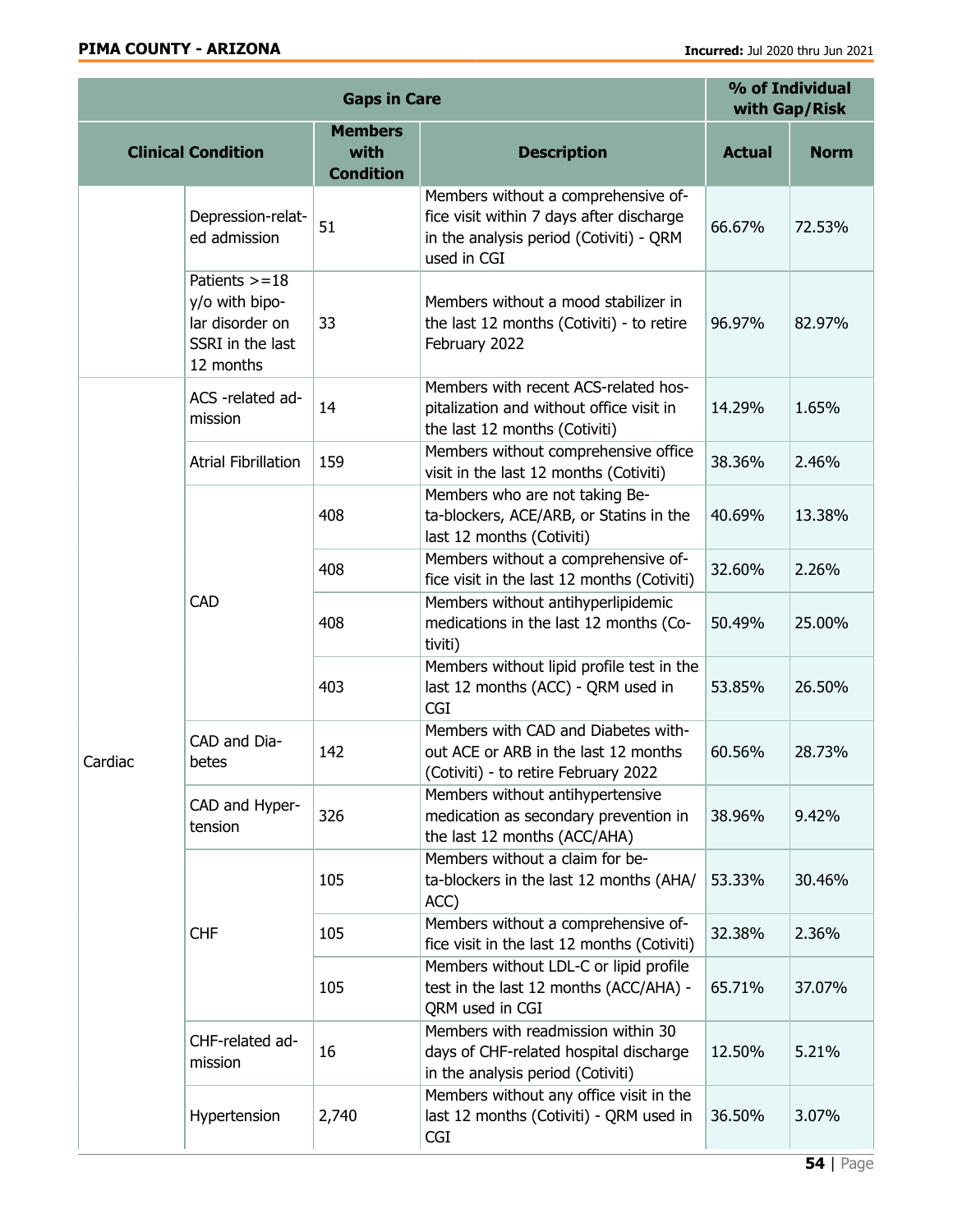| <b>Gaps in Care</b>       |                                                                                          |                                            |                                                                                                                                                | % of Individual<br>with Gap/Risk |             |
|---------------------------|------------------------------------------------------------------------------------------|--------------------------------------------|------------------------------------------------------------------------------------------------------------------------------------------------|----------------------------------|-------------|
| <b>Clinical Condition</b> |                                                                                          | <b>Members</b><br>with<br><b>Condition</b> | <b>Description</b>                                                                                                                             | <b>Actual</b>                    | <b>Norm</b> |
|                           | MI                                                                                       | 86                                         | Members without beta-blocker medica-<br>tions in the last 12 months (ACC)                                                                      | 63.95%                           | 23.29%      |
| <b>COPD</b>               | <b>COPD</b>                                                                              | 164                                        | Members without a comprehensive of-<br>fice visit in the last 12 months (Cotiviti)                                                             | 40.85%                           | 2.45%       |
|                           |                                                                                          | 164                                        | Members without spirometry testing in<br>the last 12 months (Cotiviti)                                                                         | 85.37%                           | 69.58%      |
|                           |                                                                                          | 1,143                                      | Diabetics without a comprehensive of-<br>fice visit in the last 12 months (Cotiviti)                                                           | 36.40%                           | 2.83%       |
|                           |                                                                                          | 1,143                                      | Members without lipid profile test in the<br>last 12 months (ADA)                                                                              | 49.61%                           | 23.10%      |
| <b>Diabetes</b>           | <b>Diabetes</b>                                                                          | 1,143                                      | Members without retinal eye exam in<br>the last 12 months (Cotiviti) - QRM<br>used in CGI                                                      | 77.25%                           | 71.21%      |
|                           |                                                                                          | 1,143                                      | Members without screening for albumin<br>in the urine in the last 12 months (ADA)<br>- QRM used in CGI                                         | 63.60%                           | 50.53%      |
|                           |                                                                                          | 1,104                                      | Members without semiannual HbA1c<br>test in the last 24 months (ADA) - QRM<br>used in CGI                                                      | 86.14%                           | 67.82%      |
|                           |                                                                                          | 1,143                                      | Members without serum creatinine in<br>the last 12 months (Cotiviti) - QRM<br>used in CGI                                                      | 44.97%                           | 14.18%      |
|                           |                                                                                          | 1,143                                      | Members without statin medications in<br>the last 12 months (ADA)                                                                              | 62.03%                           | 43.41%      |
|                           | Preventive Dia-<br>betes Care                                                            | 1,143                                      | Members without HbA1c every six<br>months in the last 12 months, with at<br>least 5 months between the two HbA1c<br>tests (ADA)                | 80.75%                           | 65.90%      |
| General                   | All Members                                                                              | 19,421                                     | Members without any medical and/or<br>pharmacy claims in the last 12 months<br>(Cotiviti)                                                      | 48.97%                           | 10.95%      |
|                           | All patients with<br>an emergency<br>visit for anaphy-<br>laxis in the last<br>24 months | $\overline{2}$                             | Members who did not fill a script for an<br>epinephrine pen at any time during the<br>last 24 months (Cotiviti) - to retire Feb-<br>ruary 2022 | 50.00%                           | 26.57%      |
|                           | Hospitalization                                                                          | 321                                        | Members without a comprehensive of-<br>fice visit within 7 days after hospital<br>discharge in the last 12 months (Cotivi-<br>ti)              | 74.77%                           | 74.55%      |
| Geriatric                 | $>= 65$ years old<br>with osteoporo-<br>sis                                              | 60                                         | Members not taking medications for os-<br>teoporosis in the last 12 months (Cotiv-<br>iti)                                                     | 75.00%                           | 63.93%      |
| Misc.                     | Low back pain<br>(new diagnosis)                                                         | 584                                        | Members with CT or MRI within 6<br>weeks of initial diagnosis of low back                                                                      | 6.68%                            | 8.14%       |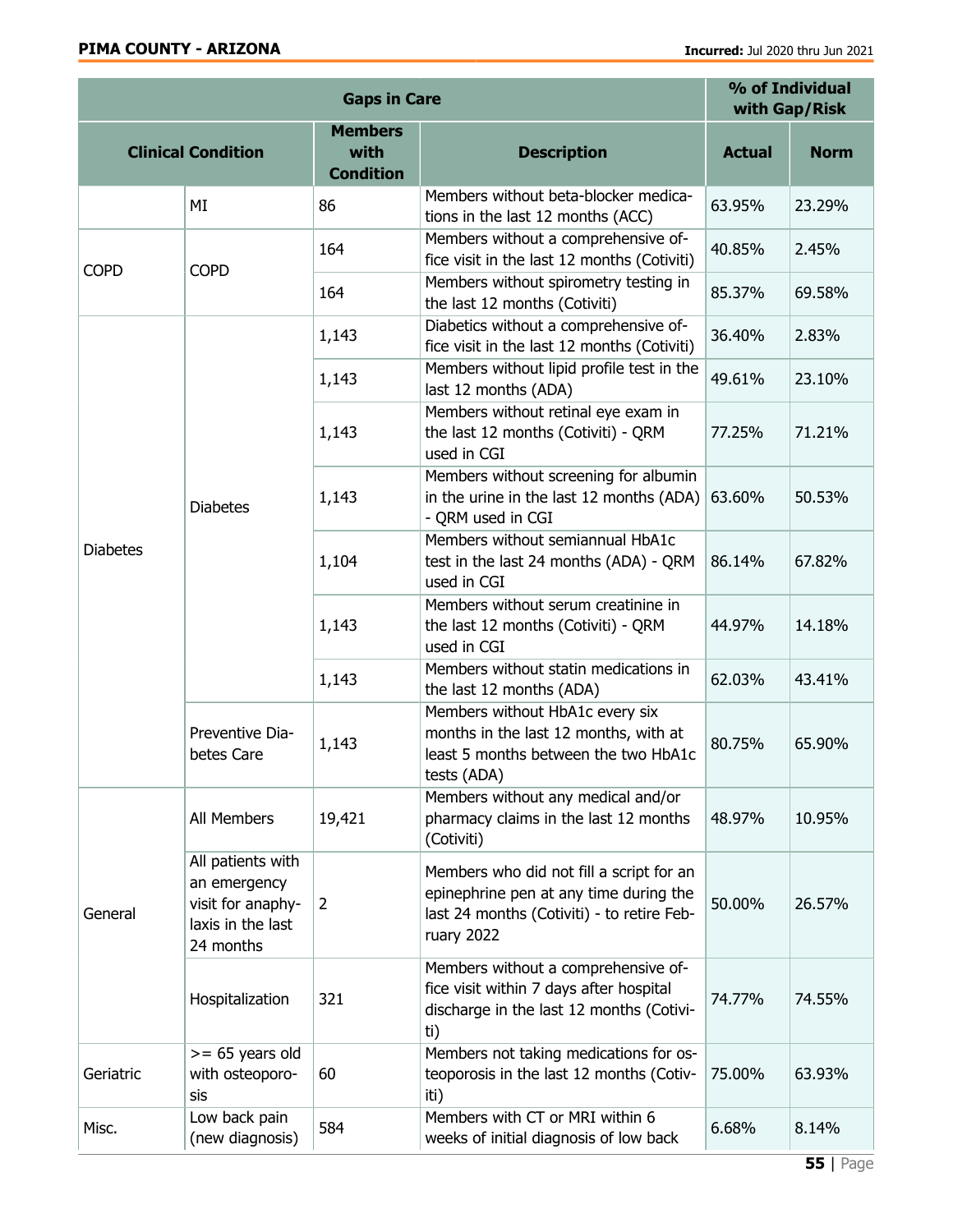| <b>Gaps in Care</b>                  |                                                                                |                                                                                                                                                                        | % of Individual<br>with Gap/Risk                                                                                                                                                       |               |             |
|--------------------------------------|--------------------------------------------------------------------------------|------------------------------------------------------------------------------------------------------------------------------------------------------------------------|----------------------------------------------------------------------------------------------------------------------------------------------------------------------------------------|---------------|-------------|
|                                      | <b>Clinical Condition</b>                                                      | <b>Members</b><br>with<br><b>Condition</b>                                                                                                                             | <b>Description</b>                                                                                                                                                                     | <b>Actual</b> | <b>Norm</b> |
|                                      |                                                                                |                                                                                                                                                                        | pain in the analysis period (Cotiviti) -<br>QRM used in CGI                                                                                                                            |               |             |
|                                      |                                                                                | 584                                                                                                                                                                    | Members with lumbar spine surgery<br>within 3 months of initial diagnosis of<br>low back pain in the analysis period<br>(Cotiviti) - to retire February 2022                           | 0.51%         | 0.54%       |
| Pain Con-<br>trol/Substance<br>Abuse |                                                                                | 136                                                                                                                                                                    | Use of Opioids at high dosage, from<br>multiple providers, and filled at multi-<br>ple pharmacies in persons without can-<br>cer in the last 12 months (NQF #2951)<br>(PQA) - Medicaid | 0.00%         | $0.00\%$    |
|                                      | 136                                                                            | Use of Opioids from multiple providers<br>and multiple pharmacies in persons<br>without cancer in the last 12 months<br>(NQF #2950) (PQA) - Commercial and<br>Medicare | 0.74%                                                                                                                                                                                  | 0.00%         |             |
|                                      | Rheumatoid<br>Arthritis                                                        | 108                                                                                                                                                                    | Members without a comprehensive of-<br>fice visit in the last 12 months (Cotiviti)                                                                                                     | 30.56%        | 1.00%       |
|                                      | Rheumatoid<br>arthritis on hy-<br>droxychloroquine<br>in the last 12<br>months | 11                                                                                                                                                                     | Members taking Hydroxychloroquine<br>without retinal eye exam in the last 12<br>months (AAO)                                                                                           | 72.73%        | 53.82%      |
|                                      | Stroke/TIA                                                                     | 118                                                                                                                                                                    | Members without a comprehensive of-<br>fice visit in the last 12 months (Cotiviti)                                                                                                     | 33.90%        | 2.90%       |
| Pregnancy                            | <b>Gestational Dia-</b><br>betes                                               | 30                                                                                                                                                                     | Women with gestational diabetes, who<br>were not tested for diabetes within<br>4-12 weeks postpartum in the last 12<br>months (ADA)                                                    | 30.00%        | 52.96%      |

### Table 5.5.4 Risk Measures

| <b>Risk Measures</b> |                           |                                            |                                                                                                   | % of Individual<br>with Gap/Risk |             |
|----------------------|---------------------------|--------------------------------------------|---------------------------------------------------------------------------------------------------|----------------------------------|-------------|
|                      | <b>Clinical Condition</b> | <b>Members</b><br>with<br><b>Condition</b> | <b>Description</b>                                                                                | <b>Actual</b>                    | <b>Norm</b> |
| Cardiac              | <b>CAD</b>                | 408                                        | Members with antiplatelets (excluding<br>aspirin) in the last 12 months (Cotiviti)                | 8.82%                            | 26.31%      |
|                      | МI                        | 86                                         | Members with subsequent cardiac-relat-<br>ed hospitalization in the analysis period<br>(Cotiviti) | $0.00\%$                         | 0.84%       |
| <b>COPD</b>          | <b>COPD</b>               | 164                                        | Members with COPD-related ER visit<br>in the last 12 months (Cotiviti) - QRM<br>used in CGI       | 3.66%                            | 12.85%      |